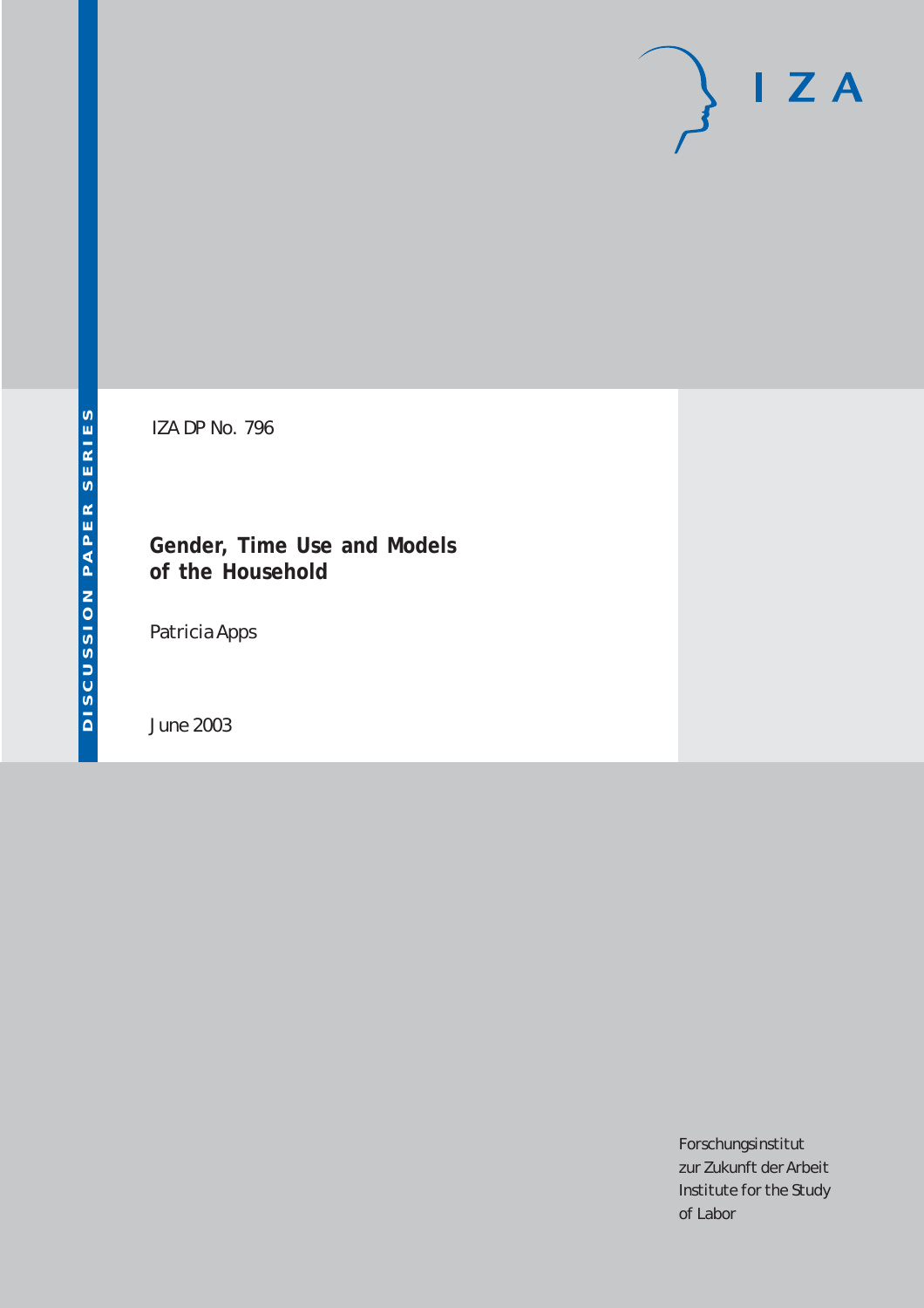# **Gender, Time Use and Models of the Household**

## **Patricia Apps**

*University of Sydney and IZA Bonn* 

### Discussion Paper No. 796 June 2003

IZA

P.O. Box 7240 D-53072 Bonn Germany

Tel.: +49-228-3894-0 Fax: +49-228-3894-210 Email: [iza@iza.org](mailto:iza@iza.org)

This Discussion Paper is issued within the framework of IZA's research area *The Future of Labor.* Any opinions expressed here are those of the author(s) and not those of the institute. Research disseminated by IZA may include views on policy, but the institute itself takes no institutional policy positions.

The Institute for the Study of Labor (IZA) in Bonn is a local and virtual international research center and a place of communication between science, politics and business. IZA is an independent, nonprofit limited liability company (Gesellschaft mit beschränkter Haftung) supported by the Deutsche Post AG. The center is associated with the University of Bonn and offers a stimulating research environment through its research networks, research support, and visitors and doctoral programs. IZA engages in (i) original and internationally competitive research in all fields of labor economics, (ii) development of policy concepts, and (iii) dissemination of research results and concepts to the interested public. The current research program deals with (1) mobility and flexibility of labor, (2) internationalization of labor markets, (3) welfare state and labor market, (4) labor markets in transition countries, (5) the future of labor, (6) evaluation of labor market policies and projects and (7) general labor economics.

IZA Discussion Papers often represent preliminary work and are circulated to encourage discussion. Citation of such a paper should account for its provisional character. A revised version may be available on the IZA website ([www.iza.org](http://www.iza.org/)) or directly from the author.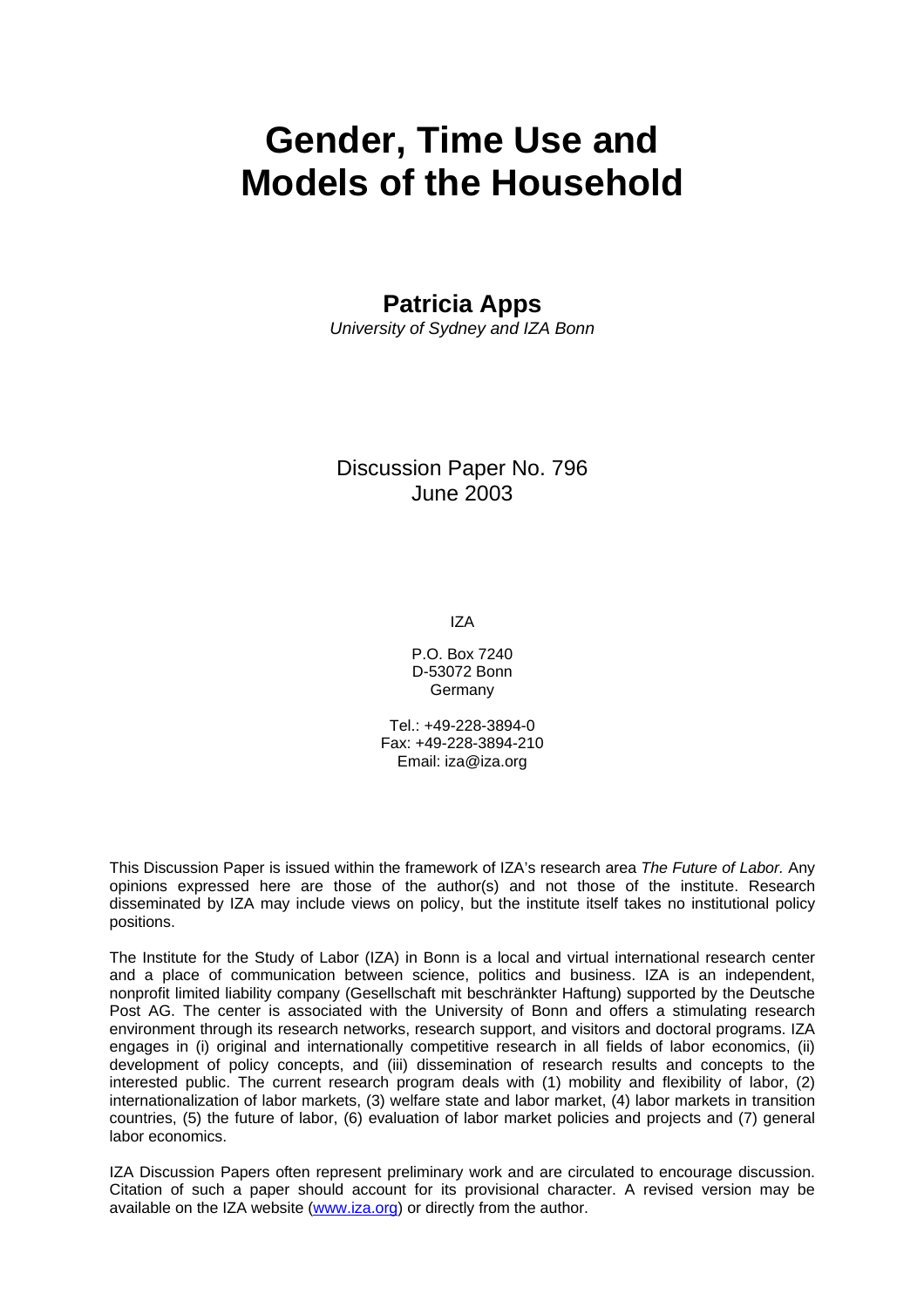IZA Discussion Paper No. 796 June 2003

# **ABSTRACT**

## **Gender, Time Use and Models of the Household**[∗](#page-2-0)

The aim of this paper is to explain why time use data are essential for analyzing issues of gender equity and the intra-household allocation of resources, for comparing living standards and for estimating the behavioral effects of changes in policy variables. The first step in the exposition is to show that the neglect of these data in much of the literature on household behavior, in both developed and developing economies, can be traced to unrealistic assumptions on domestic production and the mistaken idea that non-market time can be viewed as leisure. It is argued that an approach is required that makes explicit the need for data on the time family members spend on domestic work as well as on labor supply. An approach of this kind is outlined and used to identify the specialized assumptions that are employed when they are missing. The paper also discusses the limitations of available time use survey datasets that are due to deficiencies in survey design. The more serious and common problems are illustrated using as case studies the Statistics South Africa 2000 Time Use Survey and the time use module included in the Nicaraguan 1998 Living Standards Measurements Survey.

JEL Classification: J22, J82, D13, O17

Keywords: time allocation and labor supply, gender, household production, development

Patricia Apps Faculty of Law University of Sydney 173-175 Phillip Street Sydney NSW 2000 Australia Tel.: +61 2 9351 0241 Fax: +61 2 9351 0200 Email: [pfapps@law.usyd.edu.au](mailto:pfapps@law.usyd.edu.au) 

<span id="page-2-0"></span><sup>∗</sup> The author gratefully acknowledges financial support for this study from the Gender and Development Group, Poverty Reduction and Economic Management Network, World Bank, and would like to thank Karen Mason, Director of the Gender and Development Group, for her support for the research. The author would also like to thank Andrew Mason for very detailed and constructive written comments on a series of drafts of this paper. Earlier versions of the paper were presented at the World Bank Workshop: *Poverty and Gender: New Perspectives*, May 7, 2002, at a Development Research Group seminar, World Bank, November 6, 2002, and at an Economics Program seminar, RSSS, Australian National University, December 6, 2002. Thanks are due to the discussants at the Workshop, Kassey Garba and Emmanuel Jimenez, and to participants at the three venues for helpful comments. The paper has also benefited from comments from Glenn Jones, Anders Klevmarken, Ray Rees, Elizabeth Savage, Dianne Steele and Dominique van de Walle. Thanks are also due to Margi Wood for her contribution to the management and analysis of the time use survey data discussed in the paper.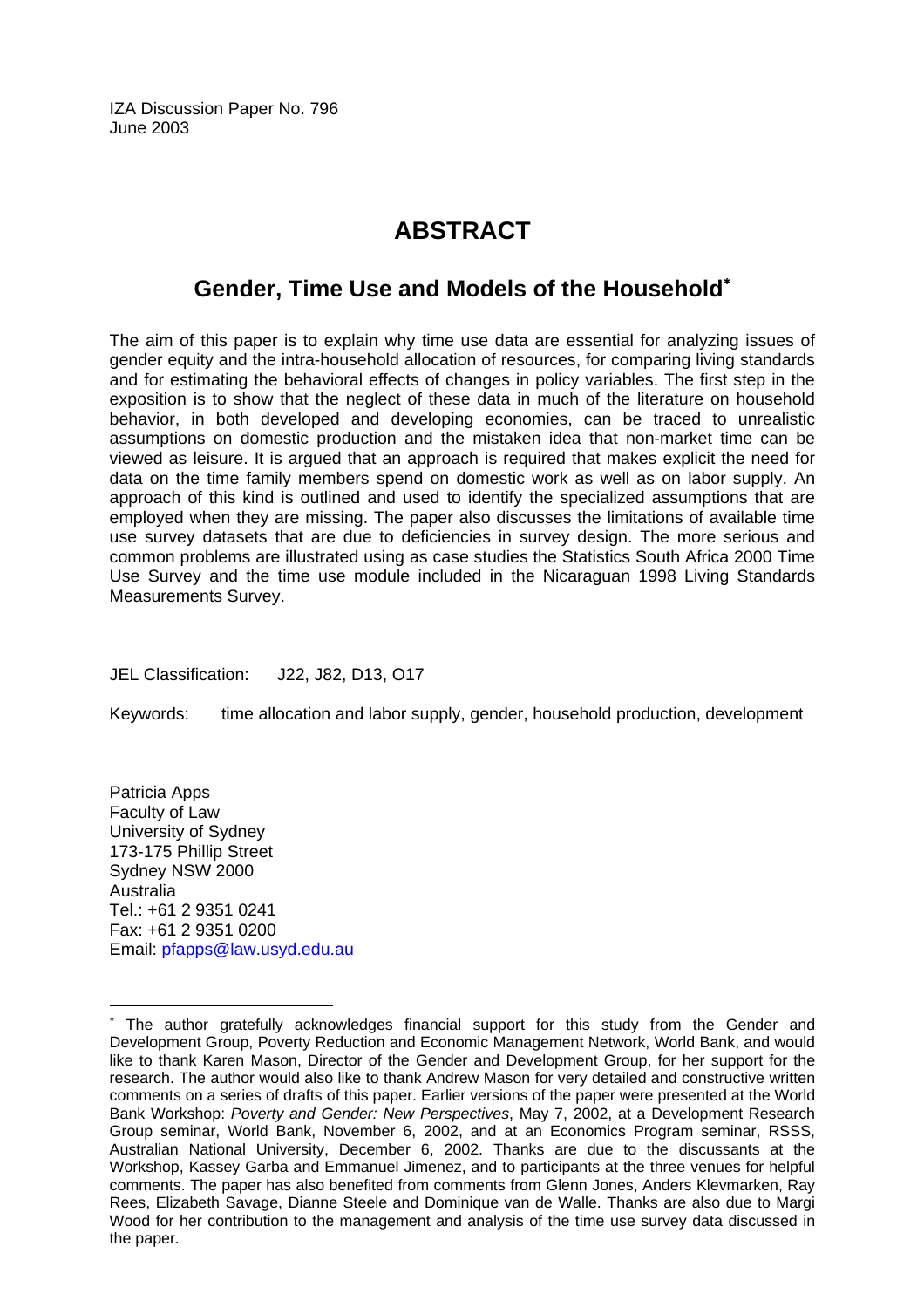#### **1 Introduction**

Time use survey data are an important input to policy analysis. They provide information on the allocation of time to household production of substitutes for market output, as well as on the allocation of time to leisure activities. This information is typically missing in other household survey datasets. Ostensibly, the economic analysis of policy is based on models of individual and household behavior that show how welfare depends on consumption and leisure. However, without access to information on time use outside the market, estimation of the models is inevitably limited to datasets that do not distinguish between the leisure time of a family member and the time each spends on household maintenance, management and care activities for other family members.

Time use survey data indicate that, in most countries, women work longer than men when the time they spend on domestic work is added to the hours they work outside the home and in family enterprises. The data for developing countries show that girls tend to spend more time on domestic chores than boys and thus have more limited opportunities for education and leisure activities.<sup>1</sup> These gender differences in time use can be expected to have welfare and policy implications that are missing in empirical work that does not distinguish between domestic work and leisure. The data also indicate considerable heterogeneity in the allocation of time between market and domestic work across households with the same observed market opportunities and demographic characteristics, in both developed and developing countries. The welfare and policy implications of this are also lost in studies using household survey data with missing information on work at home and leisure.

The aim of this paper is to explain why time use data are essential for policy analysis in a wide range of areas and, in particular, for analyzing the following:

- (i) the intra-household allocation of resources and distribution of real income
- (ii) household living standards

<sup>&</sup>lt;sup>1</sup> For a survey of these studies, see World Bank (2001).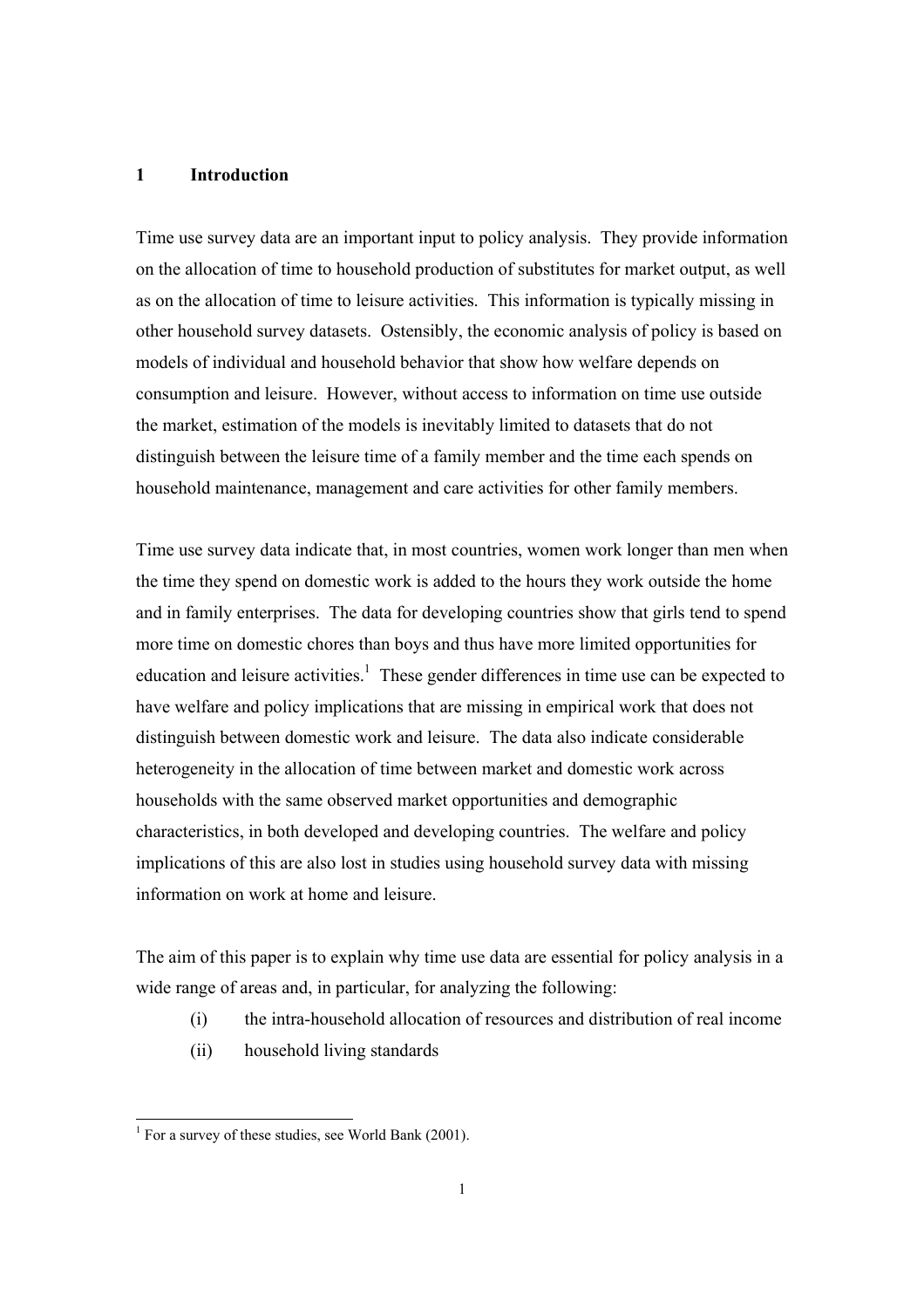(iii) the effects of changes in policy variables on household decisions concerning, for example, market labor supply, domestic production, consumption and saving.

The central thesis of the paper is that the analysis of these issues requires a modeling approach that fully integrates the economics of household production. This requires time use data.

The paper is organized as follows. Section 2 begins with an overview of basic approaches to modeling the household. The section presents a discussion of the theoretical framework underpinning empirical work in developed economies, followed by an outline of the approach of the development literature, with its emphasis on agricultural production and on health and human capital outcomes. The aim is to show that while there are important differences between the modeling approaches of the two literatures, these largely reflect specific interests arising from differences in the development of outside markets. Their treatment of domestic production is essentially the same. Both fail to integrate fully the theory of household production in analyzing the work and leisure decisions of household members.

Section 3 turns to models of the multi-person household, summarizing first the household utility function approach adopted to deal with the fact that most individuals are members of families in which there are two or more adults present. The section then reviews the standard household model, identifying its implicit assumptions on household production as its major limitation. This is followed by an overview of more recent developments that focus on modeling the decisions of individual family members and the intrahousehold allocation of resources. A clear distinction is made between models that mistakenly interpret domestic work as leisure, and therefore omit household production altogether, and those that do not. The exposition emphasizes the importance of modeling the multi-person household as a small economy, engaged in production and exchange within the household, and of analyzing issues of gender and the effects of policy within such an approach. Section 4 contains a more technical presentation of the kind of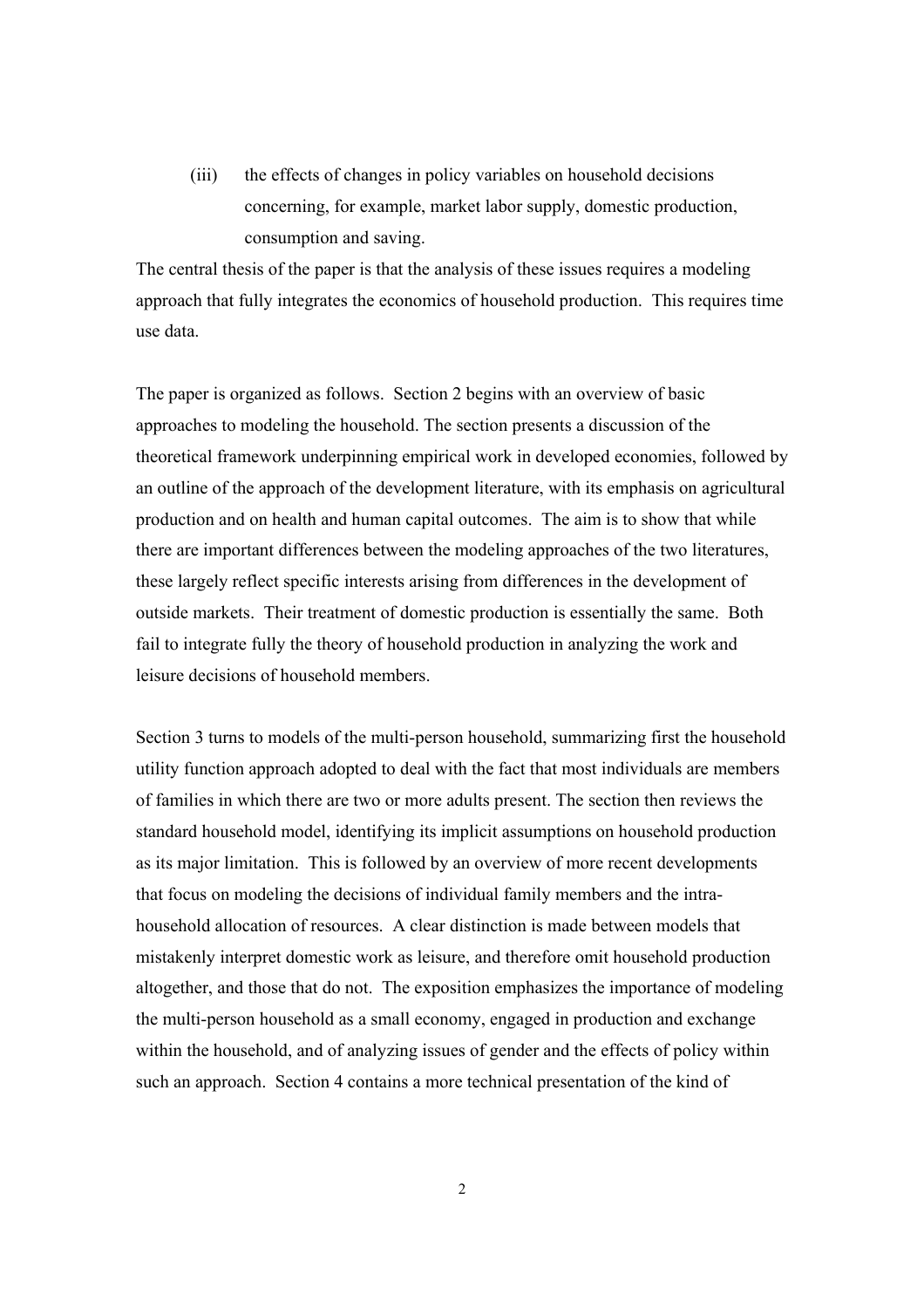modeling framework that is required, and locates the various models discussed in earlier sections as specializations within that framework.

Time use data are essential for estimating the models presented in Section 4. Section 5 discusses some of the more serious limitations of currently available time use surveys. Of primary importance for policy analysis is the collection of data on all economically active members of the randomly selected households included in the survey. Omitting active members severely limits the purposes for which the data can be used. The section also discusses the advantages of conducting a time use survey as a module of a household income and expenditure survey. Because economists have tended to regard data on domestic time use as irrelevant for their purposes, many surveys have been designed in response to the interests and modeling approaches of other social science disciplines. As a consequence, they frequently omit data on economic variables that are required for modeling household production and demand systems. This makes the data difficult to use for policy evaluation. These problems are illustrated using as case studies the Statistics South Africa 2000 Time Use Survey and the time use module included in the Nicaraguan 1998 Living Standards Measurements Survey. A concluding comment is contained in section 6.

#### **2 Basic modeling approaches**

The appropriate approach to modeling the behavior of the household and the effects of changes in policy variables depends ultimately on the set of questions being asked. A clear distinction should be made between two stages of the modeling process: first, the stage in which a theoretical model is developed to address the questions at hand, independently of the issues of estimation and data availability; and secondly, the stage in which, in the light of the available data, a possibly specialized and simplified version of the model is specified for empirical estimation. At least one advantage of this process is the awareness of the implications of data limitations for the interpretation of the resulting empirical estimates. A second advantage is that, since it makes clear the costs imposed by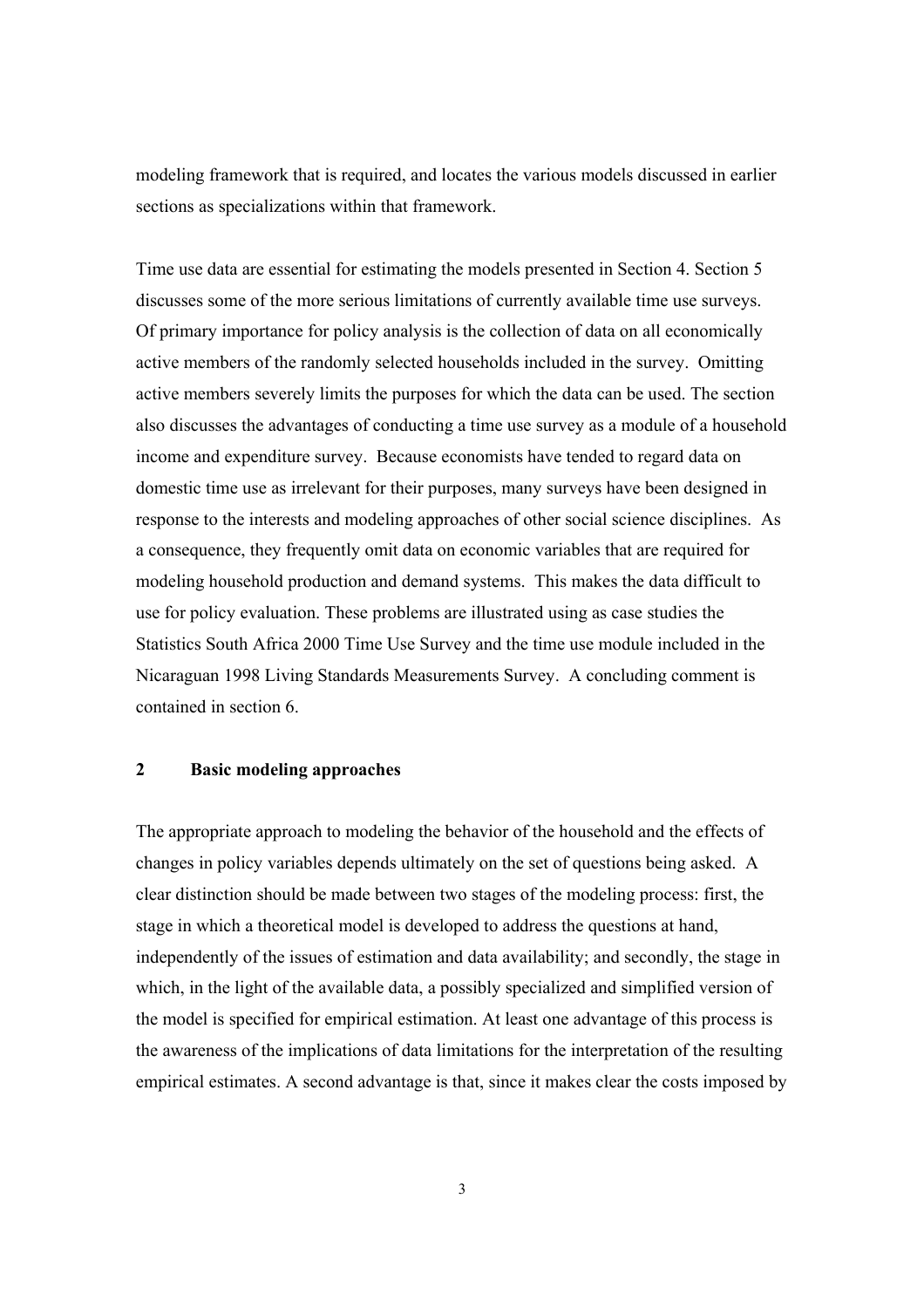data limitations, it suggests what further data should be collected and how these should be used.

This section considers the basic approaches to modeling the household in the literatures on developed and developing economies. The main distinction between models of the household in these literatures is that the latter extend the former by adding a farm production sector. The following section goes on to consider major extensions to these basic models that attempt to take account of the fact that most individuals are members of multi-person households.

#### **2.1 The basic model**

l

First there is the standard model of the single-person household, in which utility depends on consumption of a market good and leisure, time is divided between market labor supply and leisure, and so consumption demands and labor supply are functions of the price of the market good (which, as numeraire, may be set at unity) and the market wage. This is of course the workhorse model of both theoretical and applied microeconomics, with a vast range of applications.

The extension to developing economies is made in the Basic Model presented by Singh, Squire and Strauss (1986) (hereafter SSS), in which an additional good, an agricultural staple, is introduced into the utility function, time is now divided between market labor supply (off-farm production), work on the household's production of the agricultural staple (on-farm production), and leisure, and a standard production function for on-farm production is introduced. There is also a bought-in farm labor input, which is available in perfectly elastic supply at the market wage rate, and which is a perfect substitute for the household input. All labor as well as the agricultural staple are bought and sold on perfect markets, and so there is a separation between consumption and production decisions.<sup>2</sup>

 $2$  This separation between production and consumption decisions in the presence of perfect markets is a very old result, which is for example found in the classic analysis of investment decision taking by Irving Fisher, and in the standard model of international trade (think of the economy as a household with both production and exchange possibilities).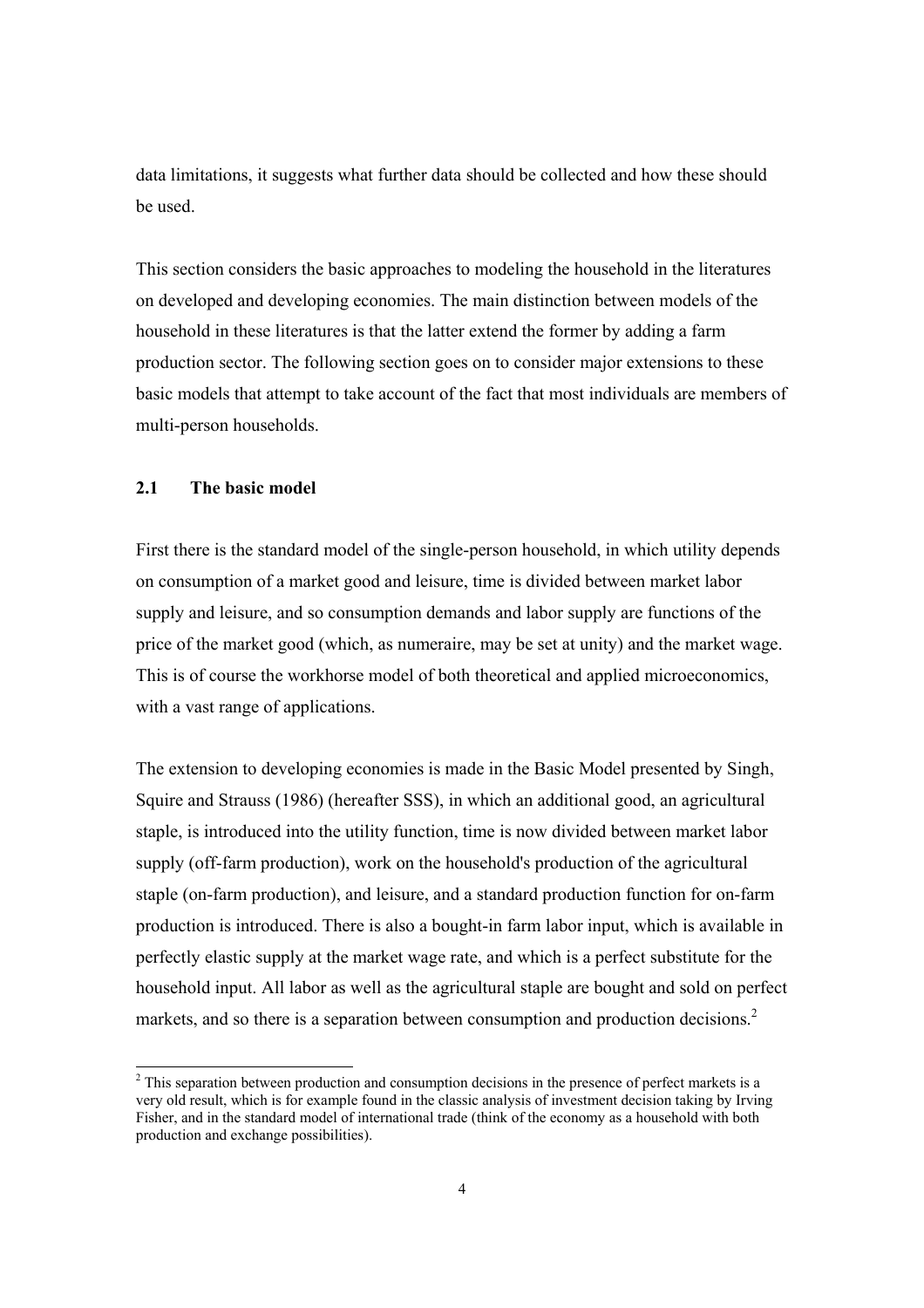This has as its main consequence that all demands and supplies for consumption and labor are functions only of the observable market prices and non-labor incomes. The household chooses its farm production plan by maximizing profit from farm production, and it then maximizes its utility subject to a budget constraint defined on the given prices, and an income found by adding its maximized farm profit to its full income<sup>3</sup> plus any non-labor income.

The separation result is crucially dependent on two assumptions: that the relevant decision variables internal to the household have perfect substitutes on outside markets, and that these markets are perfectly competitive. Relaxation of either of these assumptions destroys the separation and, while this presents no great difficulties for theoretical analysis, $4$  it greatly increases data requirements for empirical estimation.<sup>5</sup> Optimal consumption and production decisions will be mutually interdependent, the household equilibrium will generally be characterized by implicit internal prices unequal to observable market prices, these prices may be household specific, i.e. dependent on preference and productivity parameters that may differ across households, and may be dependent on quantities. Estimation of models with these characteristics clearly requires individual household data.

#### **2.2 Household production**

Becker (1965) developed the idea that consumption could be viewed as a production activity in which the (single-person) household combined its time and bought-in market commodities to produce the goods that ultimately entered its utility function. These latter are more abstract than market commodities, consisting of goods such as warmth, nutrition and health, which, though in general measurable (albeit in some cases perhaps only with some ingenuity), are not observable on markets. This fact, and the extreme simplicity of the assumed production technology, provoked strong critiques, perhaps the most

<sup>&</sup>lt;sup>3</sup> The market wage rate times total time available.

<sup>&</sup>lt;sup>4</sup> See for example Hirshleifer's (1970) classic analysis of the investment decision in the presence of capital market imperfections.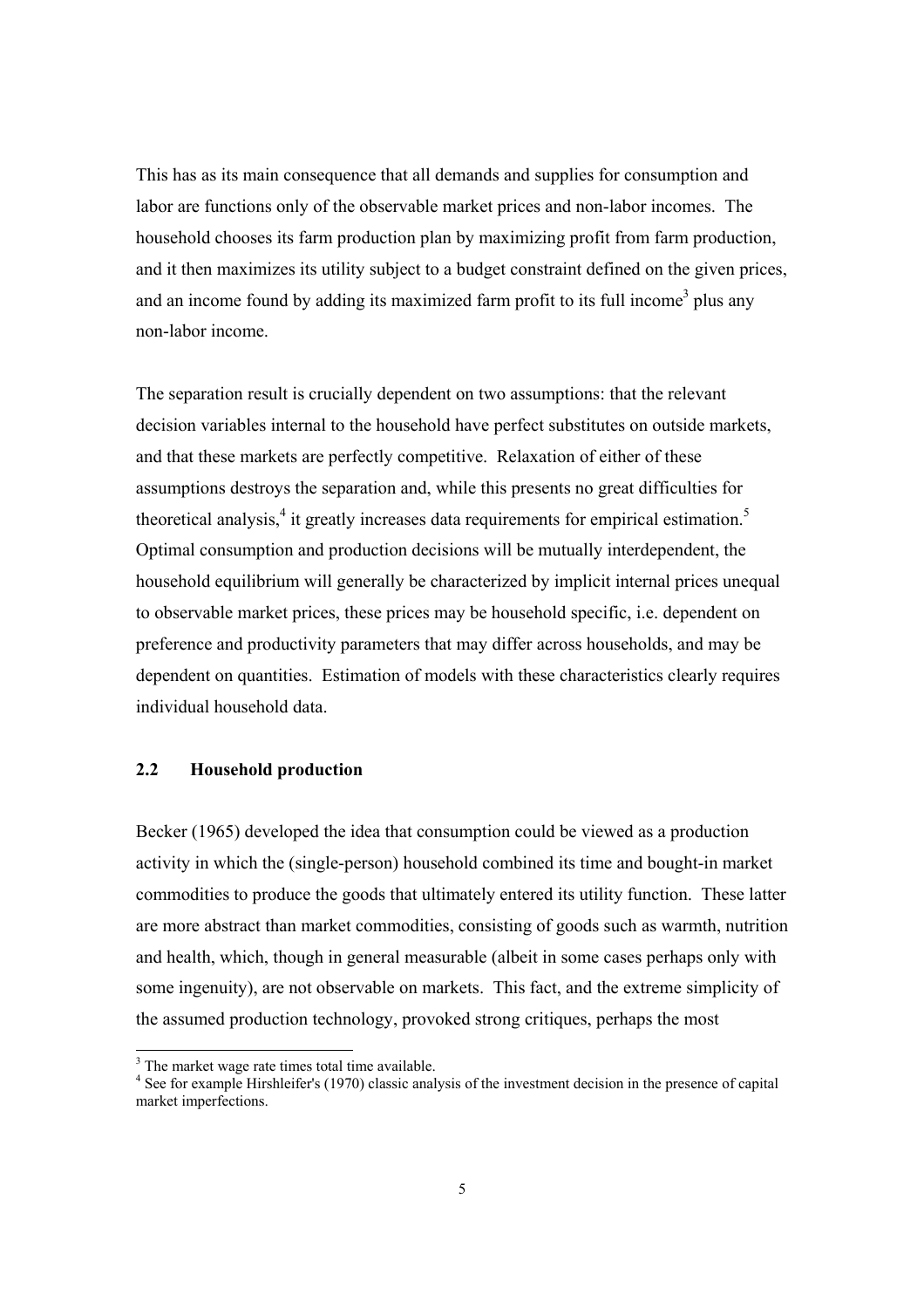influential of which was that by Pollack and Wachter (1975). Becker's model possesses in an extreme form the properties of endogeneity, quantity-dependence (except under assumptions of non-joint production and constant returns to scale) and householdspecificity of prices that the Basic Model of SSS in the developing economy context so successfully avoids.

Later work that has used the concept of household production (Gronau, 1977, Apps and Rees, 1988, 2002) has moved away from the abstractness of the definition of household production activities in Becker. This work recognizes that household production activities, such as child care, meal preparation, laundry, house cleaning and shopping, typically have close but not perfect market substitutes and, in common with market production, have inputs and outputs that are inherently just as observable, although with varying degrees of difficulty. In the developing economy context one would add water collection and fuel gathering as important types of household production. $6$  Given this redefinition of household production, the type of data collected in time use surveys are essential for the estimation of the production technology. However, a limitation of the surveys is that they tend to focus on collecting time inputs while excluding adequate measures of outputs of the household goods.<sup>7</sup>

The development of the Basic Model of SSS drew on early farm production models as well as on the Becker model, and was motivated by the fact that the main form of economic organization in developing countries is the agricultural household. As SSS note, roughly 70 per cent of the labor force in low-income countries was employed in the

 <sup>5</sup>  $5$  Throughout the SSS volume, including chapter 1, there is extensive discussion of the nature of these problems.<br><sup>6</sup> These act

These activities so obviously have close market substitutes that they are classified as SNA activities in many developing economy surveys.

 $<sup>7</sup>$  There would seem to be no a priori reason for assuming that the output of household production is more</sup> difficult to observe than that of market production due, for example, to on-the-job consumption. Difficulties associated with measuring on-the-job consumption could well be greater in the market place, particularly in large firms with hierarchical job structures that give rise to stratified levels of peer recognition and social status as well as to various forms of conspicious consumption. The more complex of these hierarchies have no parallel in the household. For a two-sector model of the incidence of income taxation as a trade tax under these conditions, see Apps (1982).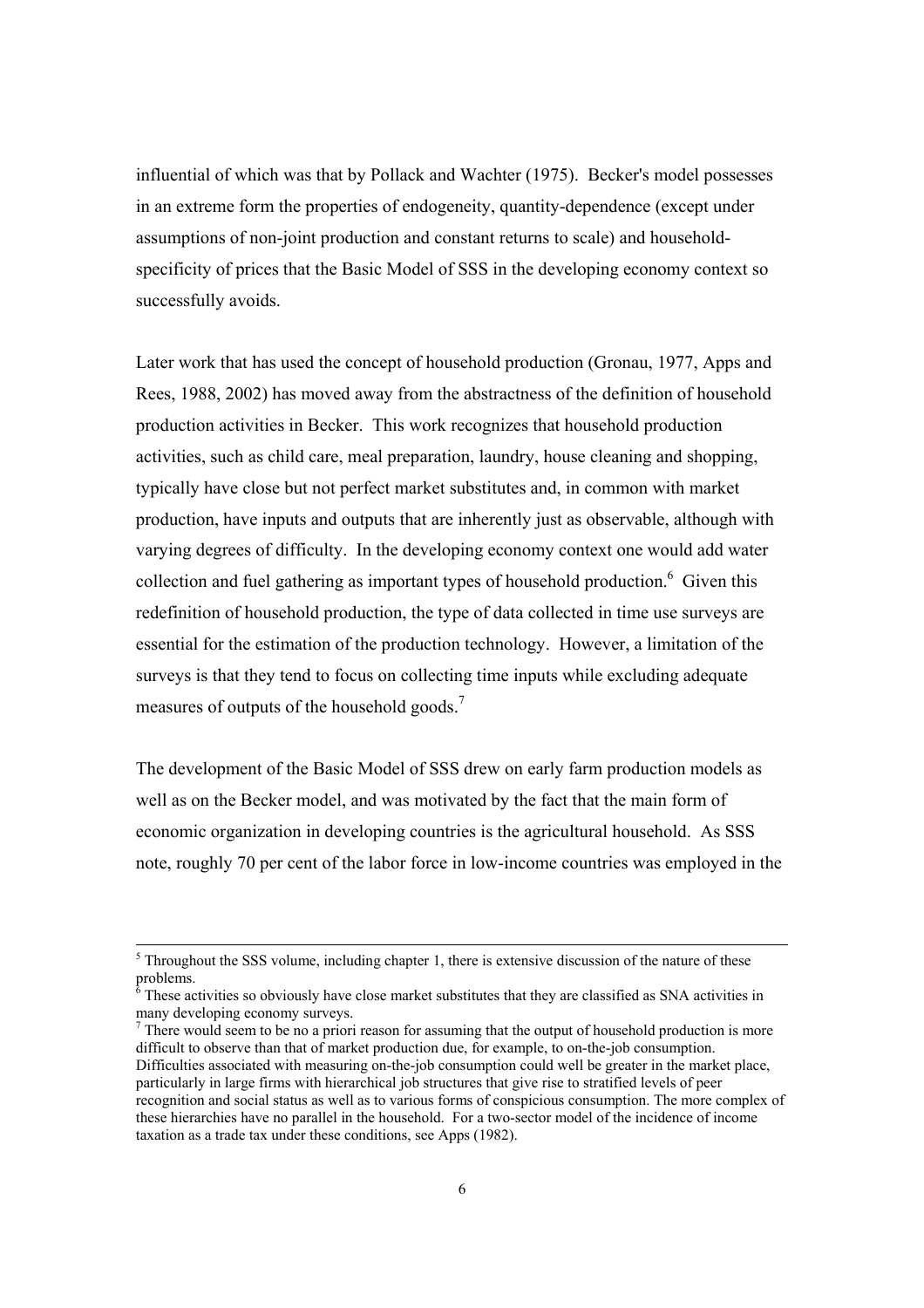agricultural sector in 1980 in low-income developing countries, and almost 45 percent in middle income countries.<sup>8</sup>

In a formal sense, there are some similarities between household production models and the Basic Model of SSS, in that they all proceed by introducing a neo-classical type of production function containing household time, bought-in market goods and physical capital goods or land, $9$  and they have time spent on household or on-farm production in addition to market labor supply and leisure in the time constraint. The key difference under the household production approach, however, is the insistence that the relevant market goods are not perfect substitutes for domestically produced goods, and so the endogeneity and household specificity of the implicit prices of the latter remain.

In the developing economy literature the household production approach has been applied to analyze household decisions on specific goods such as nutrition and health (see for example Pitt and Rosenzweig, 1986), on human capital formation (see Section 3 of Strauss and Thomas, 1995), and on water collection (Ilahi and Grimard, 2000). However, the approach has not been applied to modeling household production activities more generally, as is evident in the surveys by Behrman (1997) and Strauss and Thomas (1995) and the overview of studies on the intra-household allocation of resources by Haddad, Haddinott and Alderman  $(1997c)^{10}$ . This mirrors the failure in the developed economy literature to integrate the theory of household production into the mainstream theoretical and empirical work on modeling household behavior. The vast body of work in the developed economy literature on the microeconometric modeling of family labor supply,  $^{11}$  consumption demands, life cycle consumption and saving decisions,  $^{12}$  and

<sup>&</sup>lt;sup>8</sup> Low income economies are defined as those with a 1981 per capita income of less the US\$410 and middle income economies as those with a 1981 per capita income greater that US\$410 (World Bank, 1983). 9 Though where nothing essential is lost thereby only time may appear explicitly.

<sup>&</sup>lt;sup>10</sup> There are several studies that estimate reduced form time allocation models but these do not represent applications of the household production approach described here because they treat domestic work as a perfect substitute for leisure, by specifying the net wage as the price of both. Examples include the Skoufias (1993) model and the treatment of women's work at home (in contrast to their time spent on water collection) in Ilahi and Grimard (2000).

<sup>&</sup>lt;sup>11</sup> For a relatively recent survey, see Blundell and Macurdy (1999).

<sup>&</sup>lt;sup>12</sup> For a survey, see Browning and Lusardi (1996).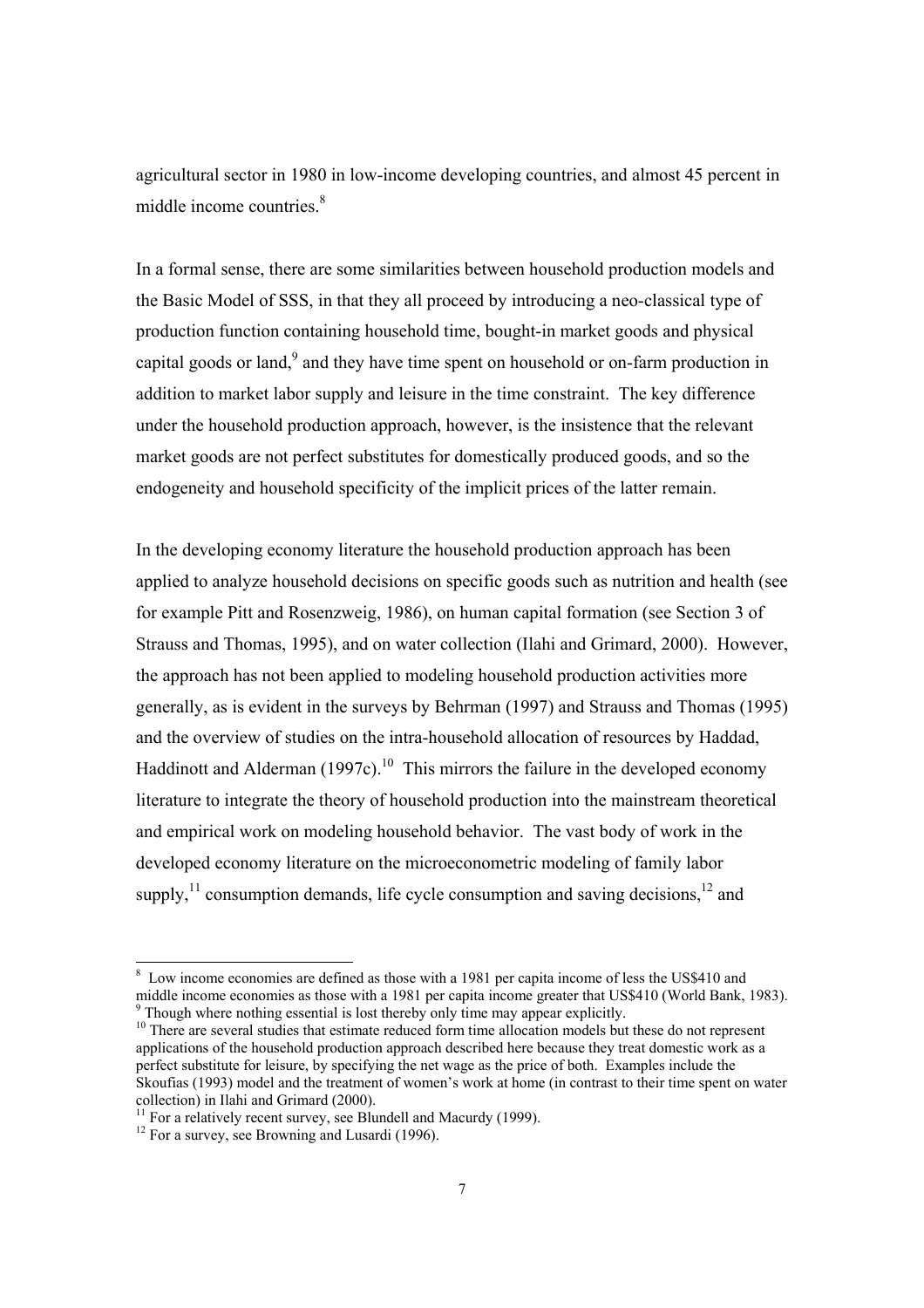household welfare comparisons, $13$  implies a specialized treatment of household production that, as the sections to follow will show, allows it to be suppressed. The literature on models that do explicitly incorporate domestic production tends to be viewed as specializing rather than generalizing the standard approach to modeling the household, that is, as belonging to a subfield concerned with the detailed analysis of the household as a specific economic institution.<sup>14</sup>

In much of the relatively new literature on the intra-household allocation of resources in multi-person households, an approach has been adopted that omits household production altogether. Referred to as the "collective" model, the approach reflects the pervasive view in the labor supply literature that non-market time is pure leisure. Models that attempt to address the multi-person nature of households directly will now be examined in some detail.

#### **3 Multi-person households**

 $\overline{a}$ 

This section discusses the household utility function approach to modeling the decisions of a multi-person household, followed by an outline of explicitly individualistic models. In examining the latter, various strands in the literature are identified in terms of their assumptions on household production.

#### **3.1 The household utility function approach**

In the developed economy literature, the household utility function approach replaces the basic model whenever it seems impossible to ignore the fact that households typically consist of two adult members. For example, in the analysis of female labor supply, surveyed in Killingsworth and Heckman (1986), the analysis of household taxation in

<sup>&</sup>lt;sup>13</sup> See, for example, Blundell, Preston and Walker (1994). The editors of the volume make no mention of domestic time use, nor household production, and confuse the only paper in the volume that is on housework and family welfare with models on the sharing rule that ignore it.

 $14$  The literature on household production is typically reviewed separately from that on labor supply and demand modeling. See, for example, the reviews of household production models by Gronau (1986) and female labor supply models by Killingsworth and Heckman (1986).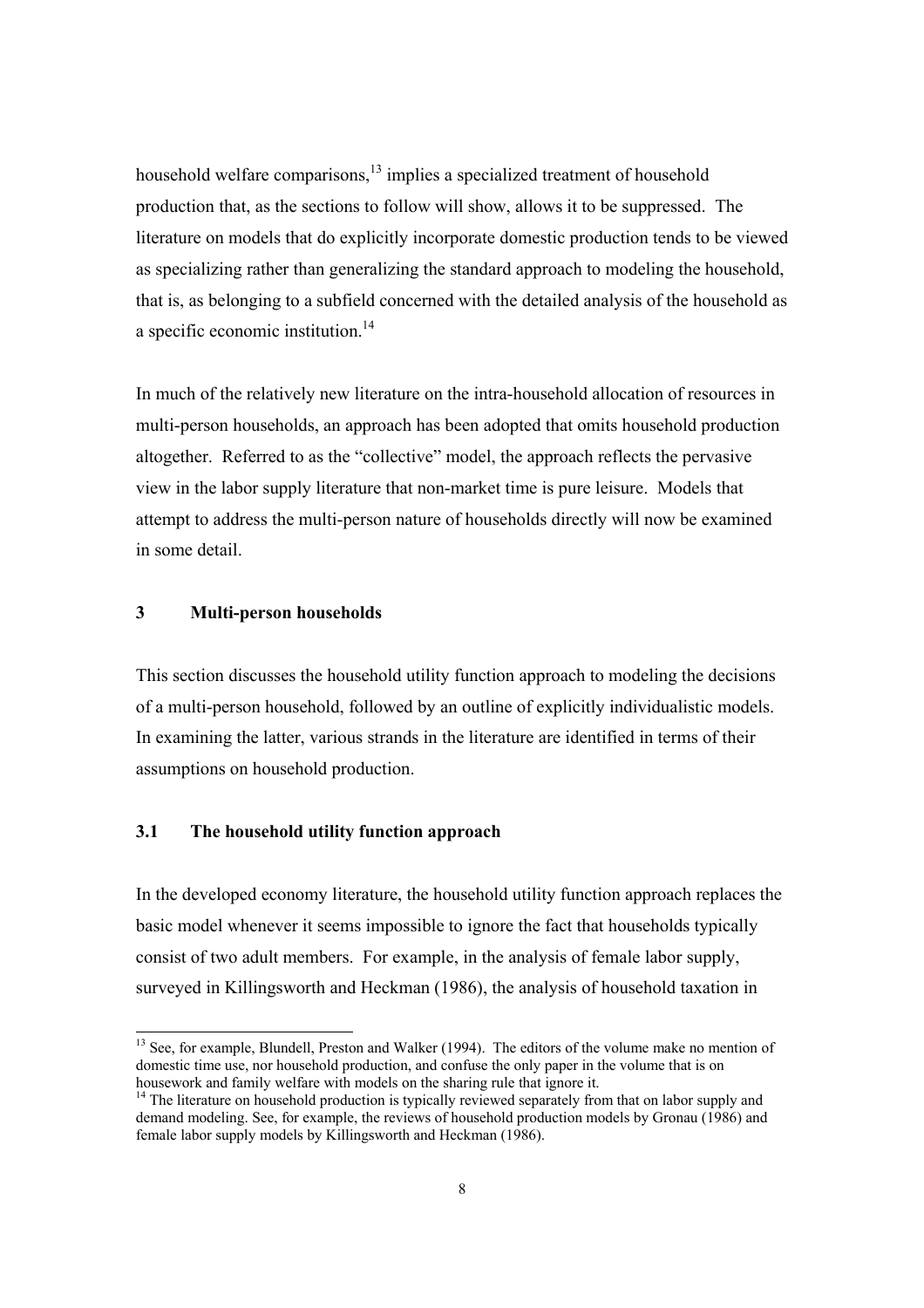Boskin and Sheshinski (1983), and the microeconometric analysis of tax reform, a single household utility function is postulated which is said to contain three goods: an aggregate consumption good and male and female "leisure" goods. Each adult is assumed to divide his or her total time between market labor supply and "leisure", where, in empirical work, the latter is measured as the non-market time of each adult member.

The household income budget constraint in the model initially sets expenditure on the market good equal to the sum of individual net-of-tax labor and non-labor incomes. The *full income* budget constraint is then derived by combining the time constraints with the initial budget constraint and setting expenditure on the market good and individual nonmarket time uses equal to the sum of full labor and non-labor incomes, that is, total household full income. In this sense income can be said to be *pooled*. Solution of the model yields consumption and "leisure" (non-market time) demands/labor supplies as functions of the market wage rates (again the price of the consumption good is usually normalized at unity) and household full income.

In what follows, this model will be referred to as the *standard household model*. It is a highly simplified demand/labor supply model of a two-adult household. Empirical work on this model in the developed economy literature is based on household survey datasets with missing information on the allocation of time to non-market activities. The "leisure" variables of the model are each calculated by subtracting time spent in market work from total time available. To interpret the resulting number pure leisure is clearly a mistake, since it includes time spent in household production for other family members. Nevertheless, this has been a common practice. For example, in the survey by Blundell and MaCurdy (1999), the "standard family labor supply model" for the two-adult household is said to treat the family as a single decision-making unit that maximizes joint utility over consumption and the two leisures, where the former is market consumption and the latter refer to pure leisures as assigned goods.<sup>15</sup>

<sup>&</sup>lt;sup>15</sup>See also Deaton's (1997, p. 229) discussion of leisure as an assigned good. The same interpretation is also evident in Bergstrom's (1997) survey of theories of the family. For example, in his discussion of the Schultz (1990) model, Bergstrom states that "Schultz is able to peek inside the family black box and observe consumptions of leisure by husbands and by wives". Schultz notes explicitly that the "leisure"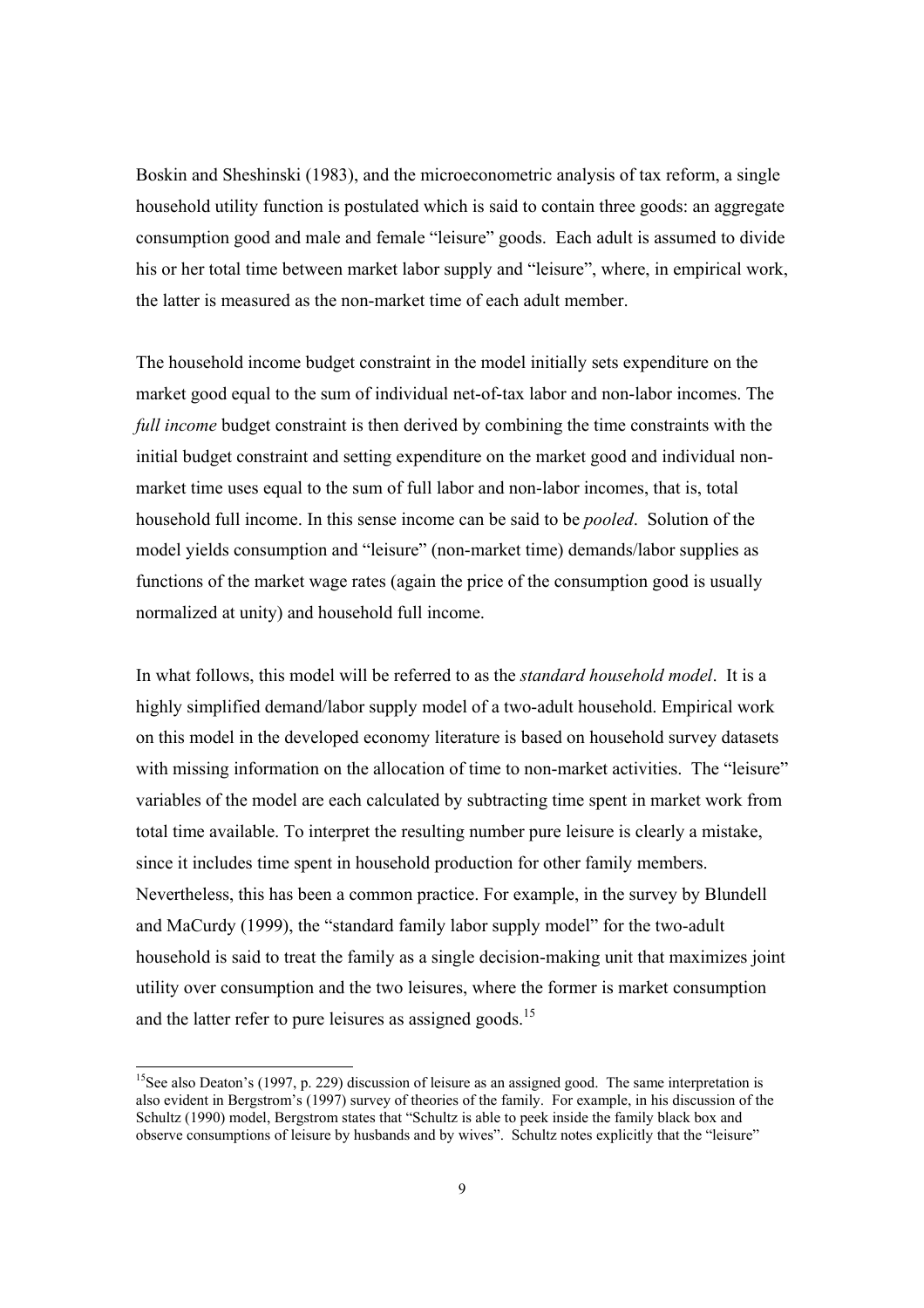To bring out the inconsistencies implied by this approach I present here an alternative interpretation of the standard model, which is based on a logically coherent, though special, treatment of the "leisure" variables. I then discuss the standard model further in the light of this interpretation.

#### **3.2 An alternative interpretation of the standard household model**

The model can be interpreted as in fact containing a system of domestic production, but of a special kind. The empirical implementation of the model on household survey data is widely misunderstood to exclude such a system due to the interpretation of the "leisure" variables literally as pure leisures. To show that this is a mistake, the basic structure of the model is set out formally below for an n-person household.

With n individuals and one aggregate consumption good, x, the household utility function takes the form

$$
u = u(x, 1_1, ..., 1_n)
$$
 (1)

where  $l_i$ ,  $i = 1, ..., n$ , are the non-market time allocations of the n household members. Given the time constraints

$$
h_i + l_i = T \t i = 1, ..., n \t (2)
$$

with  $h_i$  denoting market labor supply and T the total time available, the household's full income budget constraint can be written as

$$
x + \sum w_i l_i = Y \qquad i = 1, ..., n \qquad (3)
$$

with

l

$$
Y \equiv \Sigma Y_i \equiv \Sigma (w_i T + m_i) \qquad i = 1, ..., n \tag{4}
$$

as household full income, where  $w_i$  is the wage rate and  $m_i$  the non-wage income of individual i. The price of the consumption good is unity and the wage rates differ across individuals. Solution of the model yields the demand functions

$$
x = x(w_1, ..., w_n, Y)
$$
 (5a)

variables in his model include domestic work for other family members. They are not assigned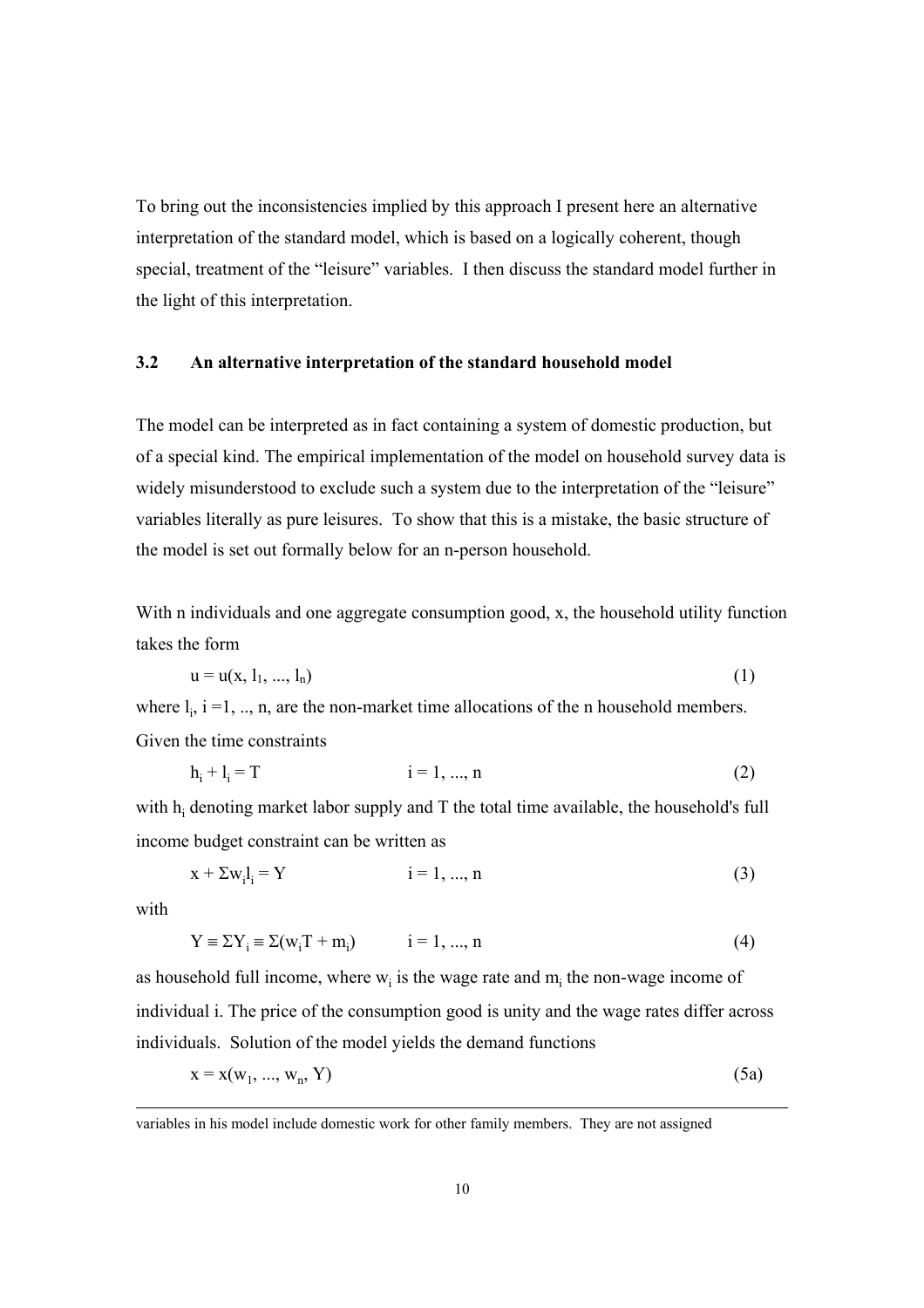$$
h_i = h_i(w_1, ..., w_n, Y) \qquad i = 1, ..., n \qquad (5b)
$$

which can be given an empirical specification to obtain estimates of household parameters.

Empirical work in the developed economy literature typically estimates this system on household survey data that contains information on market hours of work, wage rates and non-labor incomes at the level of the individual and on market consumption expenditures at the level of the household. Data on non-market time uses, and therefore on pure leisure and time inputs to household production, as well as on outputs from household production, are missing. The convention is to compute non-market time, the  $l_i$  in equation (1), as the difference between market labor supply and the total time available for each individual.<sup>16</sup> The "leisure" variables therefore represent time spent on activities for own consumption and for the benefit of other household members.

Given this empirical implementation, logical consistency requires that the model should be specified as containing a household production system of the following kind. Let  $y_i$  be the aggregate amount of a household good consumed by all household members, and produced by the i'th member, according to the simple linear production function

$$
y_i = k_i l_i
$$
  $i = 1, ..., n$  (6)

where  $k_i$  is a domestic productivity parameter. The opportunity cost or price,  $p_i$ , of domestic good i is then

$$
p_i = w_i / k_i \t i = 1, ..., n \t (7)
$$

Since data on the  $y_i$  are missing, they must be constructed. In effect, the standard household model does this by setting  $k_i = 1$ , which implies that each household member of type i is equally productive across all households, producing one unit of good i per hour, priced at  $w_i$ . In other words this is an implicit choice of the units in which  $y_i$  is measured, but one which constrains productivity in household production to be identical

consumptions.

<sup>&</sup>lt;sup>16</sup> Note that since data on total time allocated to non-market activity is not collected other than in time use surveys, there is an endogeneity problem associated with computing li from the time constraint.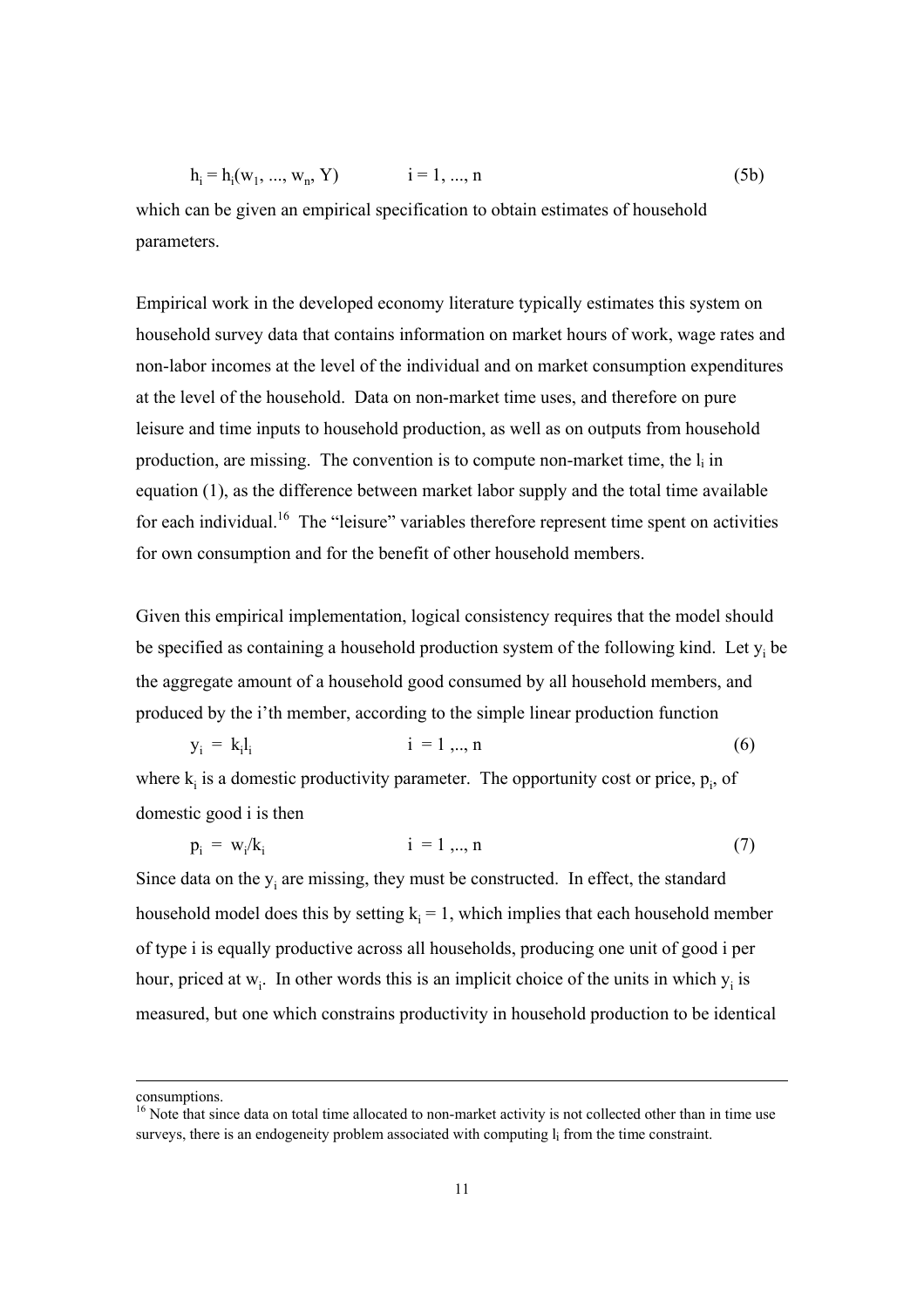across households.17 From this more explicit formulation, household utility can now be seen as a function of  $n + 1$  *aggregate consumption goods*, x and the  $y_i$  or equivalently the  $l_i$ , i = 1 to n. None of the goods in the household utility function in (1) can represent assigned consumptions. The demand functions in (5a,b) are *aggregate household demands* for the market and domestic goods.

Models estimated on household survey data with missing information on individual consumptions are inevitably limited to the estimation of systems in which the demands of all family members, including children, $^{18}$  are aggregated. Since all family members face the same prices for all goods, it is valid to impose the restrictions required for aggregation. As Bergstrom (1997) points out, if the indirect utility function of each individual household member is of the Gorman polar form, and *all face the same prices*, then aggregate demands are functions of these prices and aggregate household income. In other words, the pattern of household demands can be thought of as deriving from the behavior of a single representative individual endowed with total household income, Y, and facing prices,  $p_i$ ,  $i = 1$  to n.<sup>19</sup> In this sense the model can be said to represent a single decision-taking agent. $20$ 

Thus the model is consistent with an underlying individualistic decision taking process in which member i,  $i = 1$  to n, maximizes

$$
u_i = u_i(x_i, y_{i1}, ..., y_{in})
$$
 (8)

where  $x_i$  and  $y_{ii}$  are i's consumption of the composite market good and of the domestic good produced by member j,  $y_i = \sum_i y_{ii}$ , j = 1 to n, respectively. Individual preference parameters cannot be estimated due to missing data on the  $x_i$  and  $y_{ij}$ . It is straightforward to show that the household parameters represent unidentified individual preference parameters weighted by unidentified shares of household full income. And so unless

 $17$  Note that the Becker (1981) model of the household division of labor allows domestic productivities to vary, and therefore also treats the standard model as a special case.

 $^{18}$  For a model that includes children explicitly, see Apps and Rees (2002). Systems that specify, for example health production and demand functions for children, and are estimated on anthropometric data, also represent models that include children explicitly.

<sup>&</sup>lt;sup>19</sup> The conditions are set out in Deaton and Muellbauer (1980), Ch 6.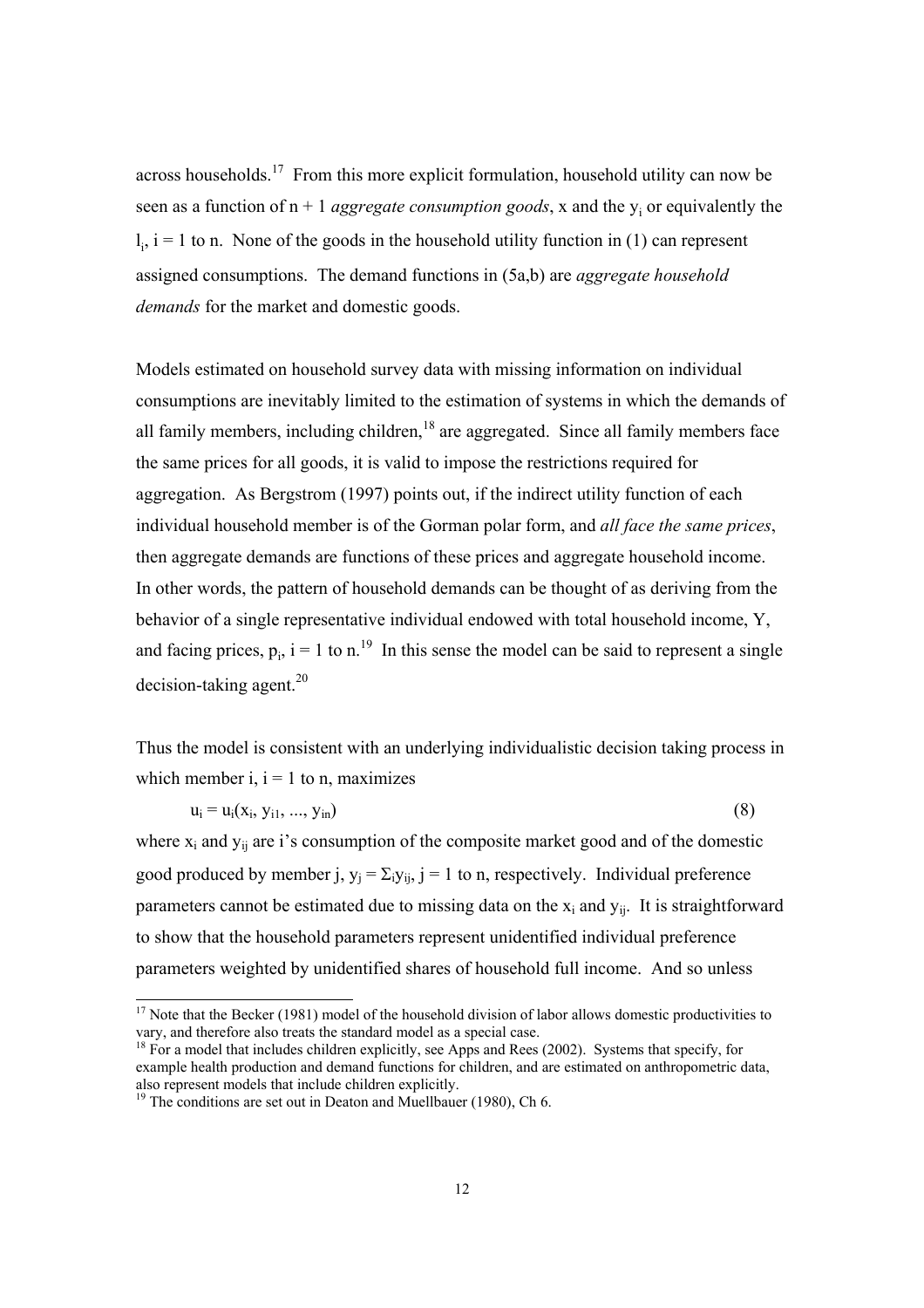some specific (and essentially *ad hoc*) assumptions are made about the intra-household income sharing rule and preferences, the estimated parameters can tell us nothing about intra-family inequality.

If we were to insist, as the literature cited above seems to do, that the  $l_i$  are individual pure leisure demands, then this interpretation of the model as containing a household production system, with all demands and supplies as household aggregates, cannot be sustained. But then the interpretation of the model and its empirical implementation are logically inconsistent.

Moreover, if adult family members allocate time to market work and pure leisure only, and their wage rates differ, the aggregation property, requiring that all individuals face the same prices, no longer holds. Thus not even placing the strong restrictions on preferences implied by the Gorman polar form would validate the approach of treating the household as an individual. Theoretical consistency with an individualistic decision making process would require the formulation of a model yielding individual leisure demands/labor supplies as functions of own wage,  $w_i$ , but not of  $w_i$ . The  $w_i$  would only enter through the individual's income share, where this is a function of both wage rates. Thus, with assigned leisures and a single aggregate consumption good, the leisure demand/labor supply functions in (5b) would be of the form

$$
h_i = h_i(w_i, s_i(.))
$$
\n<sup>(9)</sup>

where  $s_i(.)$  is individual i's share of household full income defined as a function of variables that may include the wage rate of individual j. Since both wage rates enter as prices in what is taken to be each member's leisure demand function in (5b), the system could be seen as mis-specified. However, this in not the view of the literature. Instead, in studies that assume that non-market time represents assigned leisure, the system is rationalized as a model representing a household with "common preferences" or, alternatively, a household with a patriarchal head who derives utility directly from the private consumptions of other family members.

<sup>&</sup>lt;sup>20</sup> But, as Deaton and Muellbauer (1980) note, this individual is representative only of aggregate behavior and is not representative in any democratic sense.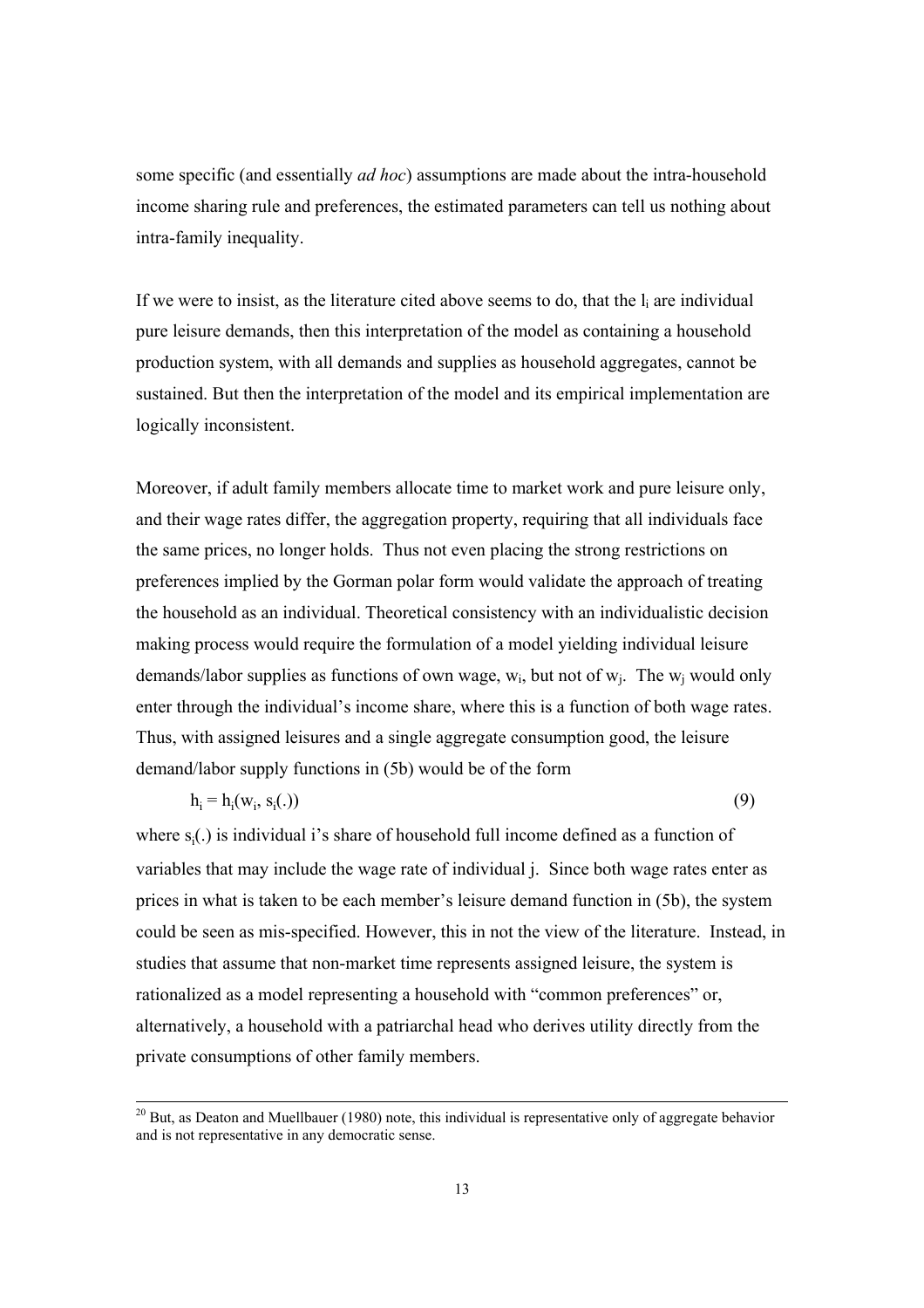Given the interpretation of the  $l_i$ ,  $i = 1$  to n, as pure leisure demands, it is then claimed that the model has at least two strong, testable restrictions on comparative statics effects:

- since the Slutsky matrix is symmetric, the compensated derivatives of each member's pure leisure demand/labor supply with respect to the other's wage are equal, so that the uncompensated derivatives differ only in respect of income effects;
- the effect of a change in total household income on consumption or leisure demand/labor supply is independent of the source of the change in this income, and, in particular, of whose wage rate or non-labor income change causes the income change. This is often called, misleadingly, the "income pooling hypothesis", and there is a growing literature concerned with showing that this hypothesis is rejected by the data.

The relevance of the first restriction depends not only on the assumption that non-market time is pure leisure, but also on its corollary, that there is no household production. Thus, it is important to keep in mind that the first restriction is relevant only if we view, for example, the time mothers spend on home child care as pure leisure, providing no private benefits for other family members, including the children who must, presumably, be looking after themselves. If we do not hold this view, then the leisure demand/labor supply functions appropriately take the form in (5b) and the model imposes the Slutsky symmetry restrictions only on *individual* compensated cross price effects. If the model is estimated on time use data that allow domestic production to be separated from pure leisure, the wage rates of other family members can, in general, also enter indirectly through the prices of domestic goods, as shown in Apps and Rees (1996).

These issues are not new. That the empirical specification of the standard household model, in which all demands are aggregated across family members, is inappropriate for a system estimated on data for assigned goods has long been recognized in the development literature on health and human capital outcomes. For example, Pitt and Rosenzweig (1986) in their analysis of health outcomes and food consumption discuss at length the limitations of the standard household model in the context of these assigned goods.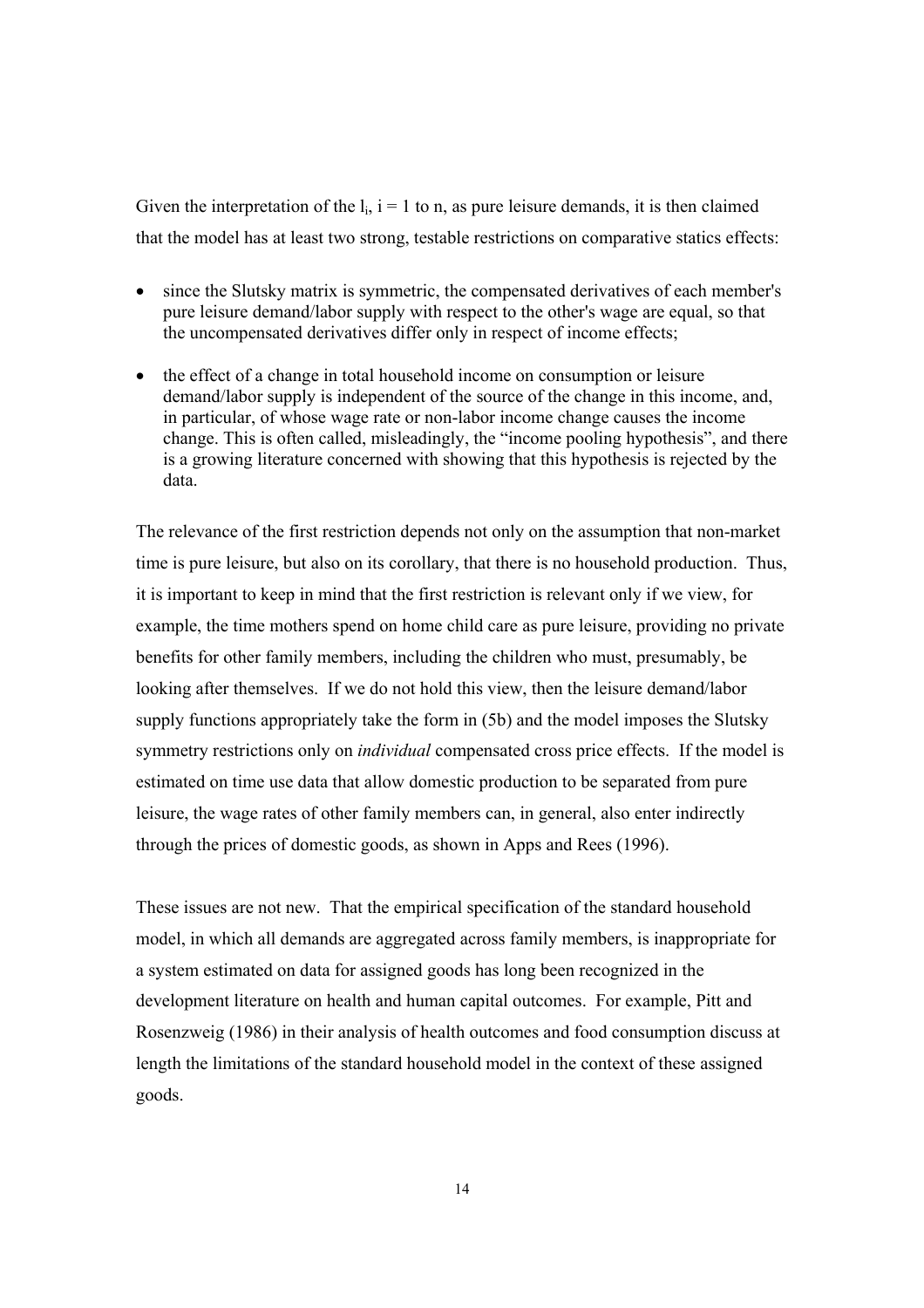In regard to the second restriction, the term "income pooling" is used to refer to the condition that the partial derivative of household consumption demands with respect to non-labor incomes are equal, and therefore that the source of the income change is irrelevant. In other words, "income pooling" is taken to mean the aggregation restriction, that the partial derivatives,  $\partial x/\partial Y$ ,  $\partial l_i/\partial Y$ , do not depend on the identity of the income recipient, holds.

To refer to this restriction as "income pooling" is, however, misleading. The standard household model assumes that income is pooled in the sense that the budget constraint sets expenditure on market consumption and the non-market time allocations equal to the sum of individual full incomes, as in (3) and (4). This formulation is not rejected by studies that find demands depend not only on pooled household income but also on the source of income.

The way in which individual wage or non-wage income changes affect household demands and supplies depends on the overall formulation of the model, and not just on that of the budget constraint. A good example of this in the developing economy literature is, again, the paper by Pitt and Rosenzweig (1986). They specify a household utility function defined on the consumptions, leisures (non-market time allocations) and health states of  $n > 1$  household members. There is a pooled income budget constraint, a farm production function, and each household member has his or her own health production function and labor efficiency function. This model certainly does not have the "income pooling hypothesis" as a result, even though the budget constraint involves pooled incomes. Testing for "anonymity", rather than for "pooled income", would seem to be a potentially less misleading term for tests of the second restriction.

This terminology would, for example, help to clarify statements such as the following, which appears in the survey article by Strauss and Beegle (1996):

"Bourguignon, Browning, Chiappori and Lechene (1993) and Browning, Bourguignon, Chiappori and Lechene (1994) find that, in France and Canada respectively, [...] the ratio of income effects is not unity (and thus they reject income pooling)"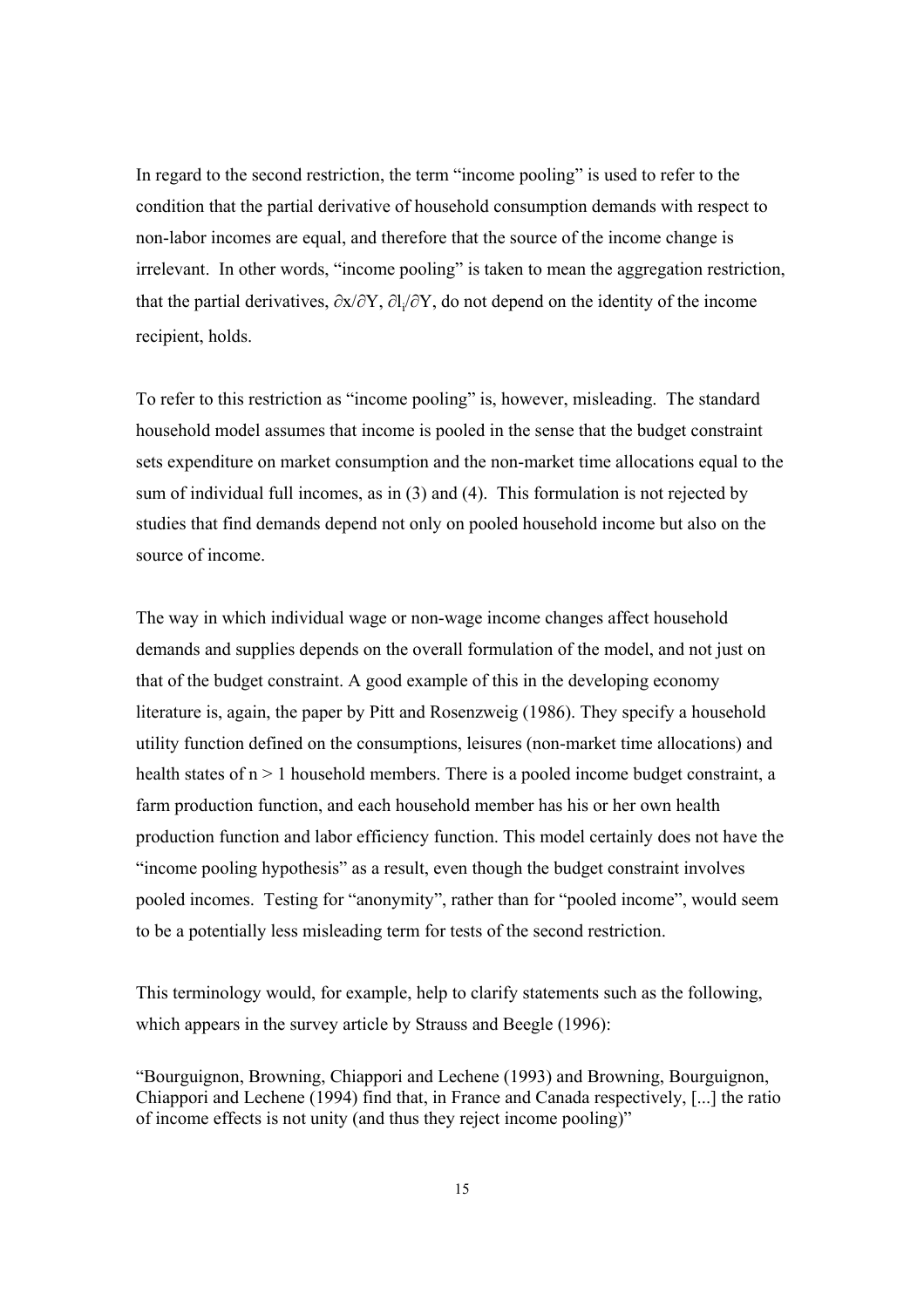These studies do not test for income pooling but rather for anonymity. Strauss and Beegle may have been misled by the "sharing rule" interpretation of the household equilibrium in these articles, further discussed below. This is to be understood as an "as if" construction of how a household equilibrium may be characterized, based on the Second Theorem of Welfare Economics, rather than as a literal description of the way individuals in the household treat their joint income.

It is important to recognize that studies testing for anonymity, such as those cited by Strauss and Beegle above, can tell us nothing about the intra-family distribution of income. Nor can they tell us how income shares change in response to a change in member i's non-labor income, except under very special (and implausible) conditions. One such set of conditions are those implied by the assumption that there is no household production in a multi-person household. Under this assumption, the household utility function can be defined on two goods, one assigned and the other unassigned, such as leisure and consumption in the standard model, or bought-in-clothing in the Browning et al. studies cited by Strauss and Beegle.<sup>21</sup> But if a third good that is unassigned (such as domestic output) is introduced, nothing can be said about the intra-household distribution of income.

These implications of introducing an additional unassigned good are recognized in Pitt and Rosenzweig (1986) who have a model with three goods, one of which is assigned, in their case, health outcomes. The result for household production more generally is demonstrated formally in Apps and Rees (1997). The Pitt-Rosenzweig paper discusses at length the limitations of the standard household utility function approach, with its estimation of aggregate household demands, in analyzing the intra-household distribution of welfare and its determinants.

 $21$  The latter treat gender-identified clothing as the assigned good. The fundamental deficiency of these studies is not, as suggested by Bergstrom (1997), that "Browning and his coworkers" do not directly observe "who wears the trousers in Canadian families", or that each spouse may derive utility from what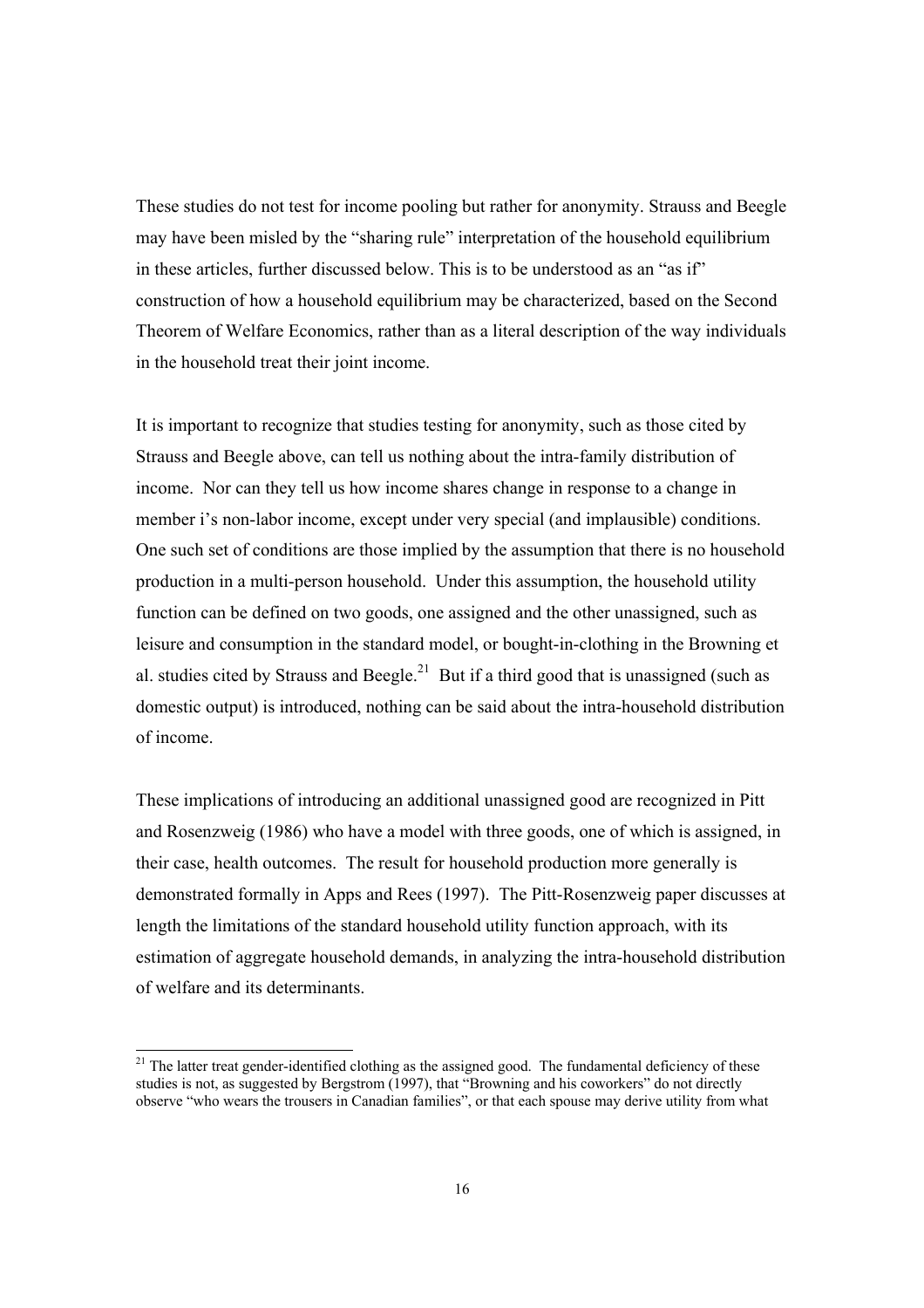To these limitations can be added those that arise from the model's extremely restrictive and inadequate system of household production.<sup>22</sup> For example, the model cannot be used to analyze heterogeneity in decision variables deriving from variation in domestic productivities across households. All such differences must be attributed to preferences. As will be argued more fully below, incorporating a more general system of household production allows a much richer and empirically more interesting analysis of heterogeneity in labor supply, domestic work and consumption and saving decisions across households. Before discussing this point however, the following section turns to models that set out to analyze explicitly the multi-person household and the intra-family welfare distribution.

#### **3.3 Individualistic models of the household**

 $\overline{a}$ 

Two strands in the literature on modeling the decisions of individuals in multi-person households can be distinguished. The first originates with Samuelson (1956), is applied in the exchange model in Apps (1982), and is given a general formulation in Apps and Rees (1988). The general formulation is based on the assumption that the household equilibrium is Pareto efficient, irrespective of the actual decision process through which it is reached. The household is viewed as a small economy in which members produce, consume, specialize and exchange. Each has a utility function defined on domestic output as well as market goods and leisure. Thus, the formulation extends the approach of Becker, which sees the household as a producing and consuming unit, to a model of the household as a small economy in which agents not only produce and consume but also trade within the household.

A second strand comprises the two-person models that adopt a Nash bargaining approach, originating with the papers of Manser and Brown (1980) and McElroy and Horney (1981), and receiving a general formulation in Chiappori (1988) that is labeled

the other is wearing. A more serious problem is that the Browning et al. model omits domestically produced substitutes.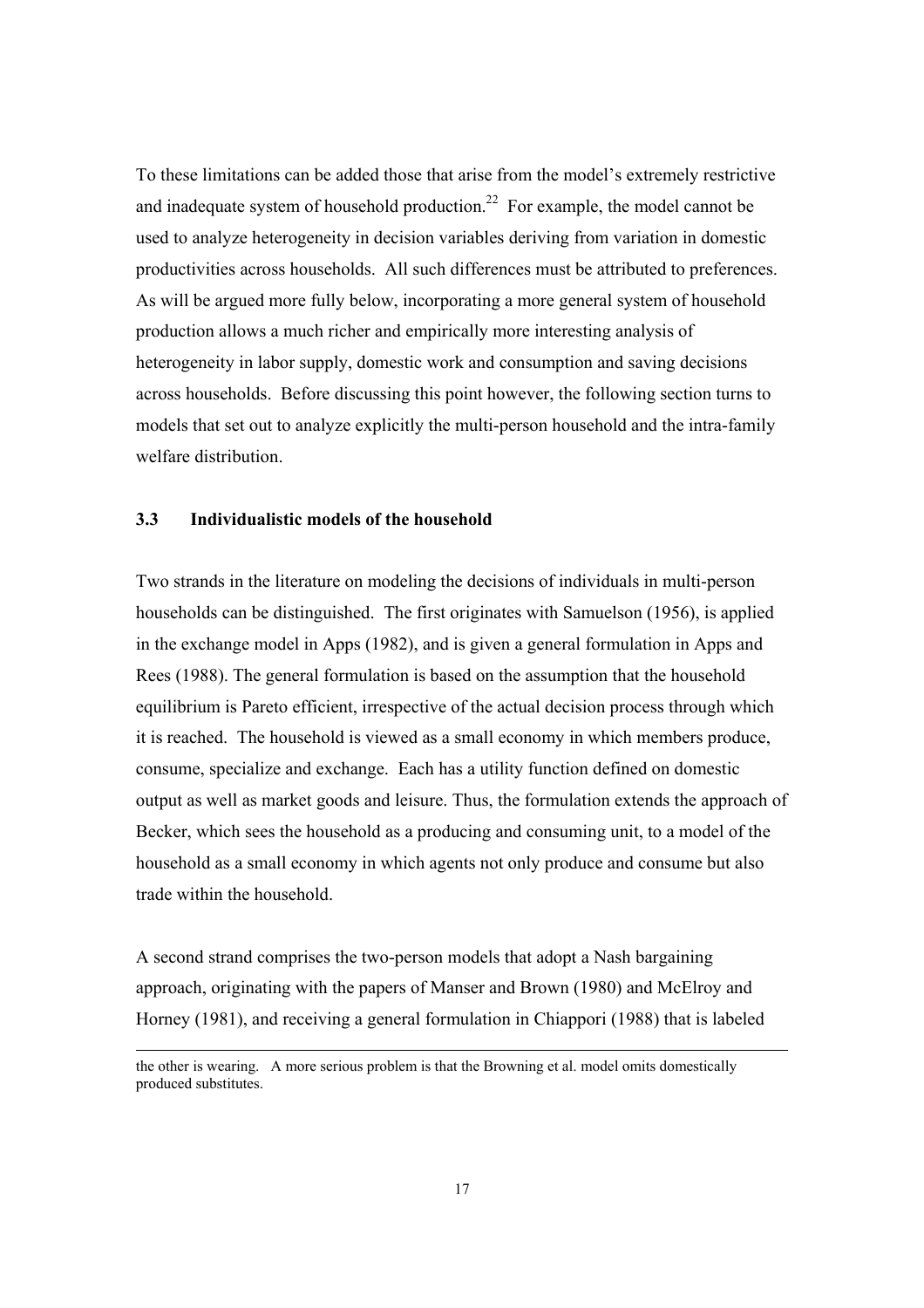the "collective model" of the household. The earlier papers analyzed the household consumption allocation as the outcome of Nash bargaining, with threat points given either by what the partners could achieve by leaving the household, or, alternatively, in some later formulations, by the non-cooperative Nash equilibrium with both partners remaining within the household. Chiappori (1988) generalizes these models also by assuming that the household equilibrium is Pareto efficient and without specifying the particular process by which it is reached. His approach is based on the interpretation of the "leisure" variables of the standard household model as pure leisures. As in the papers by Manser and Brown and McElroy and Horney, Chiappori (1988, 92) specifies a model in which each individual has a utility function defined on consumption and pure leisure, and so instead of the individual utility function in (8), he has

 $u_i = u_i (x_i, l_i)$   $i = 1,2$  (10) Household production is omitted entirely. In this crucial respect, particularly from a gender perspective, the model is more specialized than the standard model estimated on aggregate data, as set out in section 3.2. Subsequent studies that adopt the Chiappori model, and therefore omit household production, include Bourguignon et al. (1993), Browning et al. (1994), Fortin and Lacroix (1997), Blundell et al. (1998) and Bourguignon (1999). More recently, Fong and Zang (2001) extend the Chiappori model by distinguishing between two types of leisure, "independent (or private) leisure" and "spousal leisure" (time spent together).<sup>23</sup> The authors label these leisures as "unobservable" even though data on both are available in time use survey files. $24$ 

Thus, the general formulations in both strands employ the assumption that, whatever decision process may in fact determine the household equilibrium allocation, the latter

 $^{22}$  This of course does not apply to the Pitt and Rosenzweig (1986) model for the household production of health, though the point can be made that household production needs to be defined more generally than as  $\frac{1}{22}$  just health care.

<sup>23</sup> Hamermesh (1996, 1999) makes a similar distinction within a more general approach that recognizes that the household faces a coordination problem in its time allocation and household production decisions. <sup>24</sup> Time use surveys frequently collect information on "social context" by recording the presence of other persons and their relationship to respondent. Examples include the Canadian 1992 General Social Survey (GSS) – cycle 7 Time Use and 1998 GSS – cycle 12 Time Use, the Australian ABS 1992 and 1997 Time Use Surveys and the UK Office of National Statistics 2000 Time Use Survey. Thus, a more sophisticated empirical model than one that distinguishes simply between independent and spousal leisure can be estimated on available data.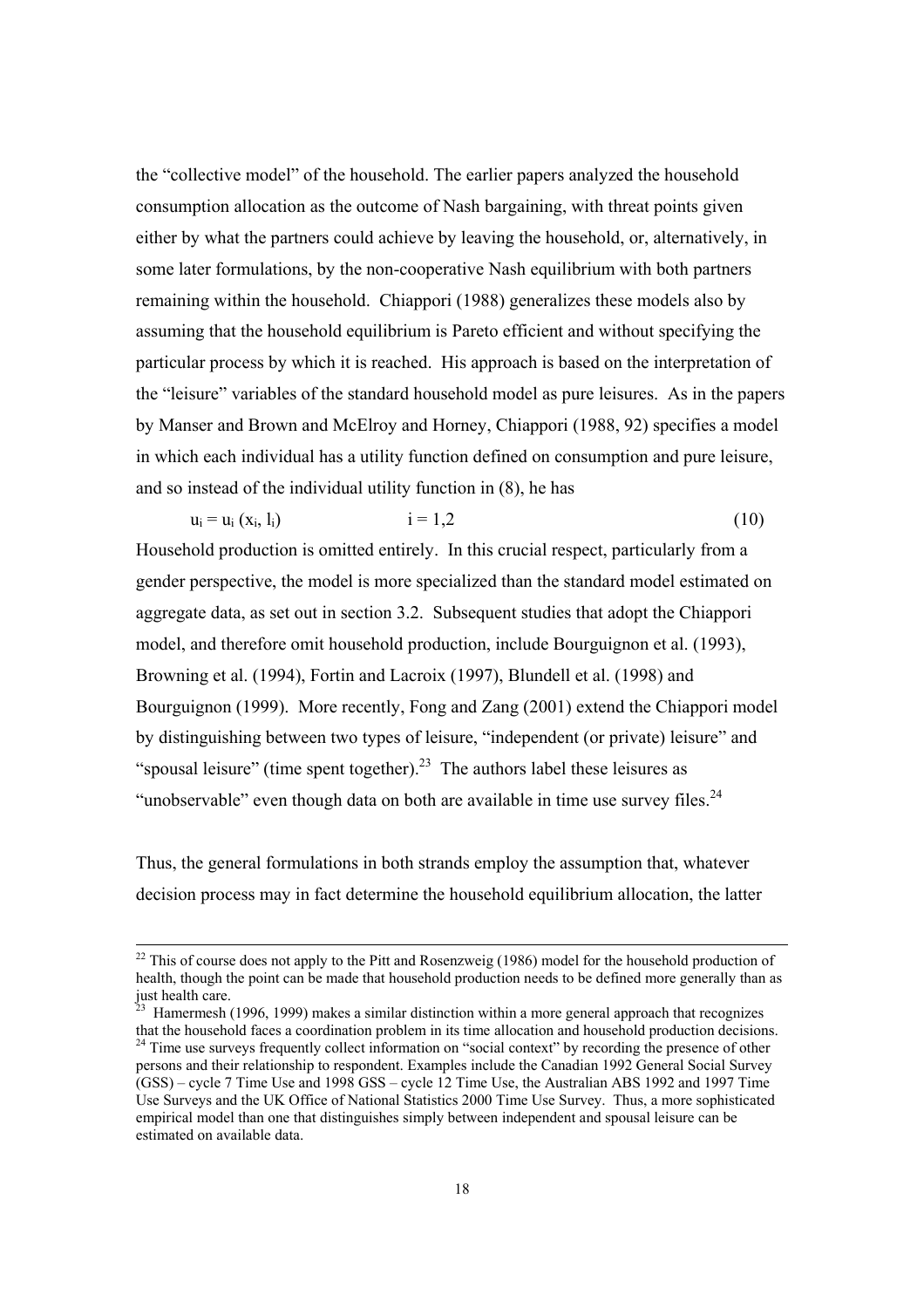can be taken to be Pareto efficient. This is both a rationality postulate, replacing that of simple utility maximization in the one-person household model, and a solution procedure. Once the household allocation is assumed to be Pareto efficient, all the results of general equilibrium theory apply in a straightforward way, as pointed out in Apps and Rees (1988). In particular, the idea of an intra-family sharing rule is simply an application of the Second Theorem of Welfare Economics. The household can be modeled as choosing its time and consumption allocations directly, or equivalently, on the standard assumptions, as decentralizing this procedure by first sharing its full income amongst its members and then letting them choose their optimal allocations subject to the appropriate equilibrium prices.<sup>25</sup>

The focus of the Chiappori (1988) analysis is on the sharing rule. He shows that, in his model, the partial derivatives of the rule can be derived from empirical estimates of the market labor supply functions. This result however, is crucially dependent on omitting household production. As Apps and Rees (1997) demonstrate analytically, and Chiappori (1997) concedes, when his model is extended to include household production, the result on the partial retrievability of the sharing rule no longer holds in general, but requires specific restrictions on preferences and the household technology, which may or may not be considered reasonable.

An example is provided by the model presented in the first part of Chiappori (1997). This model essentially reproduces the results in SSS, in that it defines household production to be essentially the same as on-farm production. Given the resulting separation, Chiappori is able to show that his original results continue to hold. However, as emphasized in Section 2, the essence of household production is that while market goods may be close substitutes for some household goods, they are not perfect substitutes. Thus endogeneity and household specificity of implicit prices of household goods are a necessary feature of the equilibrium. Furthermore, with empirical work limited to the estimation of models on household survey data with missing information

 $^{25}$  Note that, in the initial formulation of the model, in which the utility of one household member is maximized for a given utility level of the other, individual incomes are pooled to obtain the household budget constraint.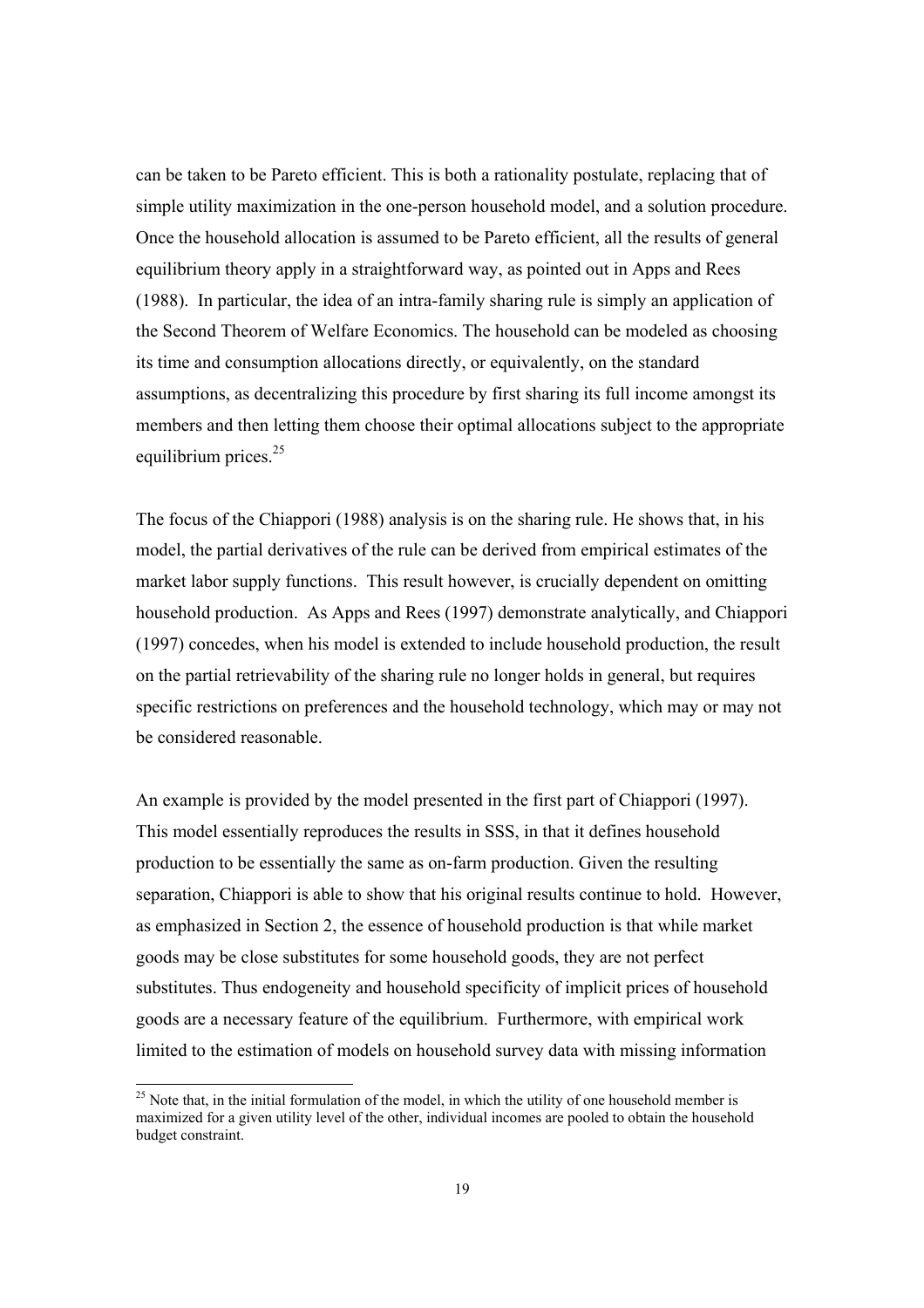on household production, this type of model is inconsistent with the literature. The Apps and Rees (1997) conclusion is that collecting data on individual time use and consumptions within households is likely to be a much more reliable way to obtain estimates of household sharing rules.

We also show that unless household production is an integral part of the model, one obtains a wholly distorted picture of the nature of household economic activity as well as of the intra-household welfare distribution.<sup>26</sup> When time is assumed to be divided simply between market work and leisure, a mother with a low money income due to a low market labor supply must be enjoying a substantial amount of leisure as well as receiving a generous transfer of market goods from her partner. Thus, we would argue, the extension to two person households is *necessarily* accompanied by the explicit modeling of household production. The Apps-Rees formulation allows her consumption to be financed from an implicit payment made in exchange for the output of her domestic work. And the model allows for the possibility that a woman specializing in work and care activities at home may, in effect, be financing a transfer to her partner, by working longer hours. Since time use data, for both developed and developing economies, indicate that, on average, women work longer than men, this possibility is also highly probable. The issue is discussed further in Section 5 in the light of evidence from time use surveys for South Africa and Nicaragua.

A further fundamental implication of recognizing production for exchange within the family is that in an economy with an outside labor market, a partner specializing in household production can switch to market work in response to a fall in the implicit wage for domestic work.<sup>27</sup> She does not have to exit the household or choose an allocation at a non-cooperative Nash equilibrium, which are among the limited options of a model that omits household production for exchange. The approach therefore allows the analysis of the intra-household effects of policies that limit her outside opportunities, while she remains within the household.

 $26$  See Apps and Rees (1996) for an analysis based on time use data.

 $^{27}$  And, in response to a fall in the outside net wage due to government policy, she may switch from market to domestic work.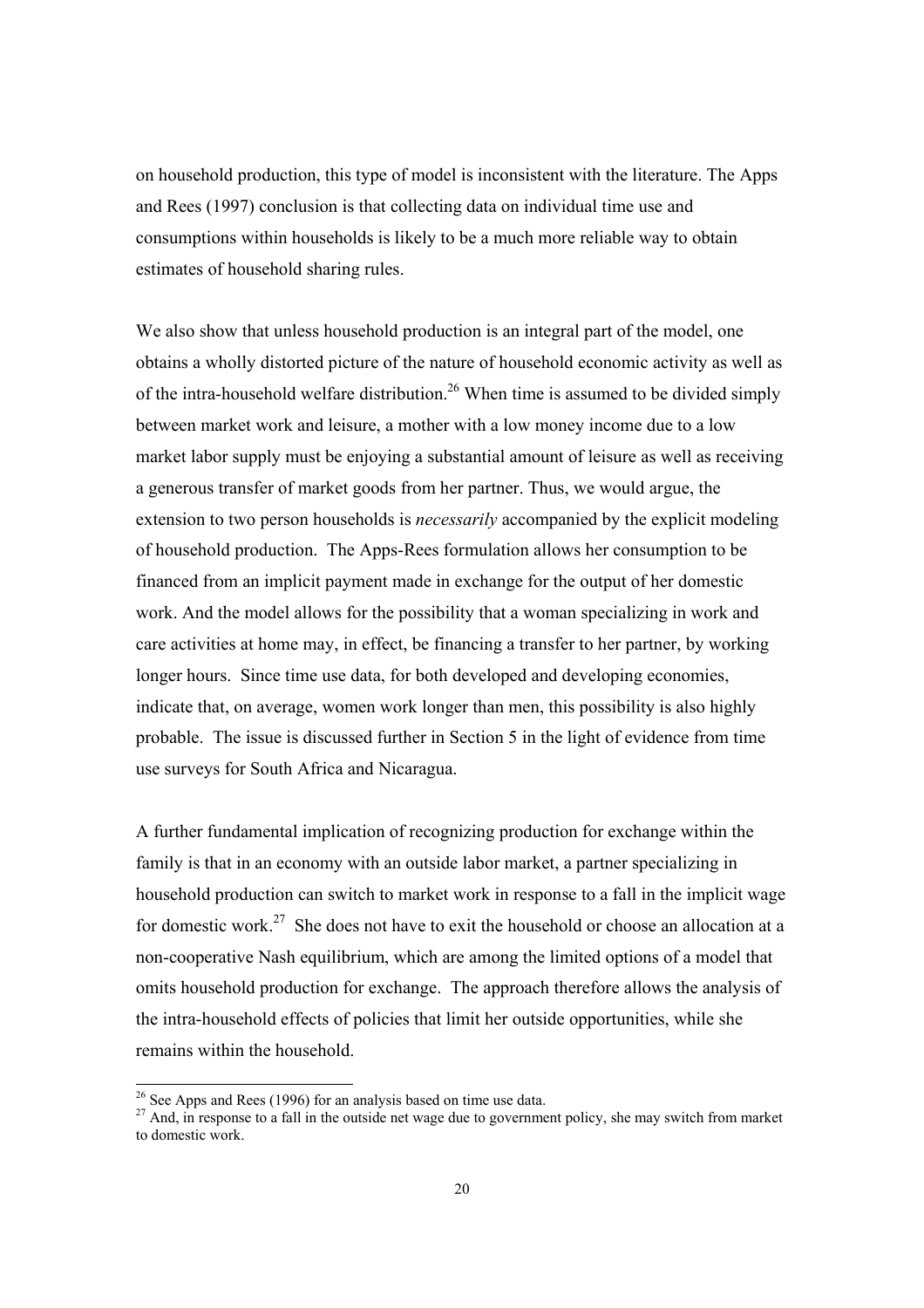The main concern of earlier papers adopting an exchange model, and of subsequent more general formulations, is with gender equity and with the welfare of women within the household as being determined by a household equilibrium strongly influenced by outside markets conditions and net earning opportunities. For example, if women tend to specialize in household production and men in market labor supply, the implicit rate of exchange between household and market goods at the household equilibrium, that will of course determine the distribution of welfare within the household, will be strongly influenced by factors such as labor market discrimination. In Apps (1982), for example, the analysis focuses on discrimination due to social and institutional barriers that crowd women into low wage occupations. Women are then crowded into household production due to the disincentive effects of low wages for market work.<sup>28</sup> Following the general formulation of the model in Apps and Rees (1988), subsequent papers have used the framework to analyze tax reform, the costs of children and life cycle saving.<sup>29</sup>

#### **3.5 Is the household Pareto efficient?**

The assumption of a Pareto efficient intra-household allocation of resources has been questioned in a number of studies. In general, we would expect to find that many of the conditions that rule out Pareto efficiency and lump sum redistribution in the outside economy would also be found within the household. These include information asymmetries between family members, agency problems of the kind discussed in Apps and Rees (2002), public goods and the free rider problem, etc. However, the appropriate model in a given context will depend on the issues of central interest. For example, in developed countries in which women have access to an outside job, the key determinants of the intra-household sharing rule may be distortions in the outside labor market causing a gender wage gap. Within-household distortions may be of "second order" importance, in which case Pareto efficiency may be a useful simplifying assumption. Thus an analysis that assumes a Pareto efficient household may still capture the relevant gender

 $2<sup>28</sup>$  In the Nash bargaining models, in contrast, the influence of outside market opportunities enters through the threat points.

<sup>&</sup>lt;sup>29</sup> (Apps and Rees, 1999a, b, 2001, 2002)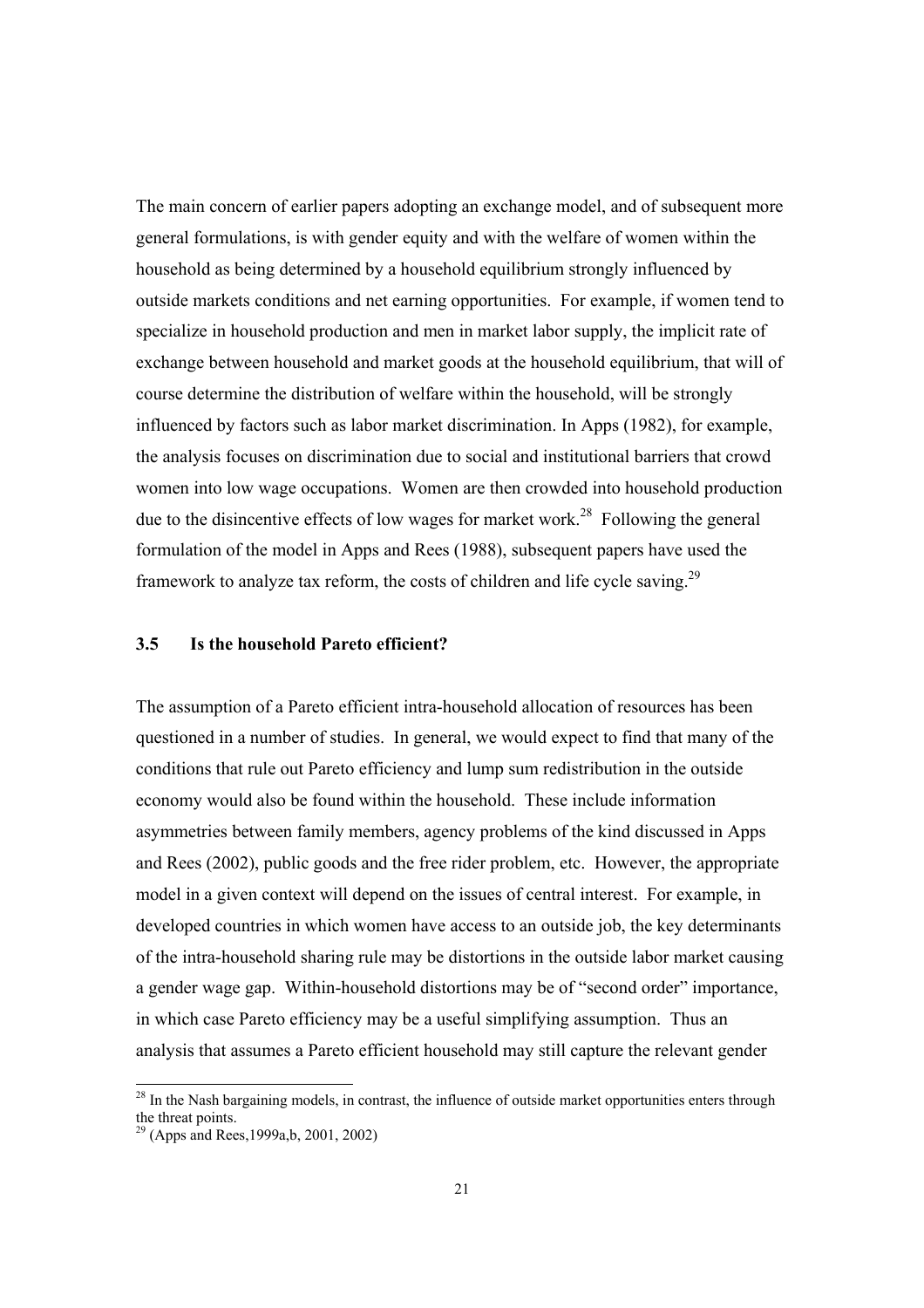effects of policy changes in a world where, as observed by Folbre (1997), there is neither a benevolent head of household nor a benevolent head of state.

In developing economies where there are no outside markets, the assumption may be less appropriate. Udry (1996), for example, presents an analysis of African agricultural households in six Burkina Faso villages, in which there are no outside markets for either labor or land. He finds that yields are substantially lower on plots controlled by women than on similar plots controlled by men planted with the same crop, in the same years in the same households. This is taken as evidence of non-Pareto efficiency in agricultural production and is used as the basis for rejecting the assumption in general.<sup>30</sup>

However, the results need to be interpreted in context, and with some caution. It would appear that the Pareto inefficiencies stem from the nature of the property rights in these villages. If, as efficiency would seem to require, men were allowed to work the women's plots, there is the risk that they would cease to be women's plots, as the paper points out. Thus the inefficiency is the price paid for the maintenance of existing control rights. The question then is whether, given the further constraints represented by this kind of consideration, the household allocation was Pareto efficient, i.e. the appropriate concept would seem to be that of *constrained Pareto efficiency.* In any concrete application of the multi-person household modeling approach, such constraints should be explicitly formulated and incorporated, even if this is not done in a more general treatment of the model.

#### **4 Multi-person models with household production**

 $\overline{a}$ 

This section outlines the structure of multi-person household production and demand models, paying particular attention to the valuation of domestic output and the importance of across-household heterogeneity, especially in respect of female labor supply and domestic work, in deriving measures of household welfare. Section 4.1

<sup>&</sup>lt;sup>30</sup> Jones (1986) also obtains results that support the rejection of Pareto efficiency in the allocation of resources within the agricultural household.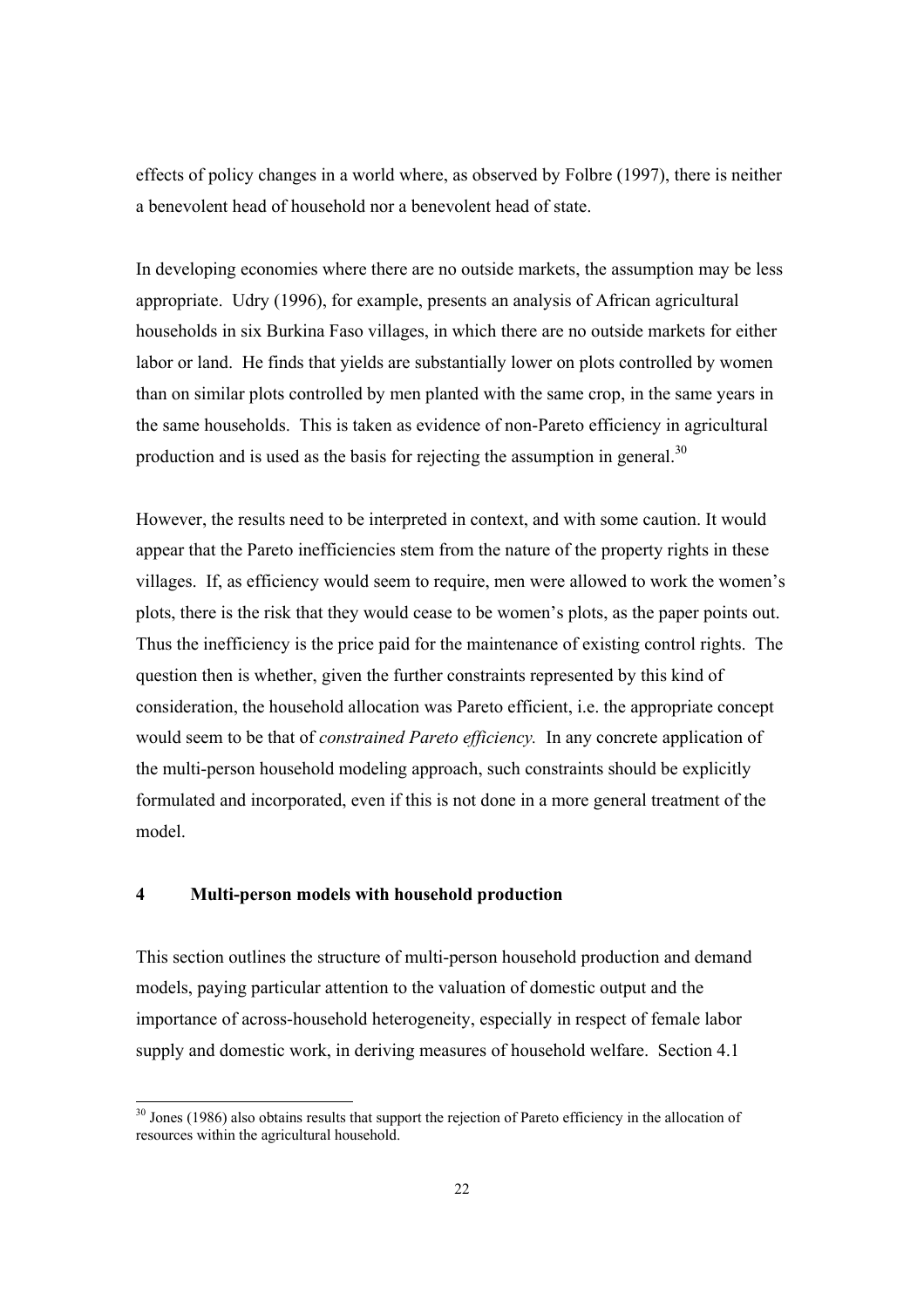recapitulates the standard household model. Section 4.2 sets out models based on the Apps-Rees approach and Sections 4.3 to 4.5 discuss applications involving heterogeneity and the measurement of living standards, intra-household inequality and child costs, and female labor supply and the demand for child care. Section 4.6 goes on to construct a model more directly relevant to developing economies, by adding a farm production sector to the model in section 4.2. The resulting model can be thought of as an extension of the Basic Model of SSS to a world of n-person households and household, as distinct from on-farm, production.

#### **4.1 The standard household model and its limitations**

In Section 3.2 the standard model was formulated for a household utility function defined on market consumption and the non-market time allocations of n members,  $l_i$ ,  $i = 1, ..., n$ . Maximizing this function, given in (1), subject to the time and budget constraints in (2) to (4) yields the demand functions in (5a,b). As explained, the utility function could equally well be defined on the market consumption good x and n domestically produced goods,  $y_i$ ,  $i = 1, ..., n$ . Given domestic goods prices,  $p_i$ ,  $i = 1, ..., n$ , the household's problem can then be written as

$$
\text{Max } u(x, y_1, ..., y_n) = u \tag{11}
$$

$$
s.t. \t x + \Sigma p_i y_i = Y \t (12)
$$

and the aggregate household demand functions as

$$
x = x(p_1, ..., p_n, Y),
$$
 (13a)

$$
y_i = y_i(p_1, ..., p_n, Y). \tag{13b}
$$

where  $p_i = w_i / k_i$  for the linear production function in (6). Choosing units appropriately we can set  $k_i = 1$ , giving  $p_i = w_i$ .

This formulation makes it clear that empirical work on family labor supply and demand behavior using data on household consumption and market labor supplies is seriously deficient in at least two respects. First, as already emphasized, nothing can be learned about the intra-household sharing rule from the estimation of the aggregate demand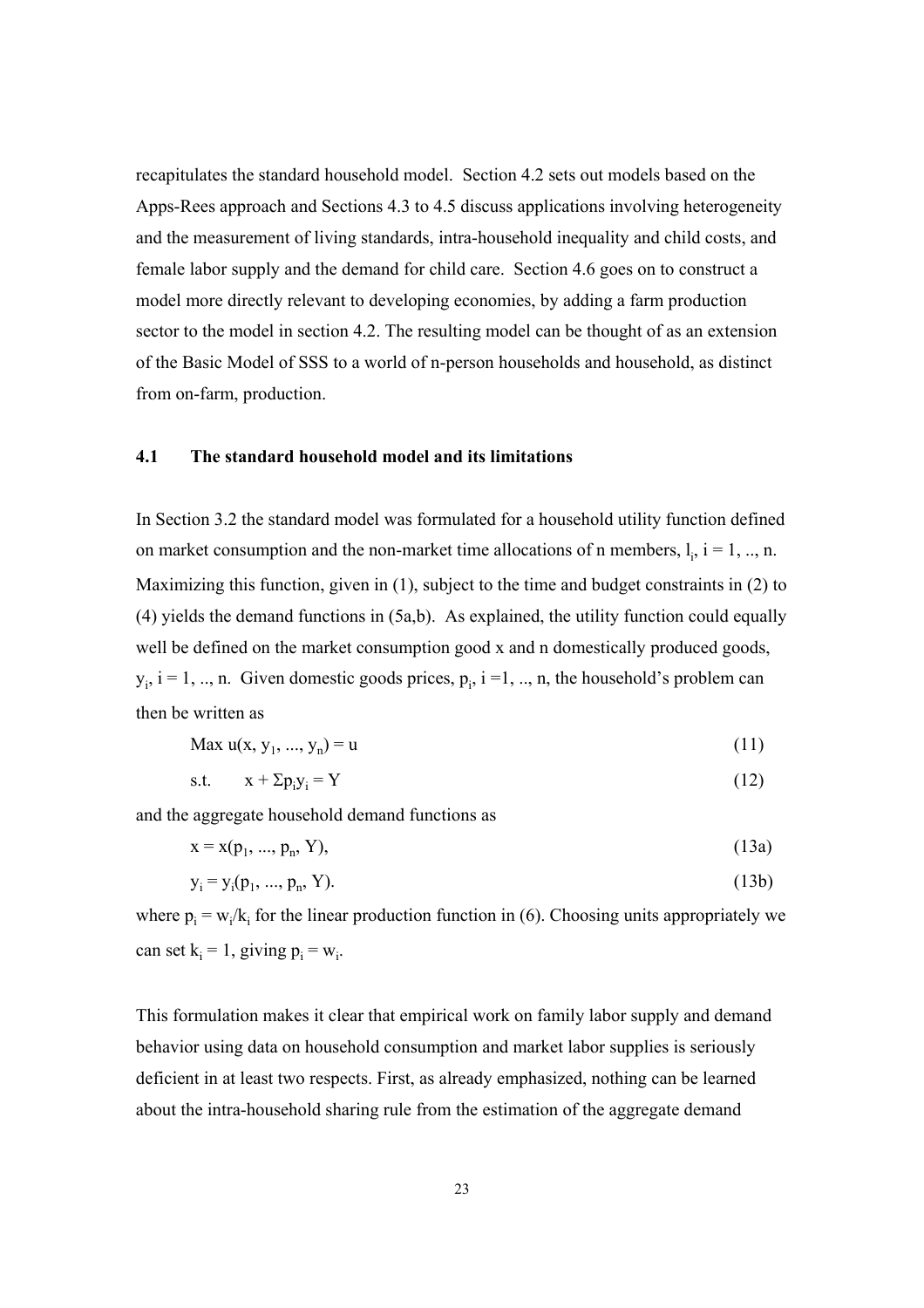functions in (13a,b) or, equivalently, in (5a,b). This deficiency arises not from the underlying theoretical formulation of the model, but from the limitations of the datasets used for estimation.

A second and, arguably, more serious deficiency is the specialized treatment of household production. Setting  $k_i = 1$  introduces the assumption that *all households have identical productivities in household production* (since one would not want to let the unit measure of domestic output vary across households). There are overwhelming reasons however for allowing domestic productivities to vary across households, as argued in Section 2.2 and to be elaborated in more detail below. The explicit formulation of the domestic production function in (6) needs to be retained, so the implicit price of household good i is given by  $w_i/k_i$ , the marginal cost of the good. Under this assumption household production is no longer valued at the wage rate, but at a price that depends also on productivity in household production.<sup>31</sup> This is of course on the assumption that individual i is at an interior solution with positive domestic and market labor supplies.

#### **4.2 An Apps-Rees Model**

l

If we want to be able to say something about the welfare of individual household members, as well as allow for productivity differences across households, the standard household model can be reformulated as follows. Let the utility function of the i'th household member be given by (8), that is, by  $u_i = u_i(x_i, y_{i1}, ..., y_{in})$  where  $y_{ij}$  is her consumption of the good produced by member j, j =1, ..., n, and  $\Sigma_j y_{ij}$ , =  $y_j$ , j = 1, ..., n. Assuming Pareto efficiency, the household's problem then becomes

$$
\max \Sigma_{i} \rho_{i} u_{i}(x_{i}, y_{i1}, ..., y_{in}) = u
$$
\n(14)

$$
s.t. \qquad \Sigma_i(x_i + \Sigma p_j y_{ij}) = Y \tag{15}
$$

where the weights  $\rho_i > 0$  reflect a specific set of distributional preferences over the set of Pareto efficient allocations, and are in general functions of the wage rates and non-wage

<sup>&</sup>lt;sup>31</sup> Note that the simple form of production function results in a quantity-independent implicit price of the domestic good, which varies inversely with the individual's productivity parameter  $k_i$ . Then across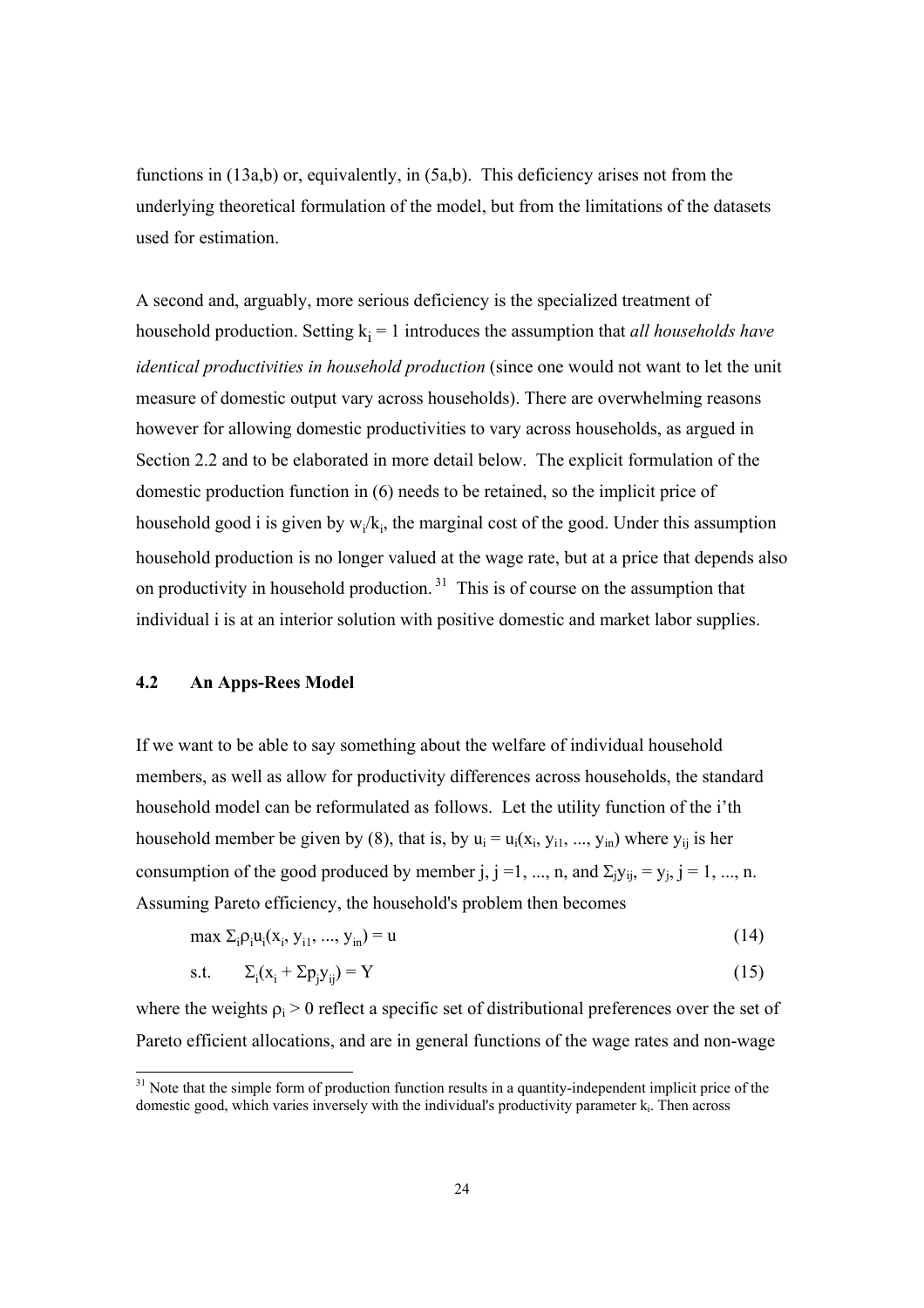incomes, among other things. For example they might be implied by Nash bargaining, by a "social choice process" within the household, or by competitive trade. Solution of this problem yields demands

$$
x_i = x_i(p_1, ..., p_n, p_1, ..., p_n, Y)
$$
 (16a)

$$
y_{ij} = y_{ij}(p_1, ..., p_n, \rho_1, ..., \rho_n, Y)
$$
 (16b)

Alternatively, we can apply the second theorem of welfare economics to show that the equilibrium allocation can be supported by a set of individual income shares  $s_i$  such that  $\Sigma$ s<sub>i</sub> = Y, with each individual solving

$$
\max u_i(x_i, y_{i1}, ..., y_{in}) = u_i
$$
 (17)

$$
s.t. \t x_i + \sum_j p_j y_{ij} = s_i \t (18)
$$

yielding demand functions

.

$$
x_i = x_i(p_1, ..., p_n, s_i)
$$
 (19a)

$$
y_{ij} = y_{ij}(p_1, ..., p_n, s_i)
$$
 (19b)

This approach can greatly simplify the comparative statics as well as empirical specifications. It also makes it very clear that if the model is estimated on household survey data with missing information on the  $x_i$  and  $y_{ij}$ , then the income shares,  $s_i$ , cannot be computed and individual preferences parameters are not identified.

If the model is estimated on time use data, the individual utility functions can then include pure leisure as an assigned good. Distinguishing pure leisure from time used for producing  $y_j$ ,  $j = 1,..., n$ , and denoting it by  $t_j$ , the individual solves the problem

$$
\max u_i(x_i, y_{i1}, ..., y_{in}, t_i) = u_i
$$
\n(20)

$$
s.t. \t x_i + \sum_j p_j y_{ij} + w_i t_i = s_i \t (21)
$$

to yield demand functions

 $\overline{a}$ 

$$
x_i = x_i(p_1, ..., p_n, w_i, s_i)
$$
 (22a)

$$
y_{ij} = y_{ij}(p_1, ..., p_n, w_i, s_i)
$$
 (22b)

$$
t_i = t_i(p_1, ..., p_n, w_i, s_i)
$$
 (22c)

households, the higher an individual's productivity the lower the implicit price of the good she produces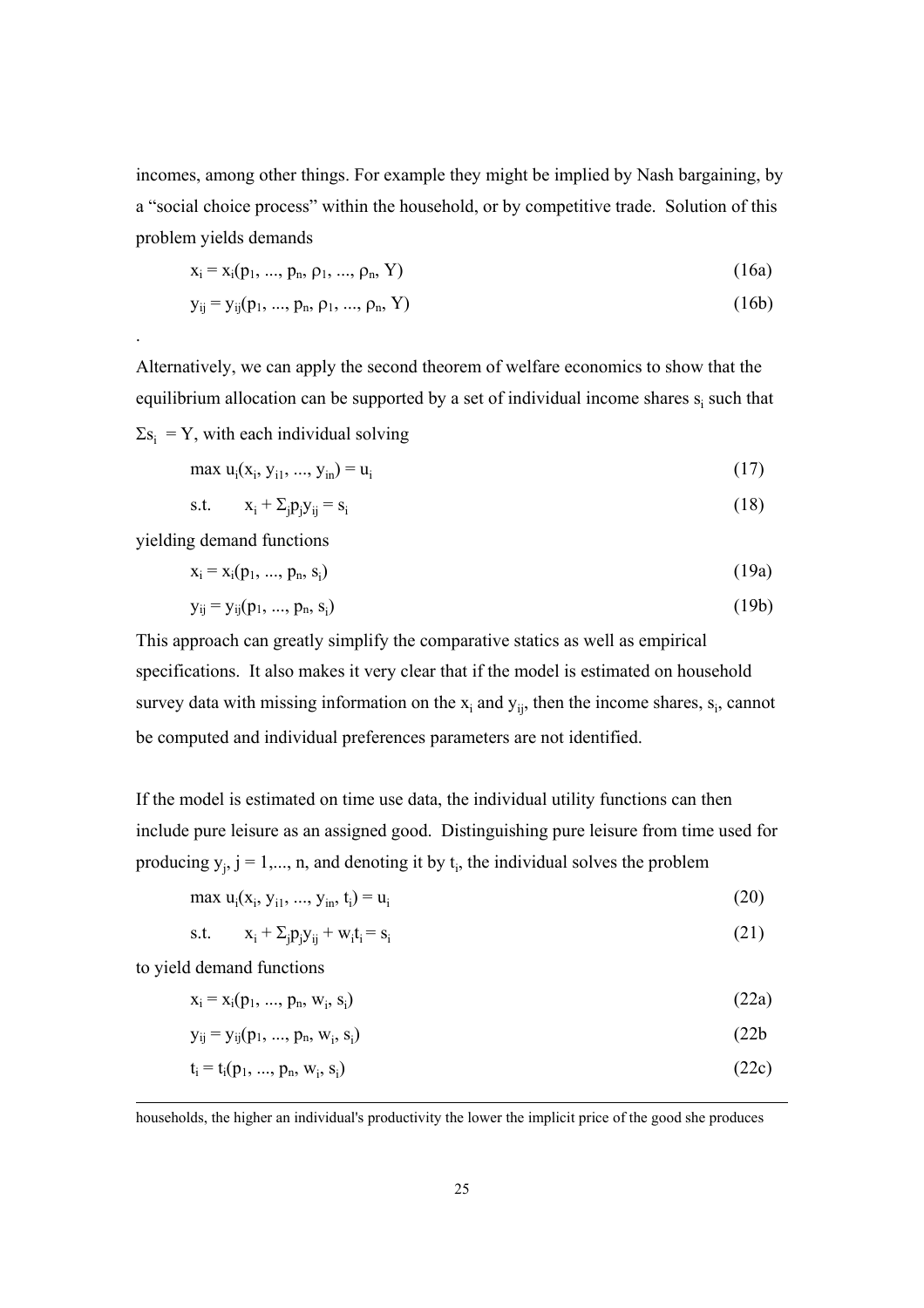From this system it can be seen that "collective" models in which utility functions are defined on market consumption and pure leisure drop the household goods  $y_{ii}$ . Note also that individual demands in (22a-c) are functions of the domestic goods prices and own wage only. The wage of individual j enters only indirectly, through the price of domestic good  $j$  and the income share  $s_i$ . Thus the model does not imply symmetry of cross wage effects with respect to each member's leisure $32$ .

If we estimate a version of this model on data for a sample of two-adult households, and assume a single domestic good produced by the time inputs of both partners, the maximization problem for each adult i,  $i = f$ , m, reduces to

$$
\max u_i(x_i, y_i, t_i) = u_i \tag{23}
$$

s.t. 
$$
x_i + py_i + w_i t_i = s_i
$$
 (24)

to yield the demand functions

$$
x_i = x_i(p, w_i, s_i) \tag{25a}
$$

$$
y_i = y_i(p, w_i, s_i) \tag{25b}
$$

$$
t_i = t_i(p, w_i, s_i) \tag{25c}
$$

where

 $\overline{a}$ 

$$
\Sigma y_i = y = y(l_f, l_m) \tag{26}
$$

This system is estimated in Apps and Rees (1996) on data for a sample of households containing two adults, drawn from an Australian Bureau of Statistics (ABS) Time Use Survey. The aim of the study is to show that unless domestic production is an integral part of a demand/labor supply model, a wholly distorted picture of the intra-household distribution of income is obtained. This is because a model that assumes that non-market time is pure leisure implies that married women specializing in domestic work produce nothing for other family members. To make this point, results derived for the model above, labeled an "exchange model", are compared with those obtained for a system that omits household production and therefore permits income transfers only. The latter is labeled a "transfer model". Not only do the two models give very different results for the

and the higher, *ceteris paribus*, the welfare of the household, as discussed more fully below.<br><sup>32</sup> For detailed analysis of the comparative statics of this kind of model, see Apps and Rees (1997).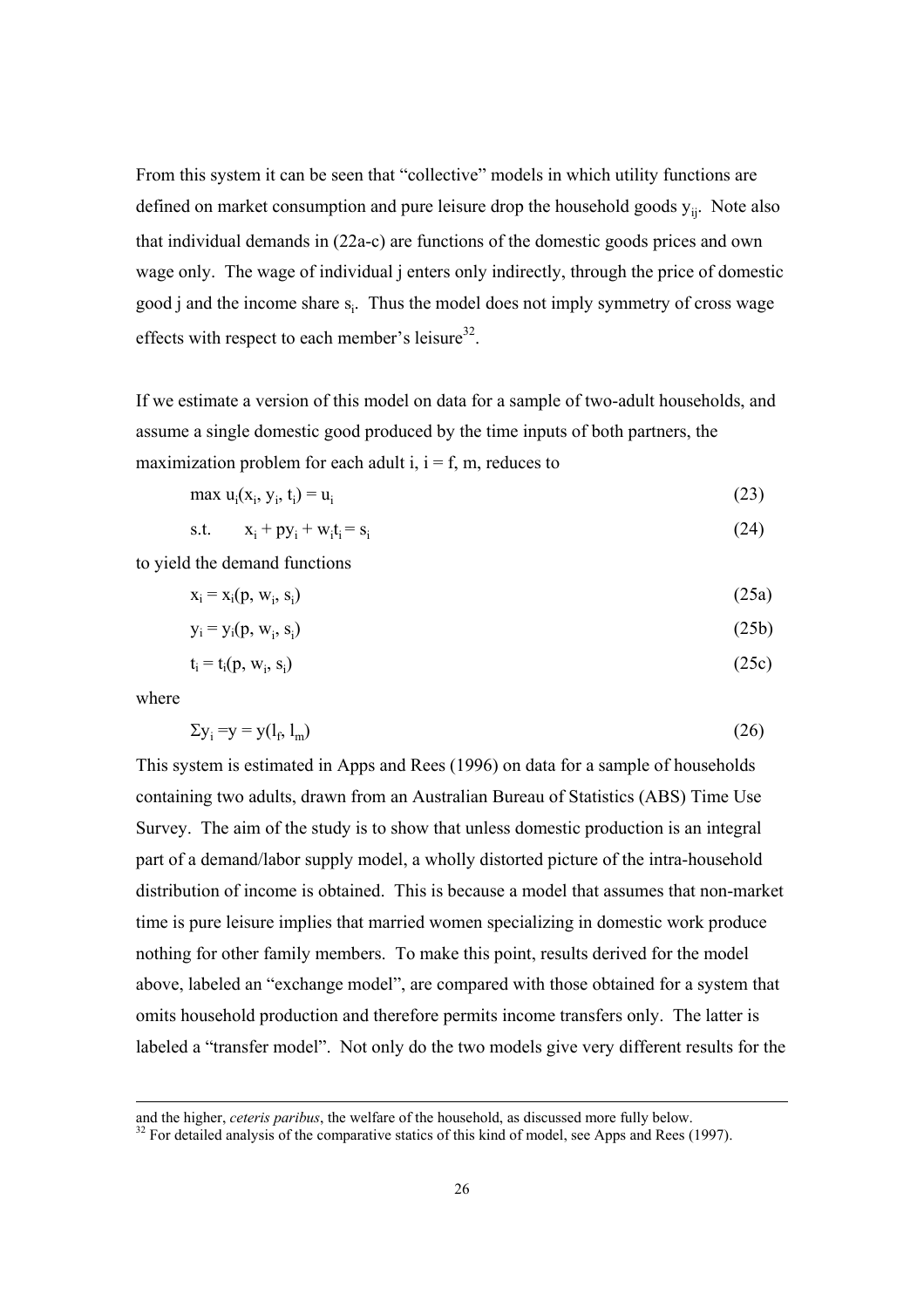intra-household sharing rule, they also give conflicting estimates of labor supply elasticities.

Market goods may also be inputs to domestic production, as in Becker (1965). If, for example, we assume the production of a composite domestic good, y, by time inputs of all family members and domestic capital, K, then the production function takes the form

$$
y = h(l_1, ..., l_n, K) \tag{27}
$$

The implicit price of the domestic good, p, is then given more generally as the marginal cost of the domestic good

$$
p = w_i / (\partial h / \partial l_i) = \pi / (\partial h / \partial K)
$$
\n(28)

where  $\pi$  is the price of capital K. Thus, the higher are marginal productivities, the lower is the implicit price of the domestic good.

An advantage of time use data is that they provide information on leisure demands and on time inputs to domestic production required for the empirical implementation of this kind of modeling approach. Many surveys collect detailed information on different types of production and leisure activities and often include information on "social context" in terms of the presence of other persons and their relationship to respondent. These data allow the specification of a diverse range of systems for leisure activities<sup>33</sup> as well as for the domestic production of goods and services. Following the work of Hamermesh (1999, 2001), they also provide a database for analyzing the welfare implications of the timing of work and for modeling the household's time coordination problem.

If a time use survey is included as a module of a household income and expenditure survey, systems can be estimated on a single dataset containing detailed information on wage rates and incomes, as well as on time allocations and timing. Few economists have, until recently, seen the relevance of time use survey data for estimating behavioral models. As Juster and Stafford (1991) observe in their review of the time allocation literature: "While the importance of time allocation as an analytic construct is close to

<sup>&</sup>lt;sup>33</sup> Note that the price of leisure will not necessarily be given by the net wage, but will depend on the assumptions implied by the system chosen for estimation.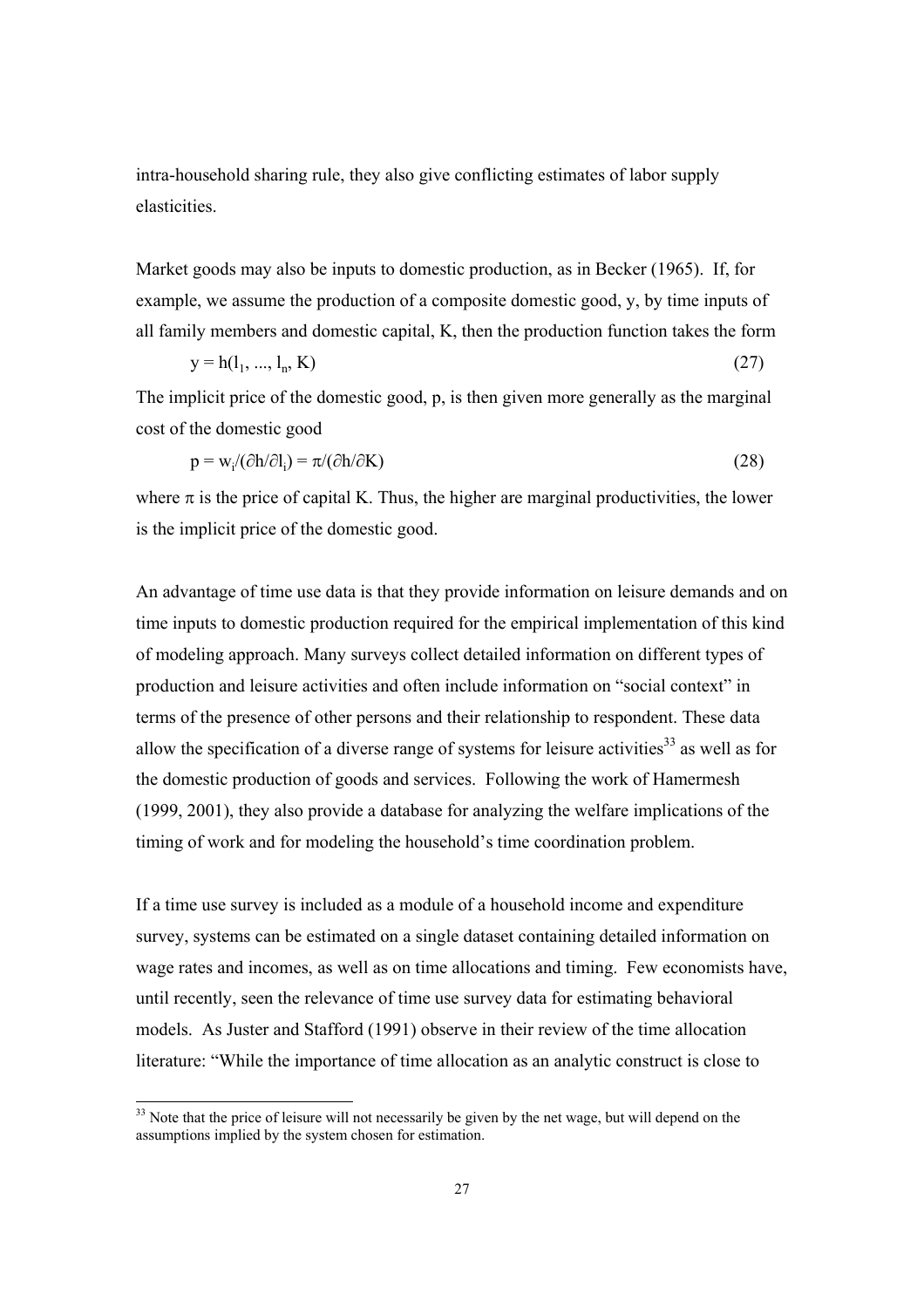being self-evident, the use of data on time allocation either to model economic behavior or to understand the dynamics of economic change over time has only recently begun to attract the interest of economists".

#### **4.3 Heterogeneity**

The most significant feature of the preceding model is that the decisions of family members depend on household specific domestic prices, as well as on market wage rates and prices. Thus, variation in domestic prices can offer an explanation for heterogeneity in female labor supply and domestic work observed across households with the same wage rates, non-labor incomes and demographic characteristics. It can also provide an explanation for heterogeneity in consumption and saving decisions observed to be associated with female labor supply. The standard household model does not provide an adequate framework for analyzing the policy implications of heterogeneity in these endogenous variables. By default, the model attributes such heterogeneity to differences in preferences (thereby ruling out welfare comparisons) or, quite implausibly, to measurement and optimization errors in empirical work.

By specifying household decisions as functions of domestic prices, the approach also highlights the importance of recognizing that domestic inputs and outputs, in common with those of market production, are inherently observable. Both domestic and market activities can involve varying degrees of on-the-job consumption but this does not provide an argument for abandoning the collection of data on either. Thus, in the absence of convincing evidence to the contrary, there is no apriori reason for believing that domestic production parameters are inherently more difficult to identify than those of market production and that no attempt should be made to identify them separately from preference parameters.

Since information on domestic output is typically missing in time use datasets, a household production model can be estimated only on the basis of some essentially arbitrary assumption about productivity and therefore about the price of domestic output.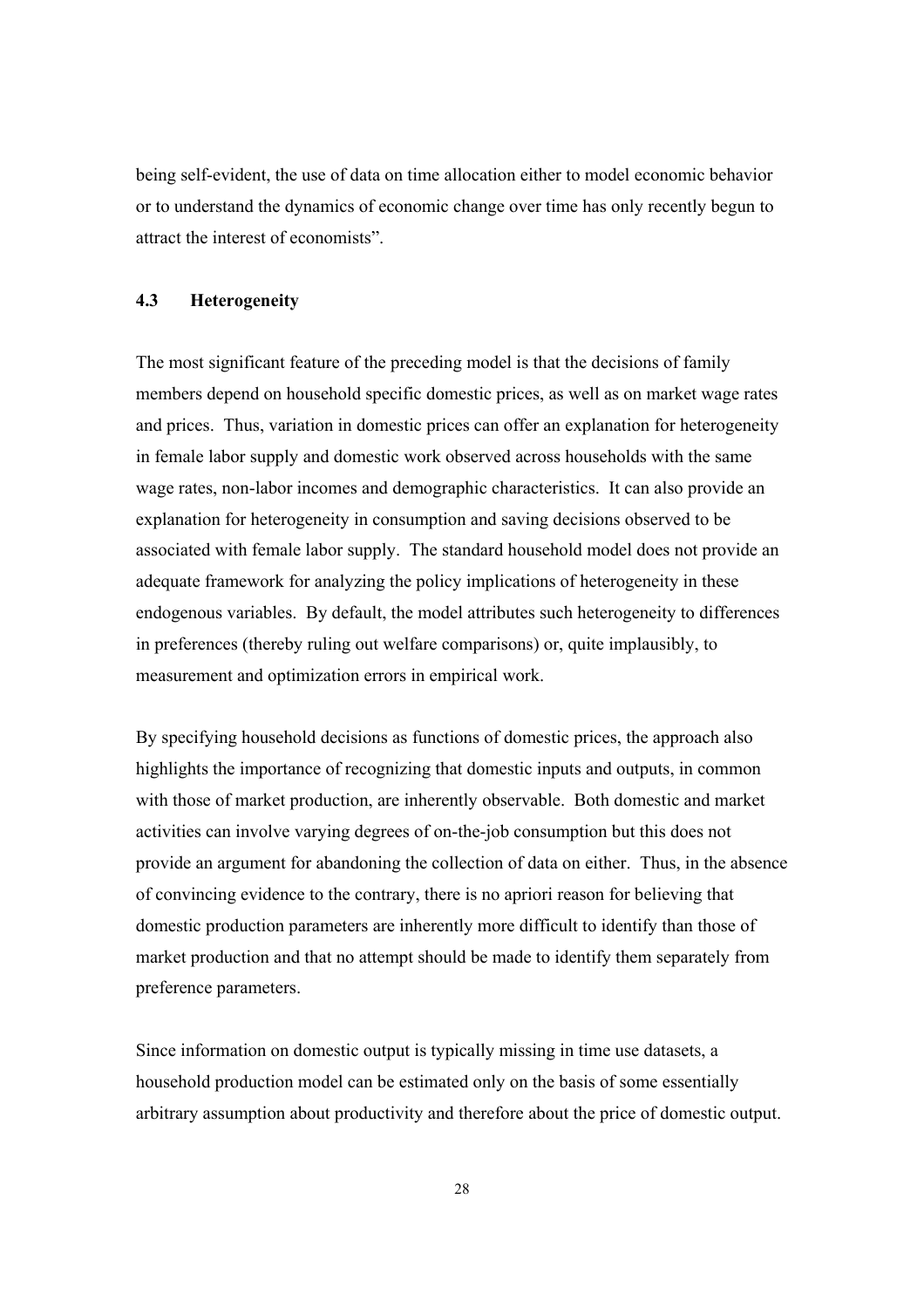An advantage of time use data is that they provide information on inputs and therefore reduce the number of assumptions required for estimating an empirical model. If output data only are missing, testing the sensitivity of results to alternative assumptions becomes more feasible. This is an important gain because opposing views on some of the most contentious issues in tax policy and design of welfare programs can be traced to conflicting assumptions on the productivity of domestic time. Examples are given in the following separate discussions of heterogeneity with respect to female labor supply and with respect to household saving.

#### *Female labor supply heterogeneity*

Developed economies (and now increasingly, transition economies) are characterized by a high degree of heterogeneity in female labor supply. In a significant proportion of households with young children, one parent, typically the mother, specializes in domestic work and home child care, while in an equally significant proportion of households she specializes in market work, buying in domestic services and child care. As we demonstrate in Apps and Rees (1999a), specialization in domestic production may result either from higher productivity (as envisaged for example in Becker's discussion of this subject), or, alternatively, from lower productivity in household work. High productivity in domestic production implies a low implicit price, and therefore a higher demand for domestic output and domestic labor supply. At the same time however the higher the productivity, the less time required to produce a given domestic output and the more time therefore available for market labor supply. The net effect will depend on the price elasticity of demand for domestic output in relation to domestic productivity. The main implication of this is that we cannot infer from observed market labor supply that a woman has higher or lower productivity in domestic production.

In the absence of output data, the assumption chosen will determine prices, and in turn the relative levels of welfare of household types distinguished according to female labor supply. If, for example, it is assumed that married women who specialize in work at home have relatively lower domestic productivity, then, for given net wage rates, their households will have a lower standard of living. The utility maximization problem in (20)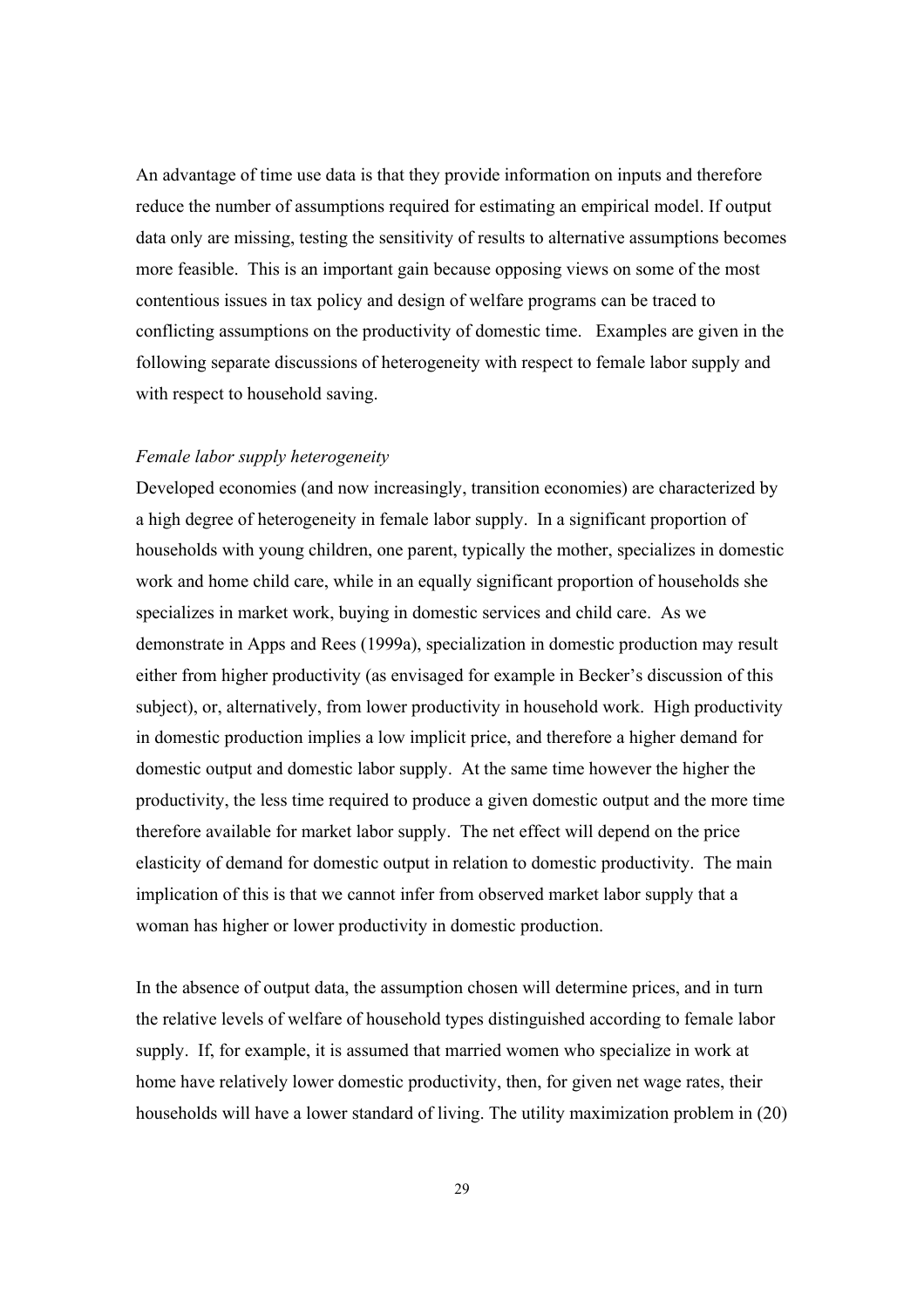and  $(21)$  implies the indirect utility functions  $v_i(p_1, ..., p_n, w_i, s_i)$  and, *other things being equal*, the higher are the implicit domestic prices, the lower are the utilities of the household members. Under this assumption, since these households will also have relatively lower market income, basing taxes or eligibility for welfare payments on household income can, under certain conditions, be justified on distributional grounds.

On the other hand, if women who specialize in work at home have relatively high domestic productivity, the implicit prices are relatively low, and the household has a high standard of living. In that case there would be no argument on distributional grounds for transferring income to these households through the tax system. In this case the distribution of household income (or consumption) can entirely misrepresent the true distribution of living standards. Low wage families, in which both parents work to gain a reasonable standard of living, can appear in the upper percentiles of the household income distribution, along with much higher wage families in which one parent specializes in household production.

This issue is particularly important in OECD countries, where the vast majority of workers earn around the median wage and the distribution is positively skewed. Under these conditions, tax systems, such as joint taxation as in the US and Germany and the earned income tax credit program of the US (and now proposed for the UK), have the effect of imposing higher rates on working married women, $3<sup>4</sup>$  and especially on those married to husbands on low to median earnings. Apps and Rees (1999a) show that taxwelfare programs of this kind can lead to an increase inequality within the household and across households, and impose significant efficiency losses by reinforcing gender roles.

To summarize: we observe considerable heterogeneity across households in female labor supply, after controlling for wage rates and demographic characteristics. A reasonable

 $34$  Under a system of joint income, both partners face the same marginal tax rate. However, what is often missed in the literature is that two couples with identical wage rates, non-labor incomes and demographics, and with the same preferences, face very different rates if there is heterogeneity in the labor supply of married women. Couples in which the female partner works typically face much higher marginal tax rates.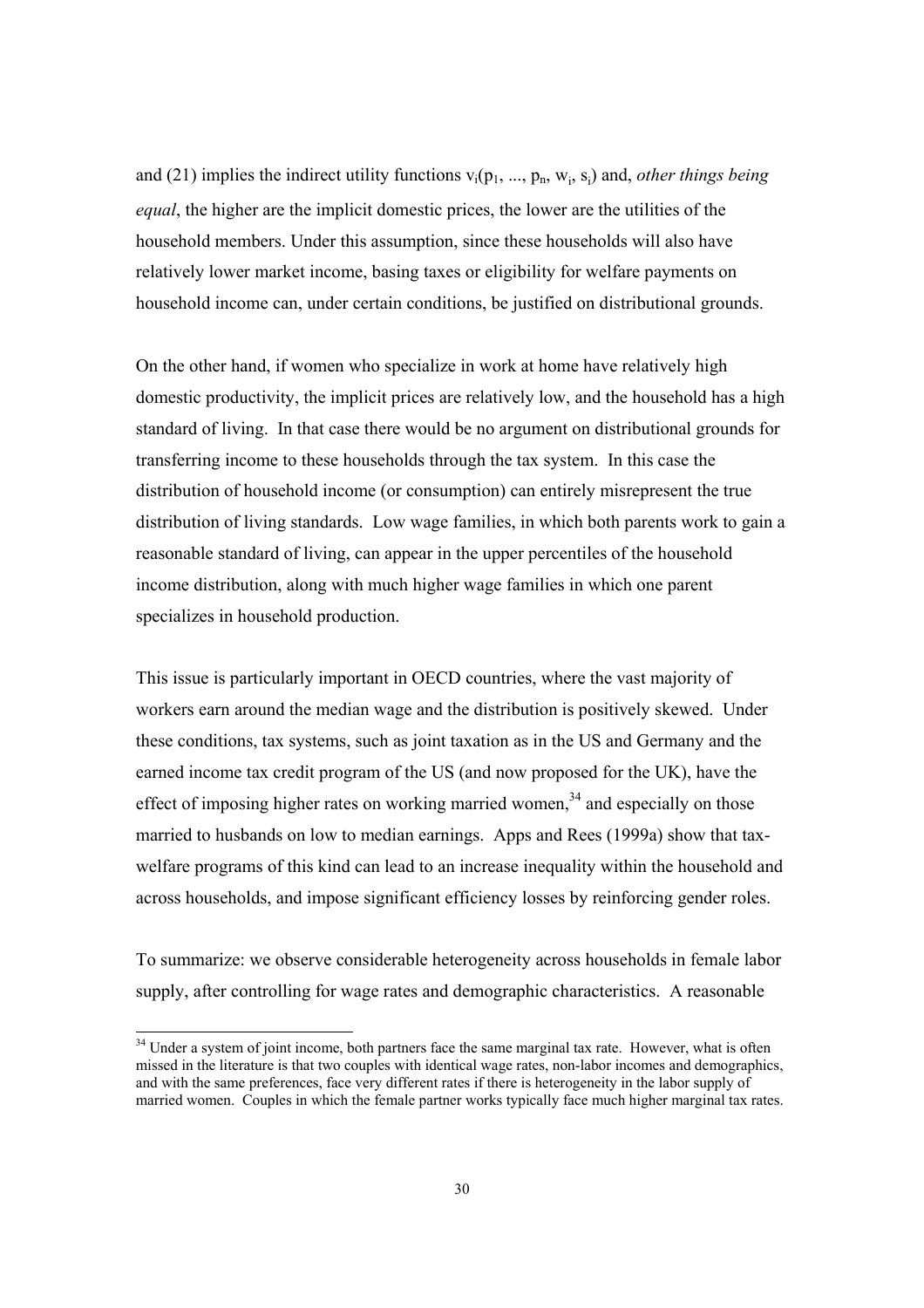explanation for this would be in terms of differences in human and physical capital that cause differences in productivity in domestic production. These productivity differences in turn imply differences in household living standards. If domestic productivity is positively correlated with household market income, then the latter can serve as an indicator of living standards for the purpose of policy toward taxation and social welfare. If however the correlation is negative, then tying taxation and social welfare policies to household income as a positive indicator of household welfare leads to results that are the exact opposite of those desired.

In some OECD countries, effective marginal tax rates on married women are so high that average rates on their earnings are in the order of 50 per cent, especially in households in which the male partner's earnings are relatively low. At the same time, access to affordable child care is severely limited, due to a poorly organized child care sector and deficiencies in government policy.<sup>35</sup> Conditions of this kind offer an explanation for why traditional gender roles in developed economies persist, despite changes in social attitudes and the introduction of legal reforms prohibiting various forms of discrimination in the labor market. In fact, close examination of the tax and welfare reforms in a number of developed economies reveals that as the gender wage gap has narrowed in recent decades, reforms have been introduced that reverse the gains in terms of the netof-tax wage gap.

Heterogeneity in female labor supply, together with its policy implications, is likely to become an increasingly important issue in transition economies, now that their systems of government funded child care are collapsing and fewer women are working. An implication of the preceding discussion is that the policy approach of developed economies does not provide a guide for reform in these economies.

In developing economies, there is extensive heterogeneity not only in female labor supply but also in the allocation of time to basic domestic chores, such as the collection of water

<sup>&</sup>lt;sup>35</sup> These problems characterize, for example, the tax-benefit and child care systems in Australia. Australia now has, in effect, a system of joint taxation, due to recent changes in its Family Tax Benefit system.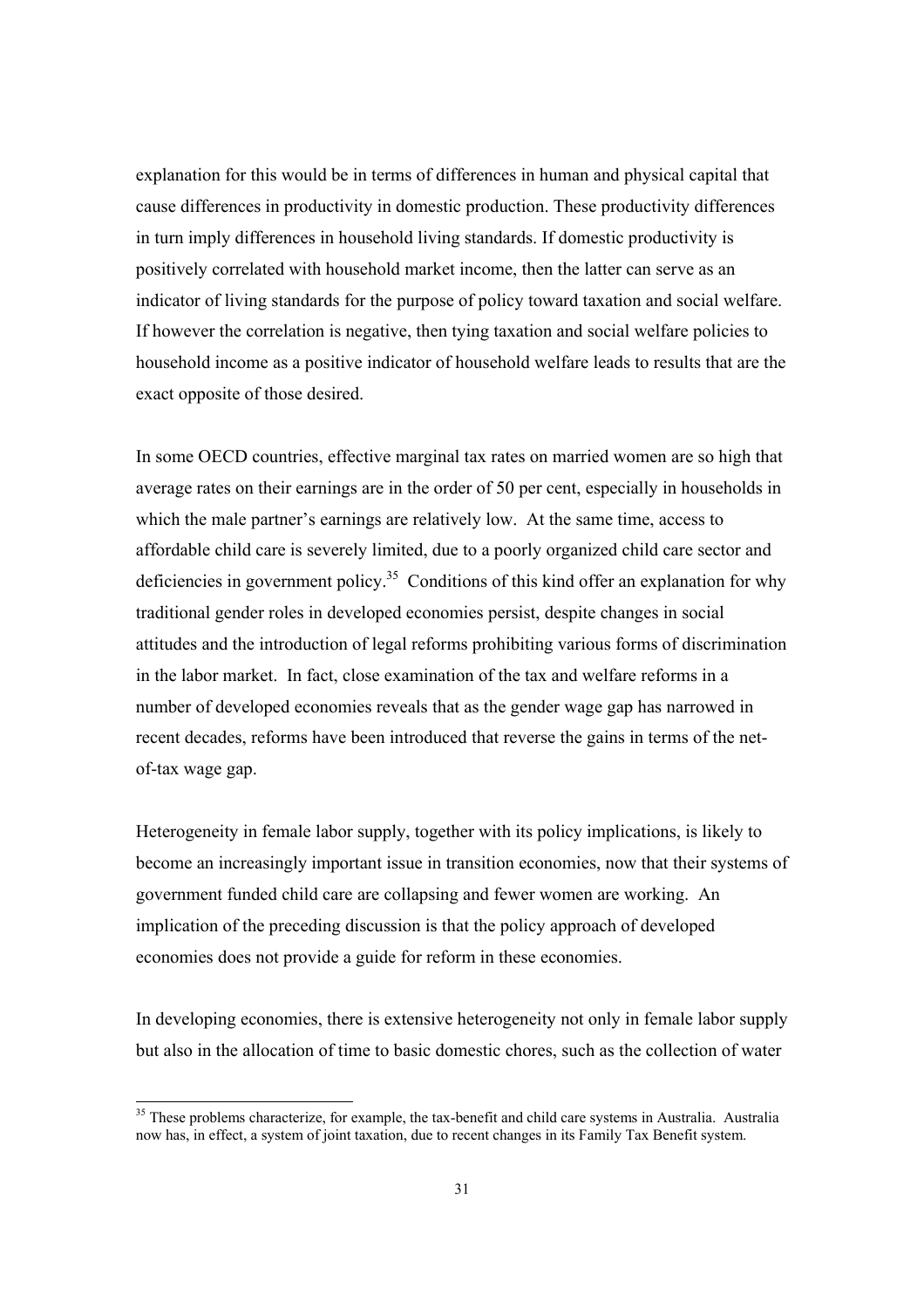and fuel. The Ilahi and Grimard (2000) study investigates the latter using community and household level data on water infrastructure to estimate the reduced form equations of a model specifying a production function for water of the form in (23). Households that must spend more time collecting water will face a higher implicit price per unit of output and will, ceteris paribus, be worse off.

It is the limitations of the standard household model in analyzing policy issues associated with this kind of heterogeneity that lead us to the view that the more serious deficiency of the model is its treatment of household production. Much of the recent literature on the economics of the household focuses on its limitations as a "black box" in regard to the intra-household distribution of income by gender. But this would seem to be of second order importance when intra-household gender differences are the result of government policies that can only be justified by a model that allows the contribution of household production to family living standards to be ignored.

In fact, the focus on intra-household household outcomes may be misdirected. A finding widely considered from a policy point of view to be one of the most important to emerge from intra-household studies is that additional income in the hands of mothers is more likely to be spent on the children. For example, the Lundberg et al. (1997) analysis of a change in the UK child benefit system finds that the transfer of resources from husbands to wives that followed the change led to an increase in household expenditure on women's and children's clothing. Results of this kind are taken as evidence of the advantage of targeting welfare programs to women.<sup>36</sup> However, if tax and welfare policies are structured to lower the net income of mothers as second earners, especially in households on relatively low wage rates, then why not recommend the introduction of a gender neutral tax-transfer system rather than a complex system of gender targeted transfers?

 $36$  See the discussion in Alderman, Haddad and Haddinott (1997a)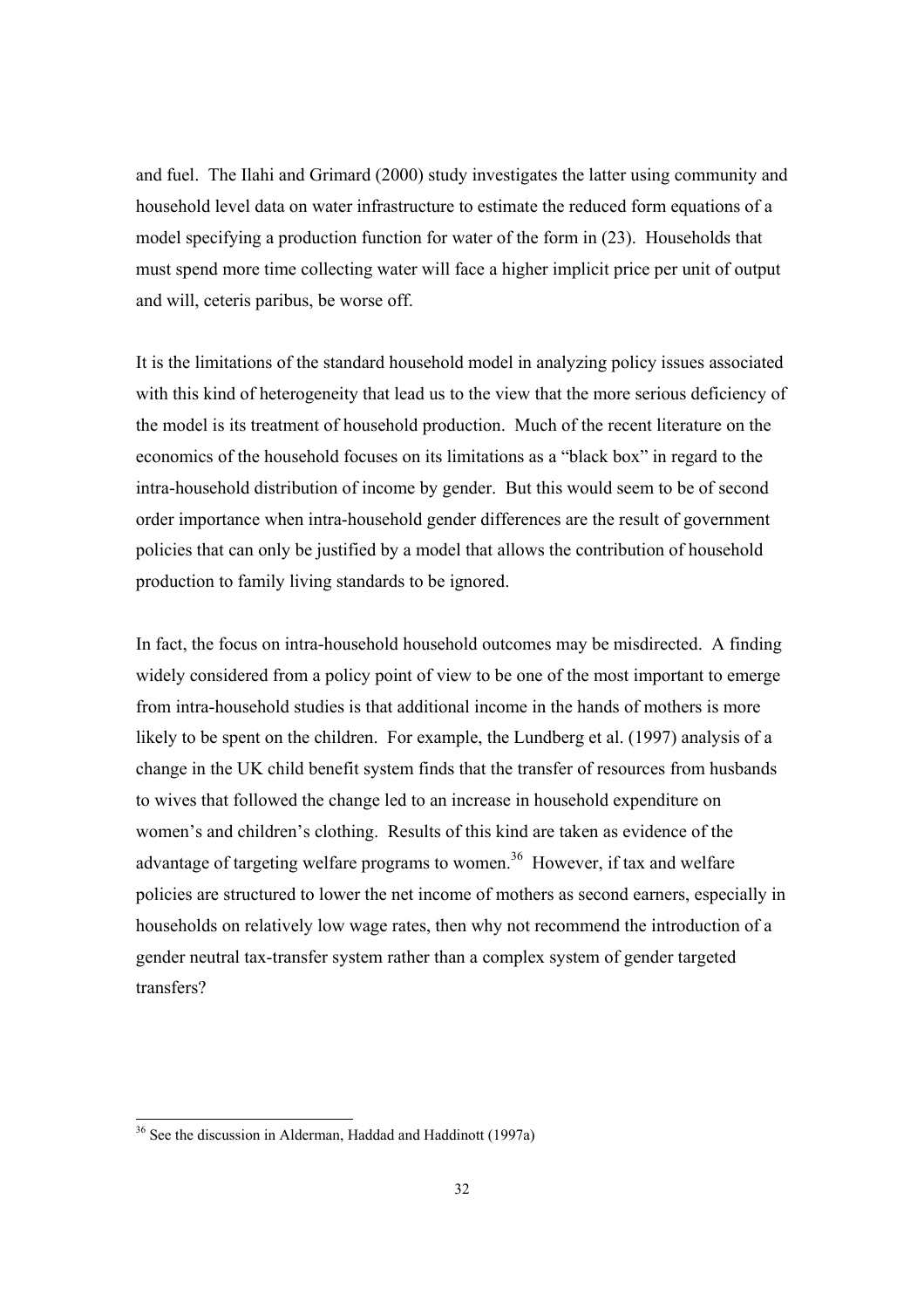#### *Household consumption and saving heterogeneity*

In a model that fully integrates household production and consumption decisions, consumption expenditure is given by the household's spending on *full* consumption, defined to include market goods and domestic output. A standard assumption in the estimation of commodity demand systems is that consumption and leisure are separable. However, since the systems are typically estimated on household survey data for market consumption spending only, the assumption implies that market goods and non-market time are separable. This means that empirical work on the estimation of commodity demands systems assumes that the output of household production does not have close market substitutes. This is clearly implausible for developed economies, particularly in the case of families with young children. Thus, the parameter estimates can be expected to be subject to bias due to omitted domestic price variables and an incorrectly measured household consumption variable.

The practice of estimating demand systems on data for spending on market goods only is also problematic for modeling life cycle consumption and saving behavior. The core of the life cycle model of consumption choice is the hypothesis that the household chooses its consumption at any point in time in the light of its entire lifetime income stream, using the capital market to decouple current consumption from current income, so as to keep its discounted marginal utility of consumption constant over time.<sup>37</sup> In empirical work, the consumption variable is again expenditure on market goods and services, and the income stream that appears (usually exogenously) in the model is market wage income. In the developed economies' literature, when predicted consumption and saving paths are compared to the data, not surprisingly there are striking differences. These are presented as "puzzles" in need of solving. However, the differences can be explained by the life cycle profile of female labor supply, and the substitution of domestic for market output that it reflects, after the arrival of children,<sup>38</sup> together with the constraints of an imperfect capital market. Time use data show a large drop in pure leisure, particularly for the mother, after the arrival of children, which suggests that parents reduce their leisure to

 $37$  For a comprehensive survey of the theory and evidence see Deaton (1992).

<sup>&</sup>lt;sup>38</sup> See Apps and Rees (2001)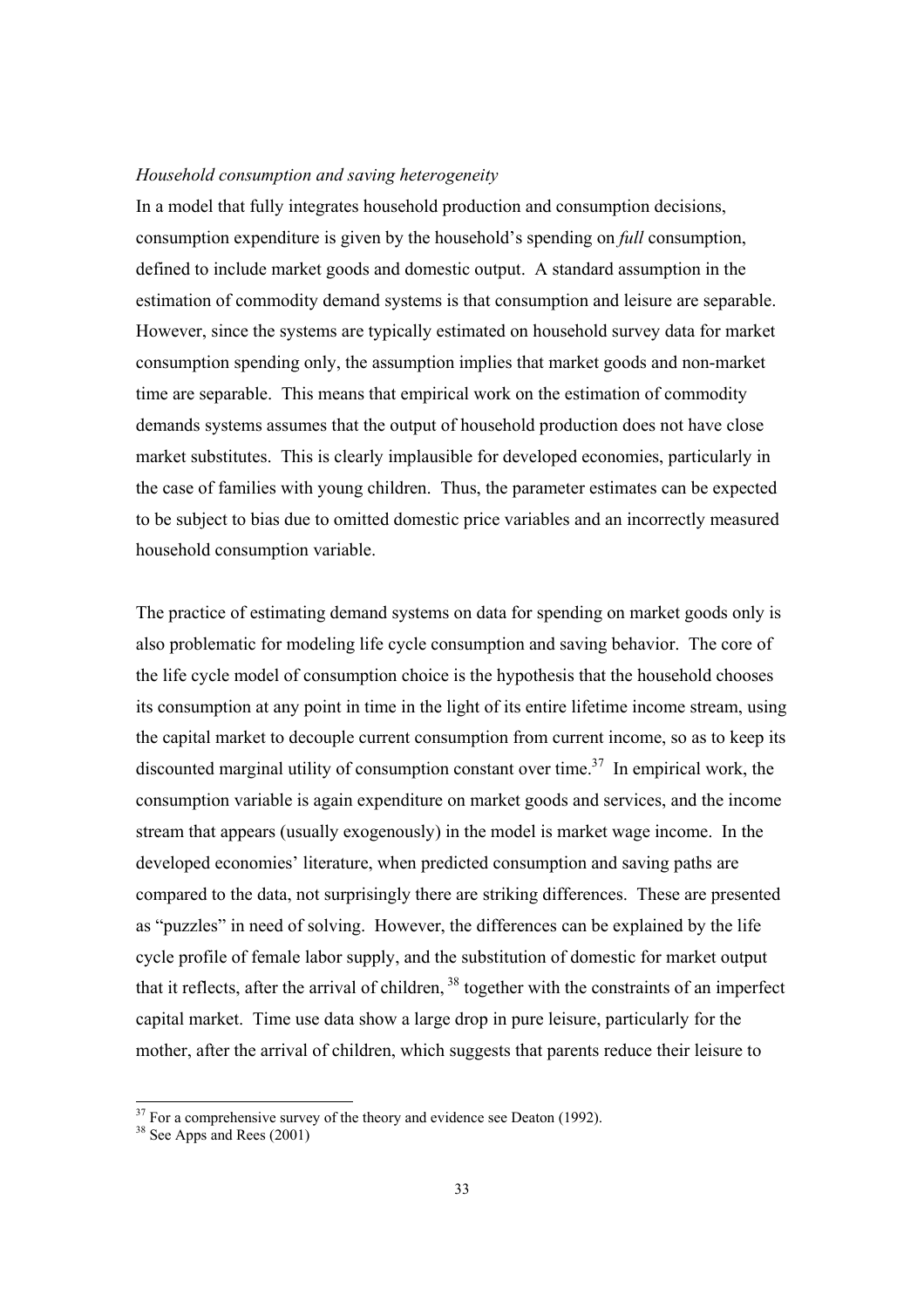support their children's full consumption rather than borrow at high interest rates in an imperfect capital market.

Equally problematic is the discussion of life cycle model in the "representative agent" framework. The data for many developed economies indicate that households in which the female partner allocates more time to market work also save more, ceteris paribus. In other words, the presence of a second earner increases household saving. A number of studies attempt to deal with the impact of female labor supply on saving within the standard framework by conditioning on employment status.<sup>39</sup> But this leads to the opposite result, expressed explicitly by Attanasio and Banks (1998) as: "an increase in female labor force participation is linked to a decrease in measured saving". To see that this is a mistake, consider two households with the same household net income, in one of which the wife works and in the other not. Then due to costs of going out to work, saving in the former household may be lower. But this is the wrong comparison. If one conditions first on the primary earner wage and non-wage income, as well as on the female wage and on demographics, one finds that households in which the wife works save significantly more than those in which she does not. In other words, the marginal propensity to save out of the second earner's income is very high, despite the presence of costs of going out to work. This is masked in the former case by the fact that saving increases with primary earner income, so a household with a non-working wife and a high wage primary earner may save a little more than a household with two lower wage earners and about the same household income. But to isolate the *incremental effect* of the female labor supply decision it is necessary, at the very least, to control for the primary earner wage. This example illustrates the importance of fully integrating household production in models of life cycle consumption and saving behavior, as well as in models of labor supply, if misleading results on the effects of polices that alter traditional gender roles are to be avoided.

#### **4.4 Measurement of child costs**

<sup>&</sup>lt;sup>39</sup> See Blundell, Browning and Meghir (1994) and Attanasio and Banks (1998).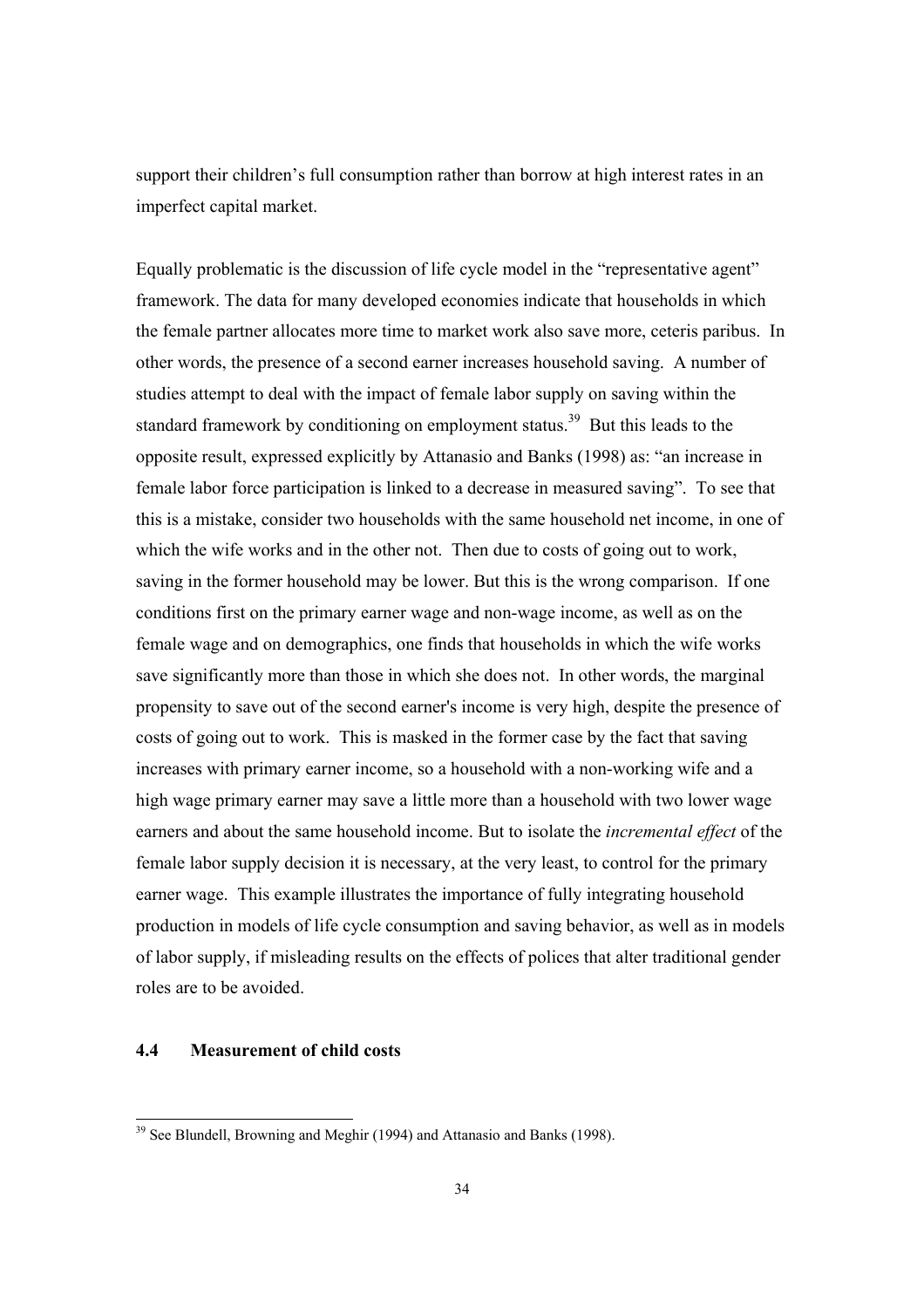The modeling framework outlined in Section 4.2 can be applied to the analysis of the costs of children. The standard literature on measuring child costs (see Browning, 1992, for a survey) is based on the idea that the cost of a child is given by the compensating variation in income required to restore the parent's utility level<sup> $40$ </sup> to that she would enjoy in the absence of the child. The glaring deficiencies of this approach have been well criticized by Pollak and Wales (1979). One problem is econometric: costs thus defined cannot be estimated from the usual household income and expenditure datasets. The other is conceptual: if a household has children, it must be because they increase utility, therefore the compensating variation must be negative.

In Apps and Rees (2002) the exchange model in (23) to (26) is extended to include children and developed as an alternative approach. The cost of a child is defined as the value of consumption of market and of domestically produced goods, especially child care produced with parental time, that the child receives at the household equilibrium, as well as of any increment in amounts of household public goods (housing space, heat, light) the child occasions. We are also interested in the incidence of these costs on the respective parents. The data from time use studies show that the advent of a child leads to a larger fall in the leisure time of the mother than of the father and, in the model we specify, this implies that the income share of the mother also falls by more, which in turn implies a heavier incidence of child costs on the mother than on the father. The key element in the approach is the evaluation of the effects of the arrival of children on the equilibrium allocation of the multi-person household with domestic production as well as on outside labor market opportunities.

The procedure adopted for estimation is as follows. Two samples of households are selected from the ABS 1993 Time Use Survey (TUS), one containing families with two children and the other, those who have not yet had children. Following Gronau (1991), adult preference parameters are estimated on the sample of couples without children. A pure trade model is specified and preference parameters that are unidentified in the

<sup>&</sup>lt;sup>40</sup> The underlying utility and expenditure function framework is that of a single person household - see for example Deaton and Muellbauer (1980).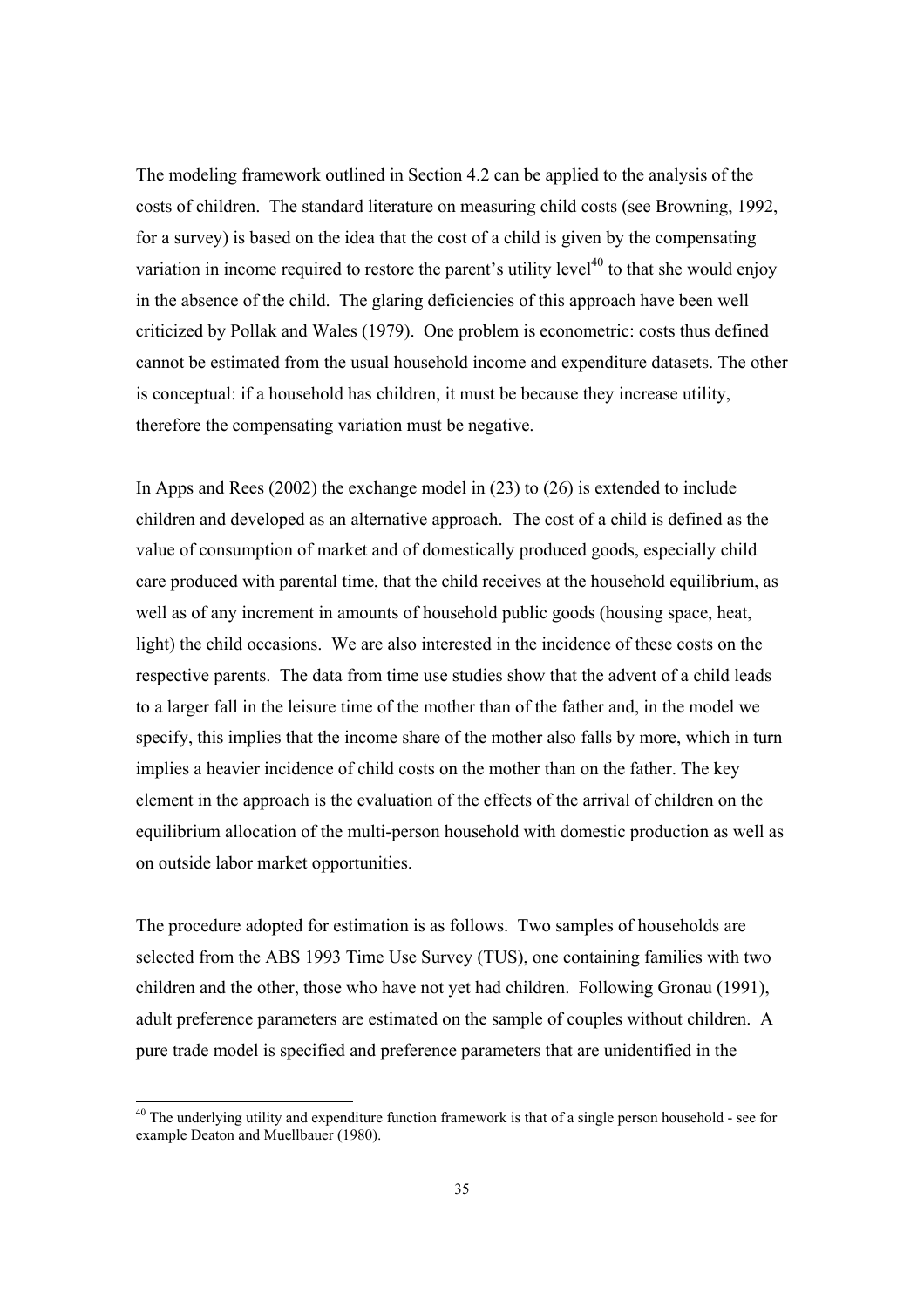demand equation for the domestic good are assumed to be the same. A second model is then estimated on the sample of two-child families, assuming that transfers take place only between parents and children and that the children have the same preferences. Given the preference parameters of the adults, those of the children and of the sharing rule, can be identified. The complete set of parameters is then used to compute the transfer of income that each parent makes to the children. The result, that mothers transfer a greater share of their full income to the children than do fathers, rests on a positive association between the amount of time and the amounts of goods a parent transfers to children implied by the parameters. Ideally, data on individual consumptions would provide a firmer basis for these comparisons, but at least the approach makes clear the point that the incidence of child costs between parents is an important aspect of the intra-household real income distribution.

The resulting estimates of child costs indicate the extent to which those of the equivalence scale literature are biased downward because they omit the value of parental time spent in child care and the implicit costs of the domestically produced goods that children consume. As noted above, there is strong heterogeneity in the choice between providing direct parental time to child care and buying-in child care while working in the market place, across households facing the same market opportunities and with the same demographic characteristics. Estimates are therefore presented for families with the traditional market/household division of labor and for those in which both parents have a significant workforce attachment. In households with two children and the traditional division of labor, the overall cost of both children's consumption of market goods is estimated to be around 23 and 34 per cent of that of the household, depending on the precise specification of the distribution rule. These estimates increase to around 40 and 47 per cent in non-traditional households. When the costs of parental time devoted to child care and domestically produced goods are added in, the value of both children's consumption allocation is estimated to be around 51 and 56 per cent of full consumption in the first kind of household, and around 49 and 54 per cent in the second.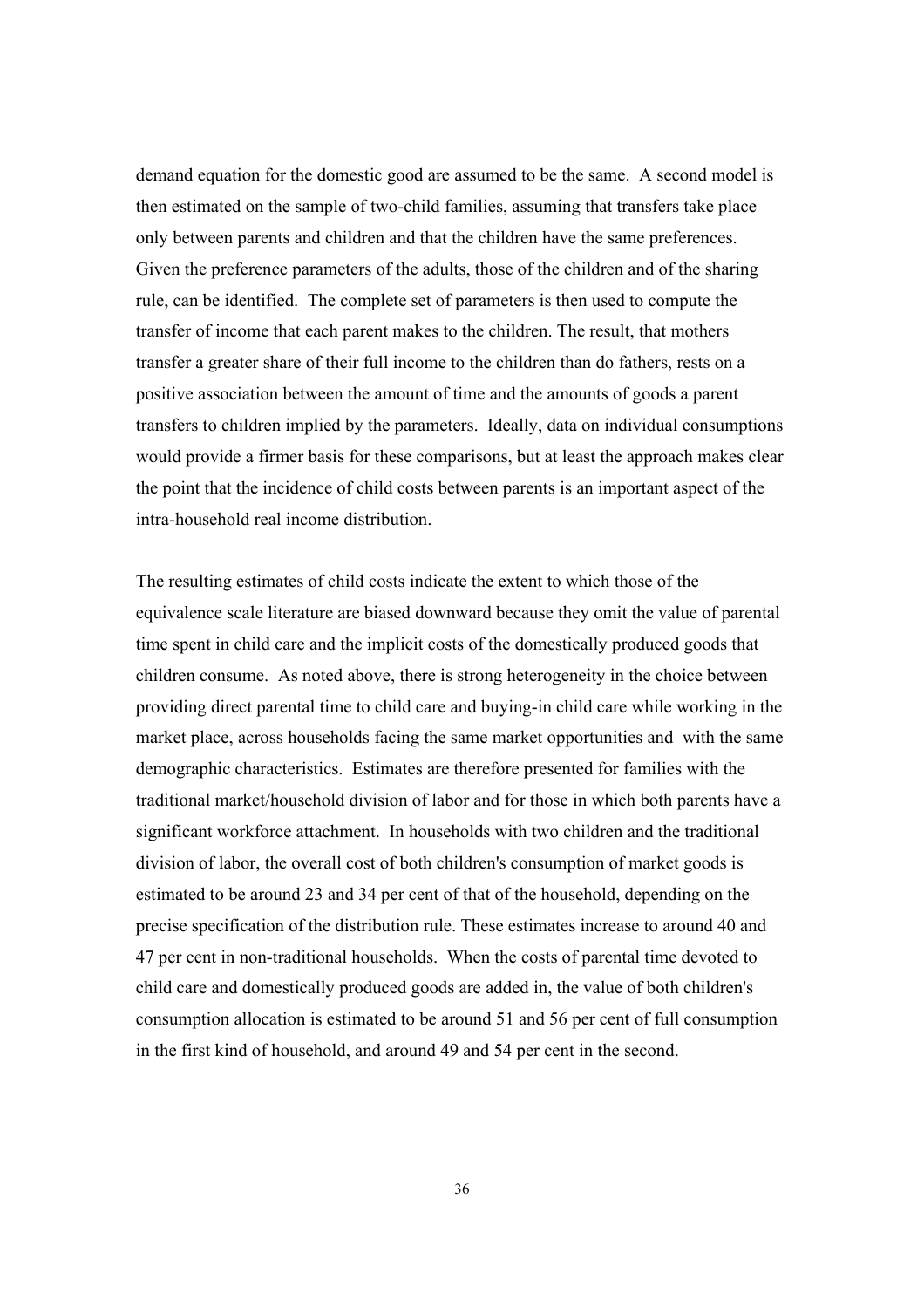#### **4.5 Modeling the demand for domestic and market child care**

The standard treatment of the costs of child care in the labor supply and tax reform literature of developed economies is entirely unsatisfactory. Because the non-market time of mothers is interpreted to be pure leisure, bought-in child care is treated as a cost that is incurred only if the mother goes out to work. The time cost of domestic child care is assumed to be zero.<sup>41</sup> Consequently, the models can give results that seriously understate female wage elasticities.

While domestic child care is costly, an argument can be made that the price of market child care is kept higher than necessary, as a matter of government policy. In many developed countries there is a large gap between the level of per capita government funding for the education and care of children over the age of 4 years compared with that for those under this age. This disparity is maintained despite the evident failure of private markets to offer child care of an appropriate standard, and at an affordable price, for many mothers. At the heart of the problem is that, in an imperfect capital market, most mothers of young children cannot borrow at a reasonable interest rate to finance the high cost of good quality child care.<sup>42</sup> and governments do not act to correct the effects of this. Measures to correct this situation are likely to have a significant positive effect on female labor supply, and lead to an increase in the demand for market child care as a substitute for domestic child care.

The results of empirical studies for developing economies suggest that a simultaneous improvement in access to market work and child care is required for an increase in female labor supply without a decline in the demand for schooling by girls. The child costs model in the preceding section can be reformulated as a multi-person labor supply/schooling and child care demand system, for estimating the behavioral effects of labor market and child care policy reforms. A key feature of the child costs model is the specification of two domestic goods, a general domestic good and home child care

<sup>&</sup>lt;sup>41</sup> See, for example, Hausman (1979) and, more recently, Duncan and MacCrae (1999).

 $42$  For further discussion of this issue, see Apps and Rees (2002).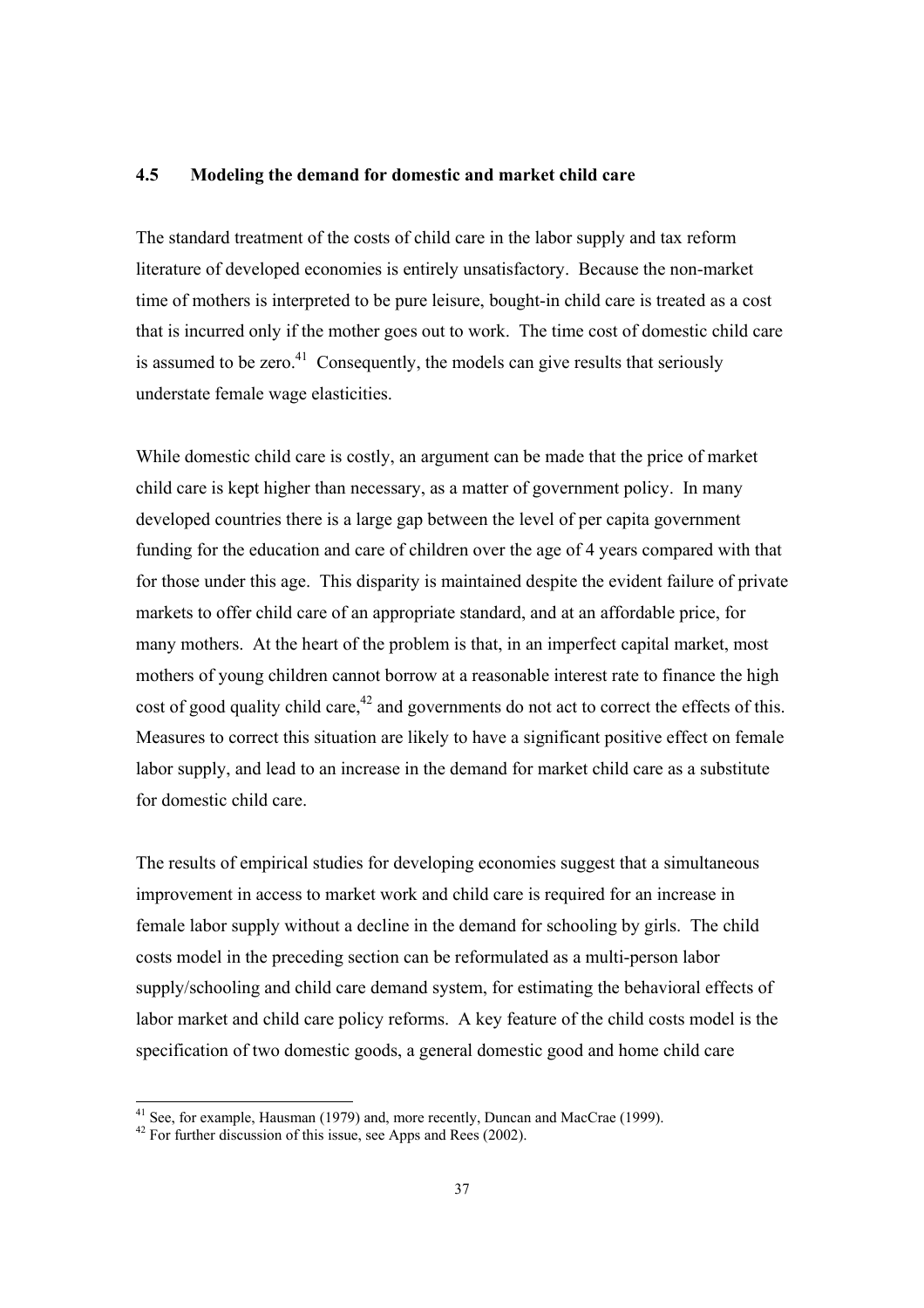produced by both parents (but predominantly by the mother). The model can be extended to take account of the substitutability of market child care for home child care directly, by making a distinction between two market goods, a general consumption good and bought-in child care. The latter would include the time inputs of siblings and other household members. The model would specify, as before, a domestic production system for home child care. The demand system would contain equations for both market and domestic child care, as functions of the price of market child care as well as that of domestic child care. 43

Existing modeling work in this area includes Lokshin (2000) and Lokshin et al. (2000). The findings of the latter study indicate that, on the one hand, an increase in the mother's wage has a negative effect on the school enrollment of girls but, on the other, a lower price for child care has a positive effect on their school enrollment. Lokshin (2000) derives the result that replacing family cash transfers with subsidies for child care could have a strong positive effect on women's labor force participation. A similar result for developed economies is derived analytically in Apps and Rees (2001) on the basis of available estimates of relevant behavioral parameters. We find that child care subsidies have a strong positive effect on female labor supply and on fertility, because of the substitutability of market for domestic child care.

#### **4.6 An Agricultural Model with Household Production**

 $\overline{a}$ 

The model in Section 4.2 can be reformulated to include a farm sector. The resulting model can be seen as the extension of the Basic Model of SSS to multi-person households with domestic (as well as on-farm) production. Let  $z_i$  denote i's consumption of the agricultural good,  $f_i$  her labor supply to the household's farm production, z the

 $43$  A system of this kind could be seen as an extension of the time allocation model in Skoufias (1993), to incorporate household production. Skoufias estimates a system of demand equations for male and female time inputs to market work, domestic work and leisures, as well as time inputs to schooling by boys and girls in the household. However, the model does not specify a domestic production system for estimation, and so the time input demands are functions of the wage rates of the adults and children. Domestic prices are missing.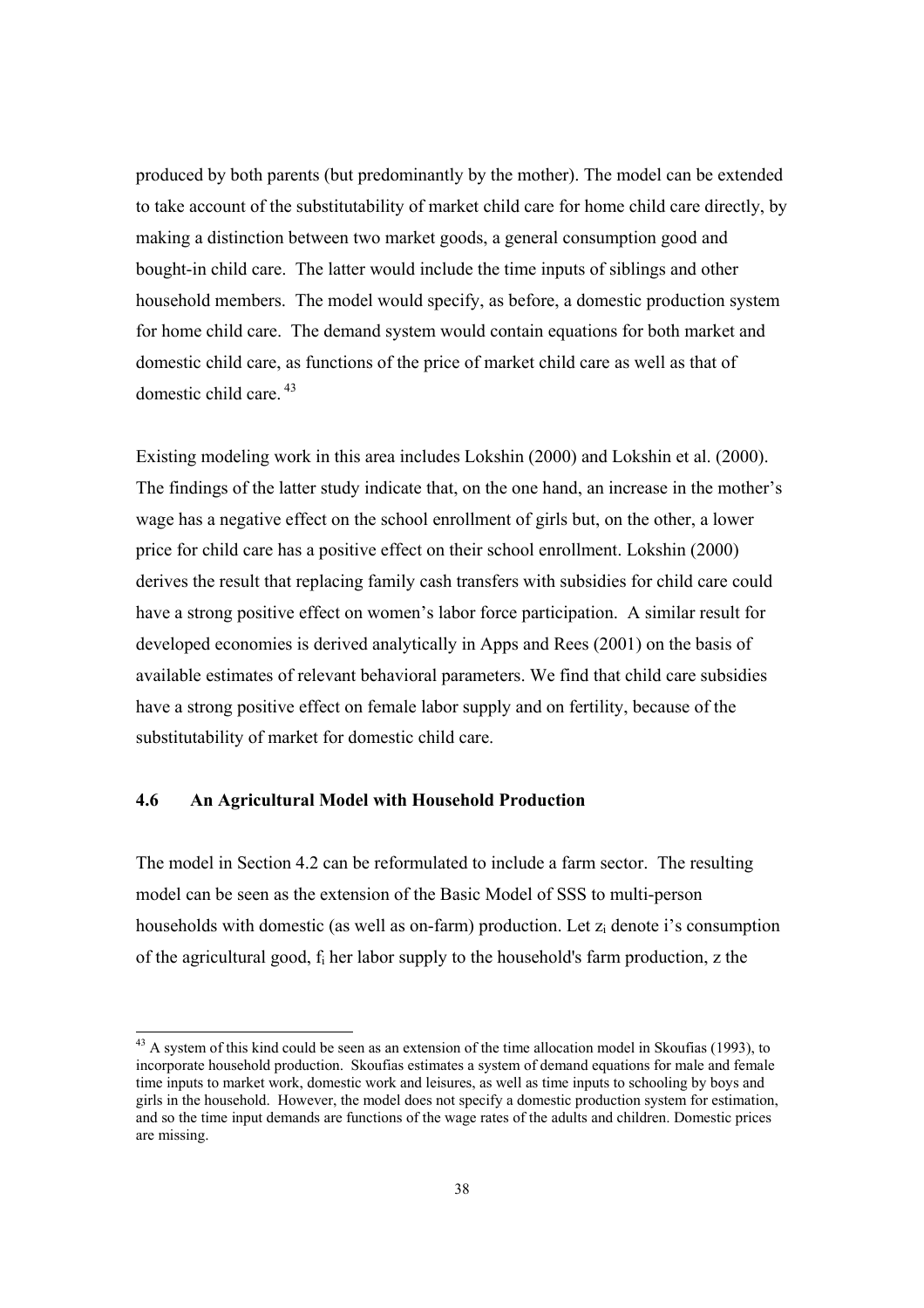household's total output of the farm good, and q its market price. The farm production function is

$$
z = g(f_1, ..., f_n) \tag{29}
$$

which is assumed to be strictly increasing and concave, with continuous first derivatives gi. To simplify the model, the possibility of bought in farm labor is ignored. Written at its fullest, the household's problem is

$$
\max U = \sum_{i} \rho_i u_i(x_i, y_{i1}, ..., y_{in}, t_i, z_i)
$$
\n(30)

s.t. 
$$
z = g(f_1, ..., f_n)
$$
 (31)

$$
y_i = \sum_j y_{ji} = k_i l_i, \qquad i = 1, ..., n
$$
 (32)

$$
\Sigma_{i}(x_{i} + qz_{i}) = \Sigma_{i}(w_{i}h_{i} + m_{i}) + qz
$$
\n(33)

$$
h_i + l_i + t_i + f_i = T \qquad i = 1, ..., n \qquad (34)
$$

$$
y_{ij}, l_i, h_i, t_i, f_i \ge 0 \qquad i = 1, ..., n \qquad (35)
$$

where it is assumed that all consumption quantities other than possibly the  $y_{ij}$  will be strictly positive at the optimum. Without going into detail on the derivations, which are straightforward but lengthy, the main features of the results are summarized here. There are seven possible cases of interest, corresponding to the number of activities to which an individual i supplies labor - the market, on-farm production and household production. We consider just four of these possibilities:

Case 1: every individual works in all three;

Case 2: at least one i works only in the market and on the farm;

Case 3: at least one i works only in the household and on the farm;

Case 4: at least one i works only in the household.

**Case 1**: In this case every choice variable is strictly positive at the optimum. The implicit price of each domestic good is  $p_i = w_i / k_i$  as before, and there is a separation between farm production and consumption. Thus the household can be represented as choosing its farm inputs and outputs by maximizing farm profits  $\pi = qg(f_1, ..., f_n) - \sum_i w_i f_i$ , implying all marginal value products are equal to the respective  $w_i$ , and then finding its consumption optimum by solving

$$
\max \sum_{i} p_{i} u_{i} (x_{i}, y_{i1}, ..., y_{i n}, t_{i}, z_{i}) = U
$$
\n(36)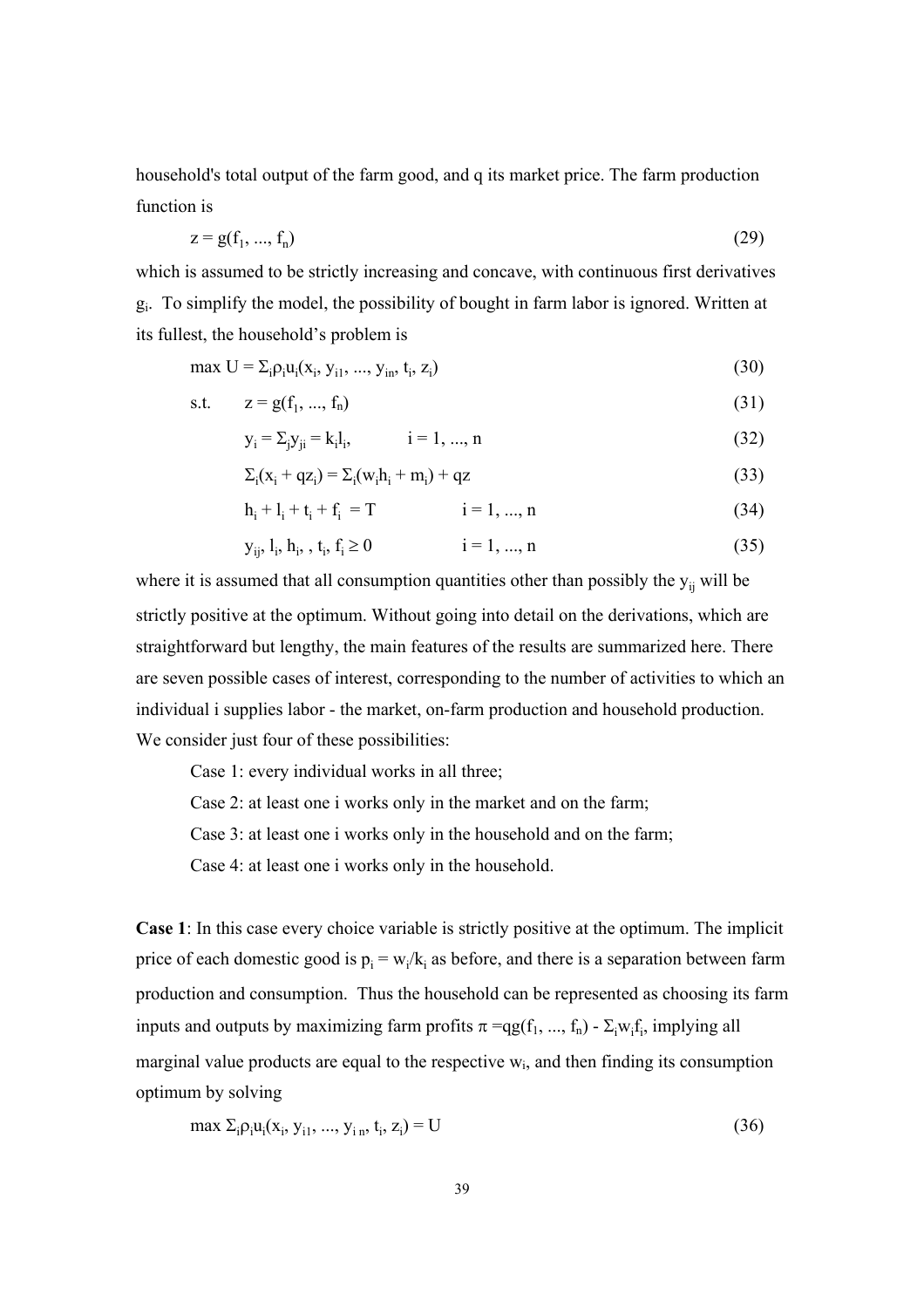s.t. 
$$
\sum_{i}(x_i + qz_i + p_i \sum y_{ji} + w_i t_i) = Y^*
$$
 (37)

where

$$
Y^* = \Sigma_i (w_i T + m_i) + \pi^*
$$
\n(38)

with  $\pi^*$  the maximized profit from farm production. This problem in its turn allows a sharing rule formulation, with household member i receiving  $s_i$  such that  $\Sigma s_i = Y^*$ , and solving

$$
\max u_i(x_i, y_{i1}, ..., y_{in}, t_i, z_i) = u_i
$$
\n(39)

s.t. 
$$
x_i + \sum_j p_j y_{ji} + w_i t_i + q z_i = s_i
$$
 (40)

from which we obtain demand functions

$$
x_i = x_i(p_1, ..., p_n, w_i, q, s_i)
$$
\n(41)

$$
y_{ij} = y_{ij}(p_1, ..., p_n, w_i, q, s_i)
$$
 (42)

$$
z_i = z_i(p_1, ..., p_n, w_i, q, s_i). \tag{43}
$$

**Case 2:** Individual i is at a corner solution with respect to work in the household. In that case  $l_i = 0$ ,  $h_i$ ,  $f_i > 0$ . From the first order (Kuhn-Tucker) conditions we can then derive the inequality

$$
p_i \le w_i / k_i \tag{44}
$$

where  $p_i$  is now the household's demand price for the domestic output of individual i at a zero level of this output. This demand price is no greater than the (constant) marginal cost of this output. In other words, i's domestic good is "too expensive" for the household, possibly because his wage rate is high, or his productivity is low, or both. He divides his time between farm and market, and so the value of his marginal product in farm production will be equal to his wage. Note that the household can decentralize this allocation by setting a price  $p_i^* = w_i / k_i$  on i's services for household production.

**Case 3:** Individual i is at a corner solution with respect to work in the market. In that case  $h_i = 0$ ,  $l_i$ ,  $f_i > 0$ . Thus we have the inequality

$$
w_i \le qg_i = p_i k_i \tag{45}
$$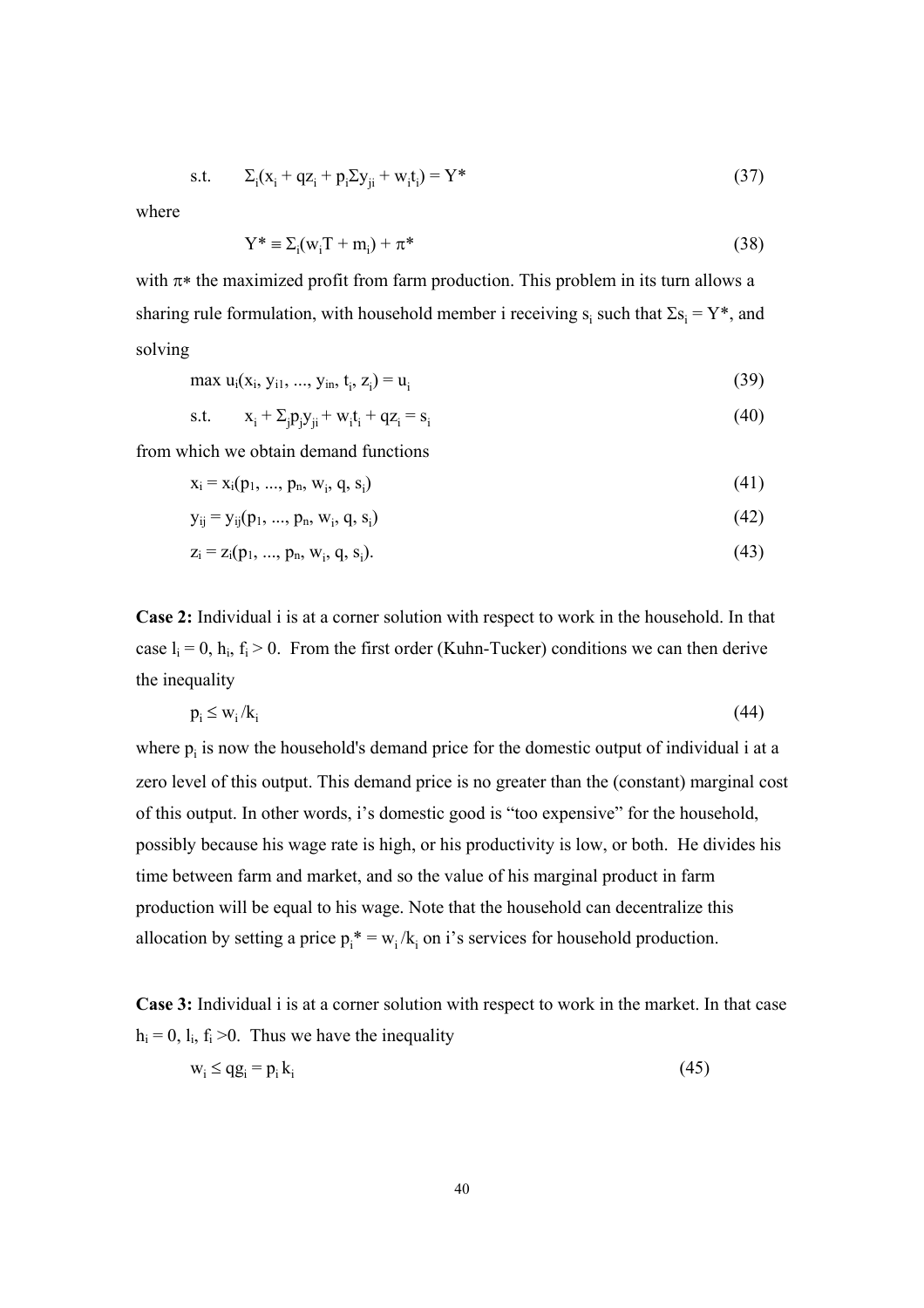The individual's market wage rate is no greater than her marginal value product in onfarm production, which is equal to her marginal value product in household production, with  $p_i$  the household's valuation of her marginal unit of domestic output. This equilibrium is decentralized by the household's setting her implicit wage equal to  $w_i^*$  =  $qg_i = p_i k_i$ .

**Case 4**: Individual i is at a corner solution with respect to market and on-farm work. In that case  $h_i = 0 = f_i$ ,  $l_i > 0$ . Then we have the inequalities

$$
p_i \geq w_i / k_i \tag{46}
$$

$$
p_i k_i \geq q g_i \tag{47}
$$

Thus the marginal value of i's domestic output,  $p_i$ , is at least as great as its marginal cost, and the marginal value product of her time in on-farm production, at zero level of input, is less than or equal to the marginal value product of her time in domestic production. The household decentralizes this allocation by setting her wage at  $w_i^* = p_i k_i$ .

Time and space constraints preclude further discussion of this model. Clearly empirical applications will require data on time use and outputs from within the household, since many of the relevant prices are endogenous and household specific. The model does however provide a reasonably general and comprehensive framework within which gender issues can be discussed, and also demonstrates the importance of time use data for modeling household decisions.

#### **5 Time use survey design**

The central aim of the preceding section has been to set out an approach to modeling household behavior that is appropriate for analyzing the welfare effects of changes in policy. The particular model that is relevant in a given context, as I pointed out earlier, will depend on the set of questions being asked. Here, the questions of interest concern the effects of reforms on the intra-household allocation of resources, on living standards and on household behavior. I have emphasized that finding answers to these questions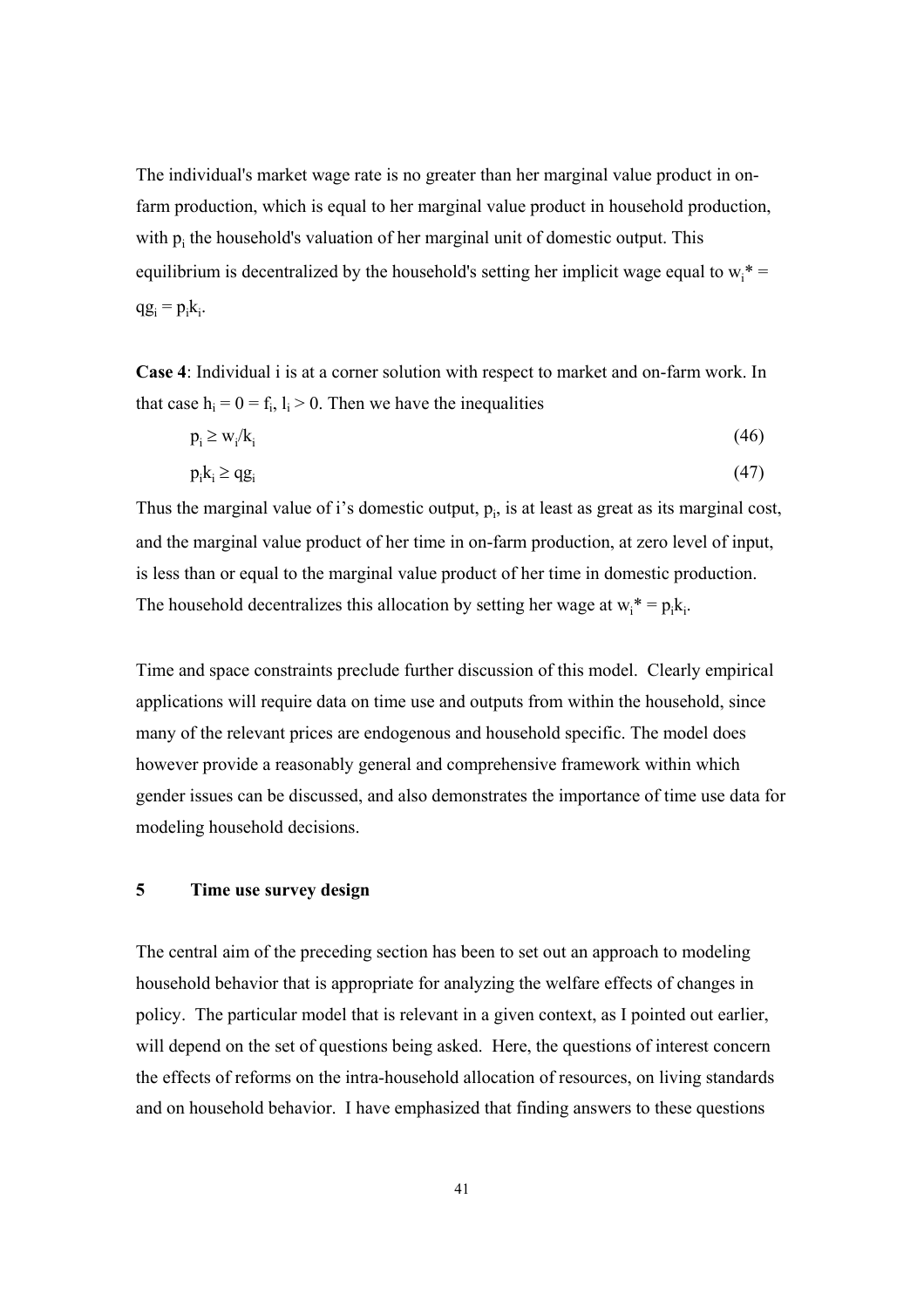requires an approach that allows gender inequality within and outside household to be identified. For this, a modeling framework that takes household production seriously is essential.

It was also noted at the outset that an important advantage in setting out such a modeling framework is that it makes clear the kinds of data that are required for analyzing the questions at hand. In addition, it makes clear the relevant unit of analysis and, therefore, for whom the data need to be collected. Available household datasets typically provide information on many of the key variables of the models set out above – market wage rates, exogenous incomes and labor supplies. However these are not sufficient. Time use data and information on domestic output are also required.

A fundamental feature of the modeling approach outlined is that the household is treated as the relevant economic unit, analogous to a small economy in which individuals engage in production and exchange. Thus the decisions of individual members cannot, in general, be modeled independently of the wage rates and incomes of other members. In particular, unless information on wages is collected for every active member, it is not possible to construct a household budget constraint.

The household survey datasets used by economists to estimate the standard demand/labor supply model typically provide information for all active members. However, time use surveys often do not. They are sometimes designed to include only one or two randomly selected members of each household interviewed. They also frequently fail to distinguish between labor and non-labor incomes, so that it is not possible to compute or estimate a gross wage for each active member. These and other deficiencies seriously limit the usefulness of many time use survey datasets as an input to policy analysis.

The aim of this section is to examine some of the main limitations of currently available time use surveys, and to show how many of the problems could have been avoided and, in some cases, without incurring a significant increase in cost. Two very different time use surveys for developing countries are selected for analysis. The first is the Statistics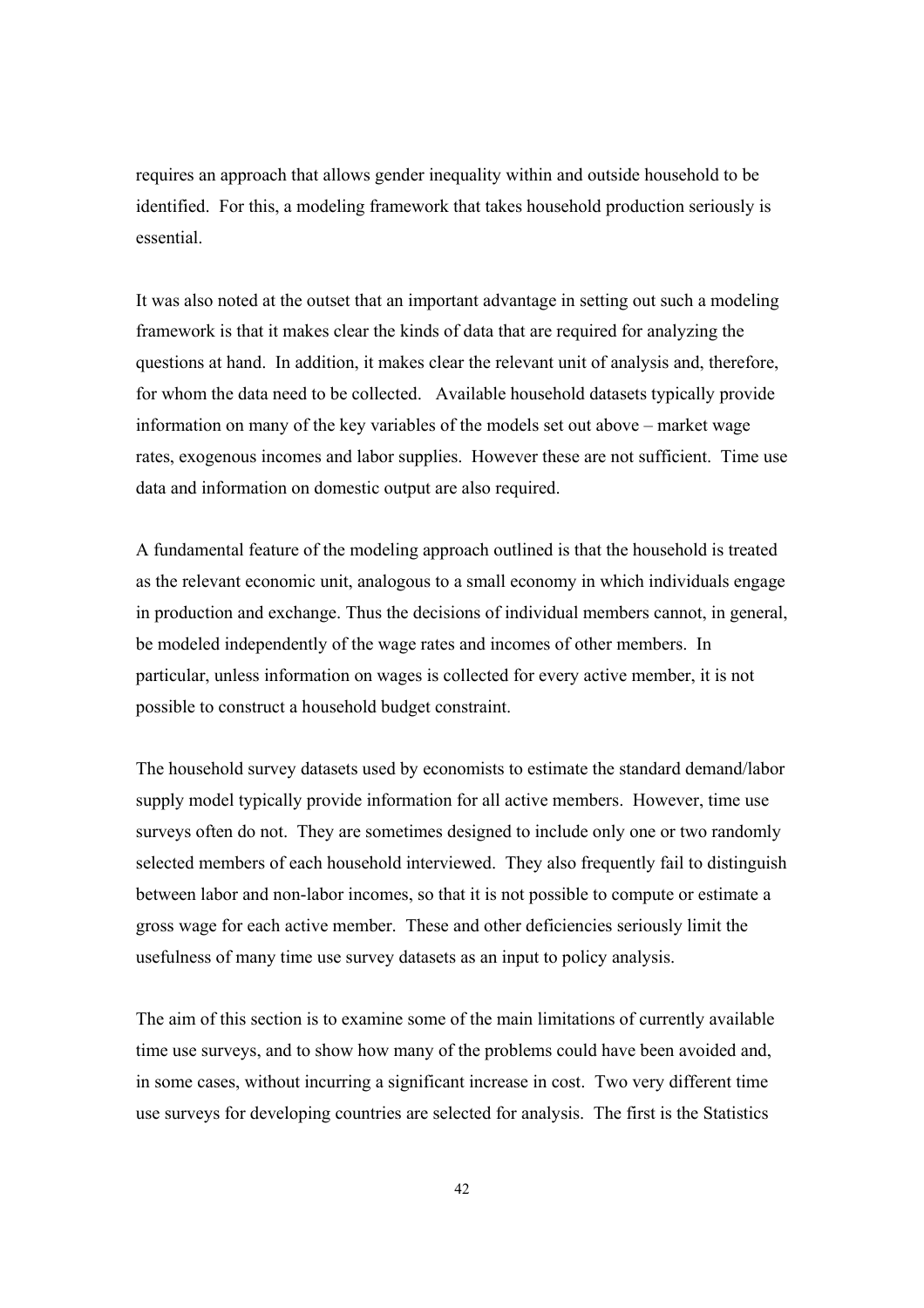South Africa (SSA) Time Use Survey 2000 (TUS2000). This was conducted as a separate survey. The second is the time use module included in the Nicaraguan 1998 Living Standards Measurement Survey (Encuestra de Hogares sobre Medicion de Nivel del Vida) (EMNV98). These two surveys are compared in terms of the information they provide on the intra-household distribution of resources and on living standards, and for estimating models within the theoretical framework outlined.

Section 5.1 provides a summary of the main features of these surveys. Section 5.2 discusses gender differences in hours of work and leisure based on data means for the two surveys and on the results of various time use studies in the literature. Section 5.3 examines the limitations of SAA TUS2000 for making welfare comparisons and for estimating behavioral models, and goes on to consider the merits of including a time use module in an LSMS, as in the EMNV98, rather than as a stand-alone survey. To highlight the importance of time use data for policy analysis, the section illustrates the deficiencies of consumption based measures of living standards when there is a high degree of heterogeneity in the allocation of time to market and domestic work across households. The analysis is based on the EMNV98 data and the derived measure of consumption per capita included in the file.

#### **5.1 Data**

The SSA TUS2000 was the first of its kind at a national level for South Africa. The survey was designed to contain a number of questions found in other SSA survey questionnaires to allow matching. These included questions on household demographics, labor force participation, industry and occupation. The survey was conducted in three tranches to capture seasonal variation.

The planned sample was 10800 dwelling units, drawn systematically from all provinces. All households in a selected dwelling unit were interviewed. The final sample contained a total of 8339 household records. Time use data were collected by diary from two randomly selected individuals, aged ten years or older, from each multi-person household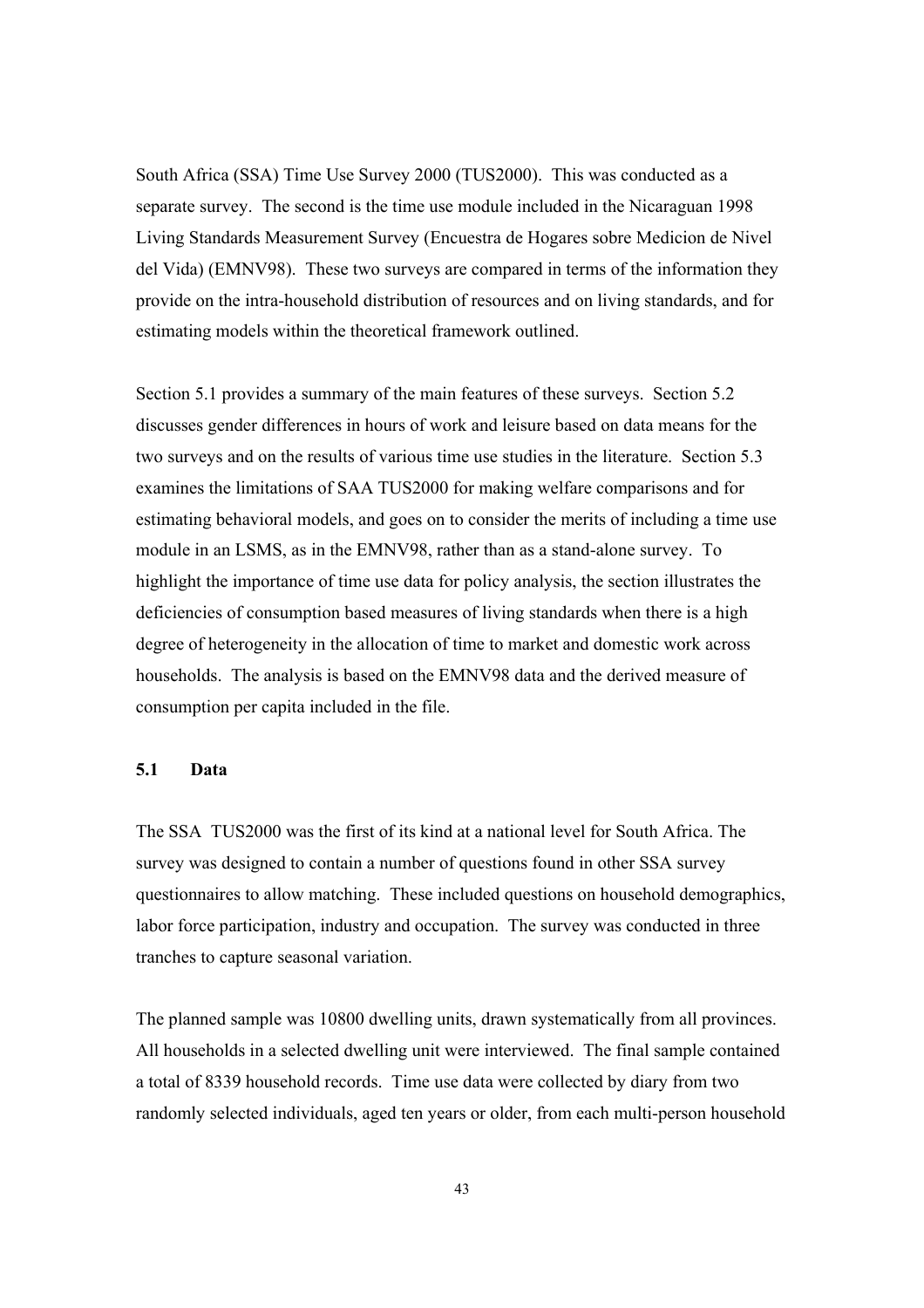in the sample. The final sample comprised a total of 14306 individual records. Of these, approximately 80% represented individuals aged 18 years and over and the remainder, individuals aged 10 to 17 years. The diary had a fixed time interval of 30 minutes. A respondent could name up to three activities in each time slot, with a code to denote whether they were conducted simultaneously or sequentially. Fieldworkers administered face-to-face questionnaires that contained separate sections for questions at the level of the household, for those asked of each respondent and for the time use diary of each respondent.

The survey instruments for the Nicaraguan EMNV98 included three questionnaires: a household questionnaire, an anthropometric questionnaire and a price questionnaire. The time use module was included in the household questionnaire and administered to half the households in the surveyed dwellings, selected on the basis of "every other" household. The module was administered to all individuals in the household aged 6 and older and collected information on the time spent the day previous to the interview. The anthropometric information was collected from every household member. The price questionnaire was administered at the community level in rural areas and at the municipality level in urban areas.<sup>44</sup> The final full sample contained 23643 individual records and the sample for which time use data were collected, 9390 individual records. Of these, approximately 60% represent individuals aged 18 years and over and the remainder, 6 to 17 years.

The two surveys illustrate different problems. In the first instance, because the SSA TUS2000 collected data by diary, almost all records satisfy the time constraint and no record exceeds it. In the EMNV98 over 10% of records do not satisfy the time constraint, and of these almost half exceed it. A second advantage of the SAA file is that, as noted above, it contains information on up to three simultaneous activities in a given (half hour) episode. Information on a second simultaneous activity is particularly important because

<sup>&</sup>lt;sup>44</sup> The goods included were based on the basic consumer basket used by the National Institute for Statistics and Census (Instituto Nacional de Estadistican y Censos) (INEC)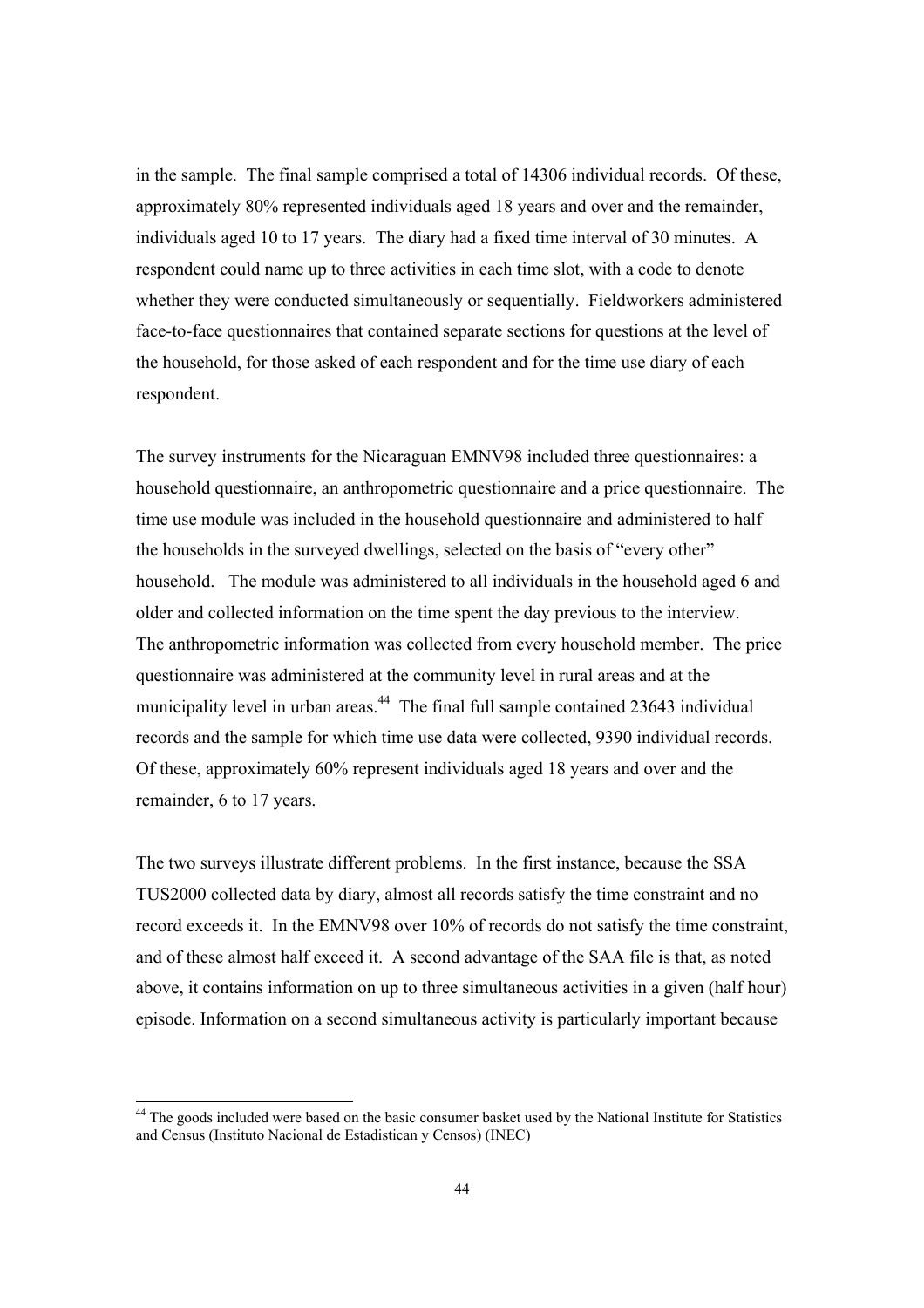domestic child care is frequently combined with another activity.45 The EMNV98 also collected information on simultaneous activities but as separate variables. The respondents were asked specifically about the amount of time they allocated to child care as a simultaneous activity. The difficulty with this approach is that the primary activity with which the second is associated cannot be identified.<sup>46</sup> For these reasons, the SSA TUS2000 data are superior in terms of accuracy and the information on time use that they provide.

However, the SSA2000 TUS gives rise to fundamental difficulties for policy analysis due to missing information on all economically active members of the household. There are also problems with the data on individual and household incomes. These are discussed below. In contrast, the EMNV98 provides data on all active members and, furthermore, the information on time use is combined with data on a wide range of income and economic activity variables that are needed for computing wage rates.

The importance of designing a time use survey to collect complete information on economically active members is emphasized by Klevmarken  $(1999)$ <sup>47</sup> Surprisingly. Harvey and Taylor (2000) in their survey on time use do not clarify this point. To the contrary, they suggest that different units may be equally important, that the analysis "may focus on the whole population, the subset of people who participate in an activity, an individual, a household, an activity, or an episode". The kinds of descriptive statistics that can be generated for several of these units are illustrated in Statistics South Africa (2001). While the results are interesting, they cannot in general provide information on the behavioral parameters required for deriving the welfare effects of policy changes, nor

 $45$  There would seem, however, little to be gained from collecting information on a third simultaneous activity. This has been the experience with time use survey data for developed countries. The ABS, for example, collected data on three simultaneous activities in its 1992 TUS but dropped the third activity in its 1997 survey.

<sup>&</sup>lt;sup>46</sup> To satisfy the time constraint it is necessary to weight primary and secondary activities. This requires information on the primary activity with which the secondary activity is associated.

<sup>&</sup>lt;sup>47</sup> In an oral discussion at the IZA 2002 Time Use Conference Klevmarken was particularly critical of the planned US time use survey for failing in this respect. His concerns are captured by the end line of his 1999 article: "Time-use data are too valuable to be left only to statistical agencies and national accounting people".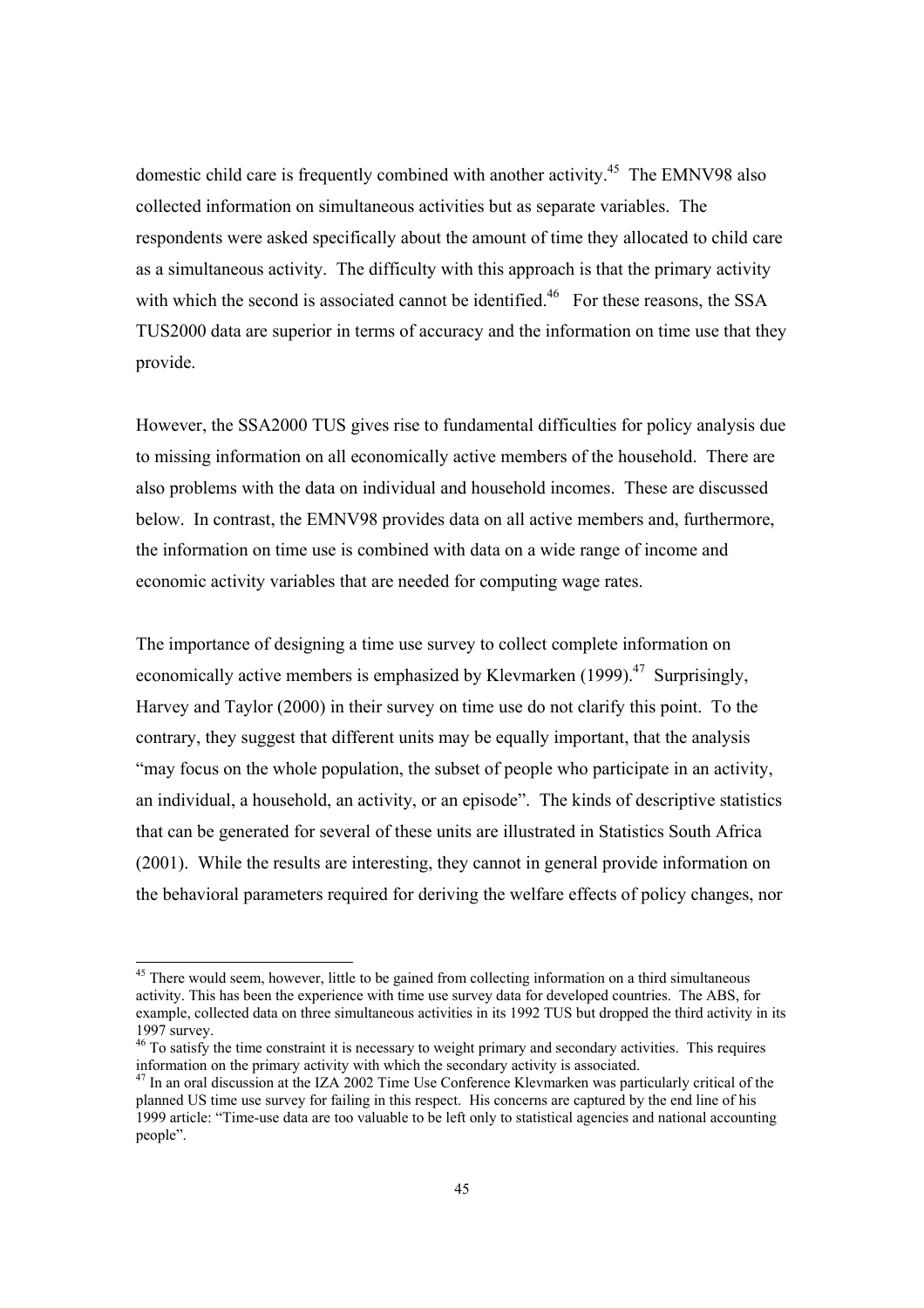can they be used for making household living standard comparisons.

#### **5.2 Gender and time use**

 $\overline{a}$ 

As emphasized in the policy research report of the World Bank (2001), gender differences in the allocation of resources can be observed on many dimensions: health, education, access to productive resources and the allocation of time to work and leisure. The report suggests that differences on these "life" dimensions can be seen as indicators of poverty and inequality in developing economies. An underlying assumption is that, in general, it makes sense to assume that individual preferences for these "quality of life" variables do not differ significantly by gender. If preferences are identical then individuals facing the same resource constraints would chose to be equally healthy and equally educated, and they would choose to work the same total number of hours, either at home or in the market place.<sup>48</sup> Gender differences with respect to these endogenous variables would then reflect unequal "outside" opportunities and/or unequal shares of household full income. While there is an extensive body of research that investigates health and human capital outcomes as measures of poverty and inequality, it is only relatively recently that attention has focused on gender differences in work-leisure allocations as an indicator of inequality.

Evidence on time use presented in the World Bank (2001) Report shows that in most countries women work longer than men, when the "invisible" work done inside the home is included.<sup>49</sup> There is also a high degree of specialization. The report notes that gender differences in education and work begin at an early age, and become more pronounced as the children get older:

"In most of the world differences in household expenditure on girls' and boys' education tend to increase when children move from primary to secondary school. When girls

 $48$  This would seem to be a perfectly reasonable assumption, and has the advantage of avoiding the gender bias associated with assuming that observed differences, particularly in regard to labor supply, reflect differences in preferences by gender. As acknowledged by Heckman (1993), there may be no such "innate" differences.

<sup>&</sup>lt;sup>49</sup> The vast majority of studies for Africa examined by Brown and Haddad (1995) also suggest that women work more hours on average than men.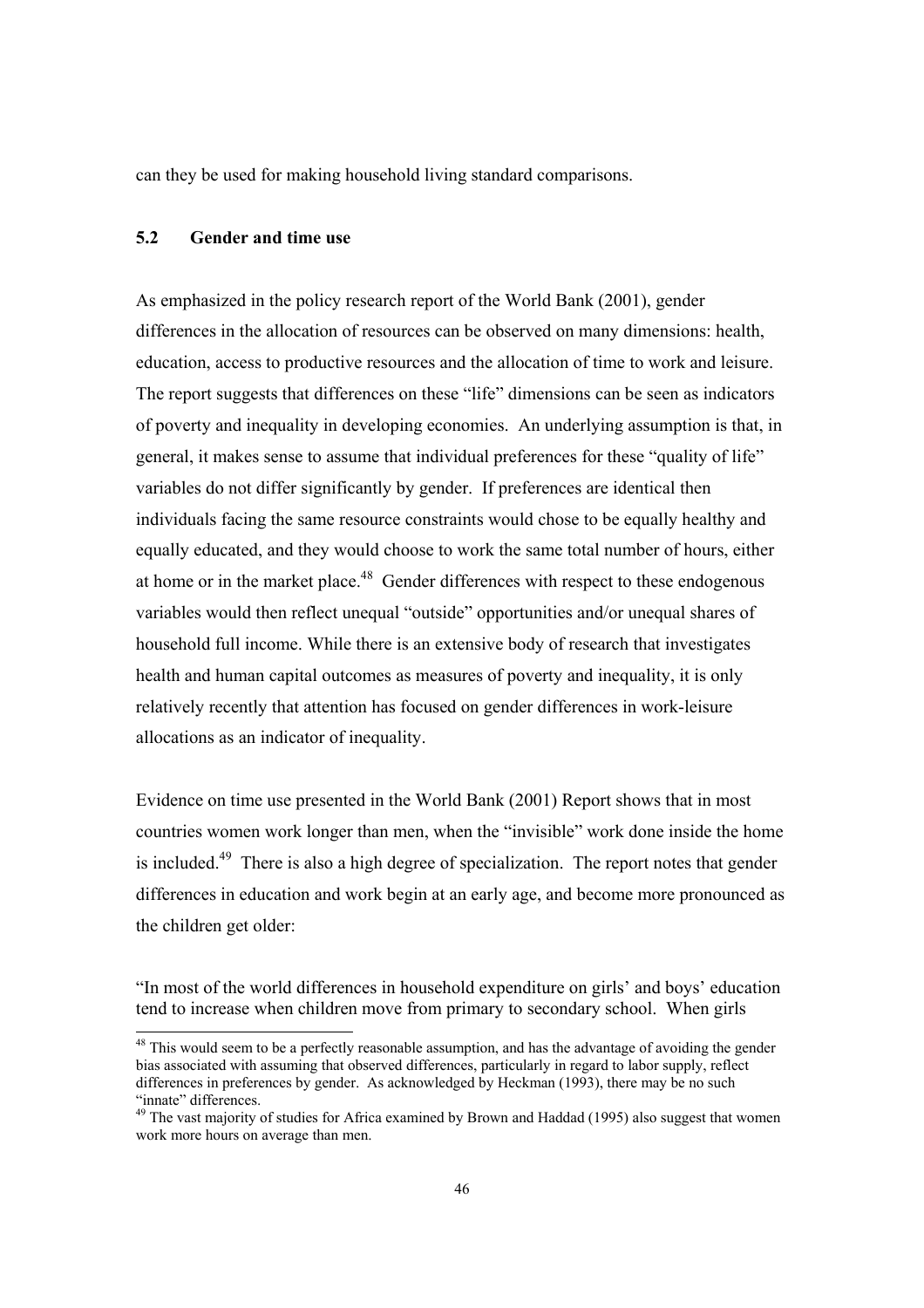reach adolescence they are generally expected to spend more time on such household activities as cooking, cleaning, collecting fuel and water, and caring for children. Meanwhile, boys tend to spend more time on farm or wage work. When young children get sick, teenage girls, not boys, tend to increase their time providing care – often at the expense of their schooling (Pitt and Rosenzweig 1990; Ilahi 1999a). Meanwhile, boys are increasingly engaged in market work, preparing to become the main breadwinners of their own household." (p.152).

These general patterns are supported by the SSA TUS2000 and EMNV98. Table 1 presents weighted means for the allocation of time to SNA work activities<sup>50</sup> and to domestic work and care activities,  $51$  by all individuals aged under 60 years in the SAA2000 sample. Panels A and B present the figures for those aged 18 to 59 years and 10 to 17 years, respectively, by gender. The results show women aged 18 to 59 years working over 20% more than men in the same age group, and girls aged 10 to 17 working almost 50% longer than boys in the same age group. Table 2 gives the data means for the EMNV98 for the same time use variables and age groups, by gender. Again, the figures show that women work longer than men, and girls longer than boys, although the differences are relatively smaller.

|  | Table 1: SSA TUS2000 data means: time allocations by age and gender |
|--|---------------------------------------------------------------------|
|  | (std. dev. in parenthesis)                                          |

| $r$ and A; mulviduals aged $10 - 59$ years |        |         |      |         |
|--------------------------------------------|--------|---------|------|---------|
| Minutes per day                            | Female | Std.dev | Male | Std.dev |
| SNA work                                   | 170    | (241)   | 281  | (295)   |
| Domestic work + care                       | 289    | (199)   | 97   | (125)   |
| Total work                                 | 459    | (234)   | 379  | (280)   |
| Sample size                                | 5319   |         | 4655 |         |
| Panel B: Individuals aged 10 - 17 years    |        |         |      |         |
| Minutes per day                            | Female | Std.dev | Male | Std.dev |
| SNA work                                   | 27     | (63)    | 44   | (101)   |
| Domestic work $+$ care                     | 132    | (132)   | 65   | (82)    |
| Total work                                 | 159    | (152)   | 109  | (125)   |
| Sample size                                | 1513   |         | 1378 |         |

|  | Panel A: Individuals aged $18 - 59$ years |  |  |
|--|-------------------------------------------|--|--|
|--|-------------------------------------------|--|--|

<sup>&</sup>lt;sup>50</sup> SNA work activities include "Employment for establishments", "Primary production activities not for establishments" and "Services for income and other production of goods not for establishments".

<sup>&</sup>lt;sup>51</sup> Domestic work refers to activities classified as "Household maintenance, management and shopping for own household". Care activities are those included in the category "Care for children, the sick, elderly and disabled for own households".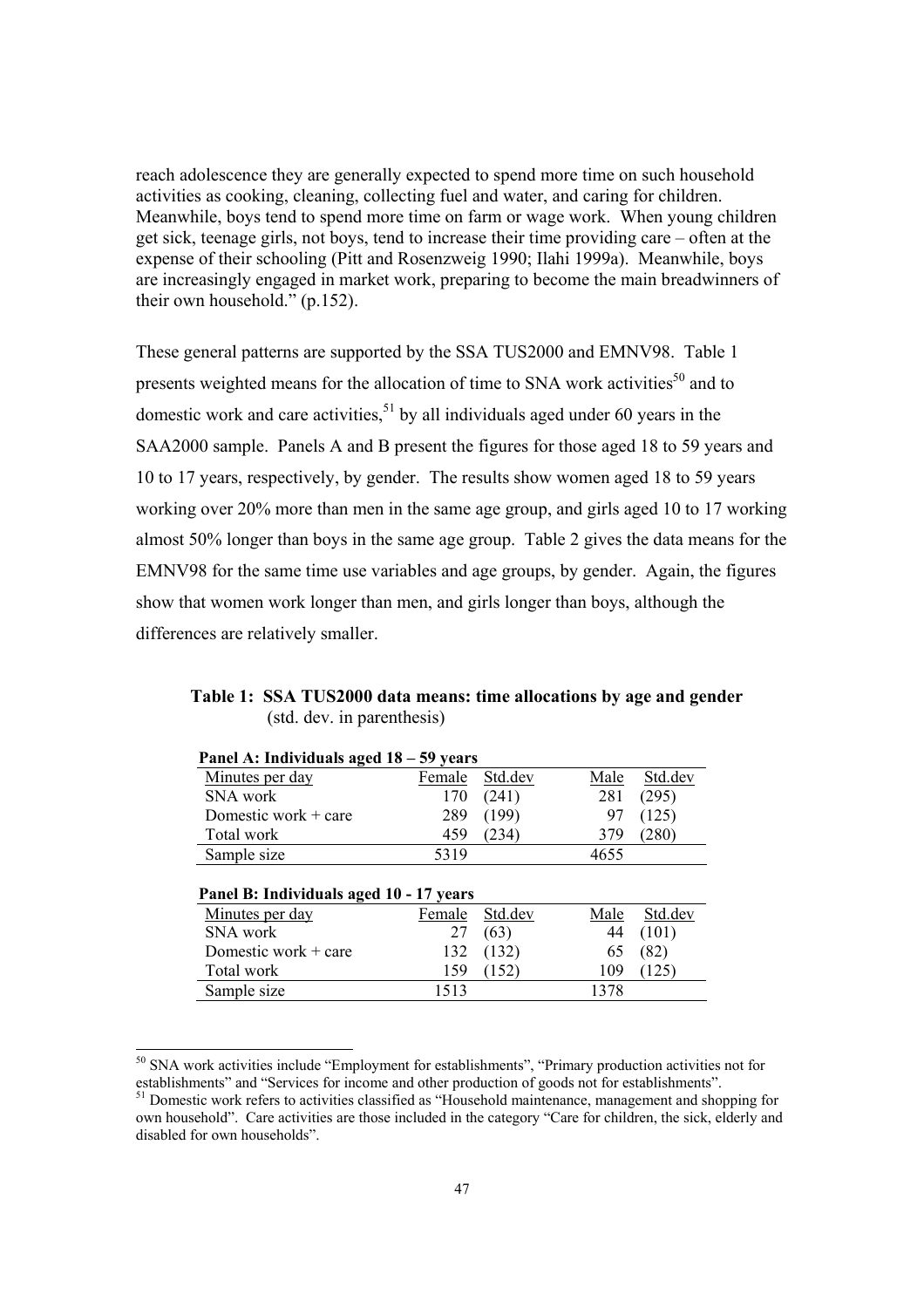If women and men have the same work-leisure preferences, and leisure is a normal good, then it seems reasonable to interpret these results as evidence of gender inequality – overall women have lower full incomes and so they consume less of all normal goods including leisure. There are a variety of factors that may contribute to the leisure differentials shown in the tables. The results are derived from individual records drawn randomly from households with different structures, different distributions of earning capacities, etc. Thus the overall differences in leisure means may in part be due, for example, to the gender composition of larger and poorer households (there is clear evidence of this in Table 3 below). It is not possible to isolate the contribution of intrahousehold differences even under the assumption of identical preferences.

| Table 2: EMNV98 data means: time allocations by age and gender |
|----------------------------------------------------------------|
| (std. dev. in parenthesis)                                     |

|                                                       | Panel A: Individuals aged $18 - 59$ years |         |      |         |
|-------------------------------------------------------|-------------------------------------------|---------|------|---------|
| Minutes per day                                       | Female                                    | Std.dev | Male | Std.dev |
| SNA work                                              | 182                                       | (266)   | 406  | (274)   |
| Domestic work + care                                  | 339                                       | (232)   | 85   | (124)   |
| Total work                                            | 520                                       | (245)   | 491  | (267)   |
| Sample size                                           | 2518                                      |         | 2326 |         |
|                                                       |                                           |         |      |         |
|                                                       |                                           |         |      |         |
| Minutes per day                                       | Female                                    | Std.dev | Male | Std.dev |
| SNA work                                              | 33                                        | (110)   | 124  | (211)   |
| Domestic work $+$ care                                | 205                                       | (198)   | 92   | (131)   |
| Panel B: Individuals aged 10 - 17 years<br>Total work | 237                                       | (219)   | 216  | (240)   |

While it may be reasonable to interpret a female/male leisure gap as an indicator of gender inequality, in general the idea that leisure and welfare are positively correlated needs to be viewed cautiously. Importantly, leisure may be negatively correlated with household living standards if rates of unemployment and underemployment are high among those at the bottom of the wage distribution. While households in poverty include those working long hours for very low wages, they may also comprise the unemployed working relatively few hours in the market place and at home. An explanation for the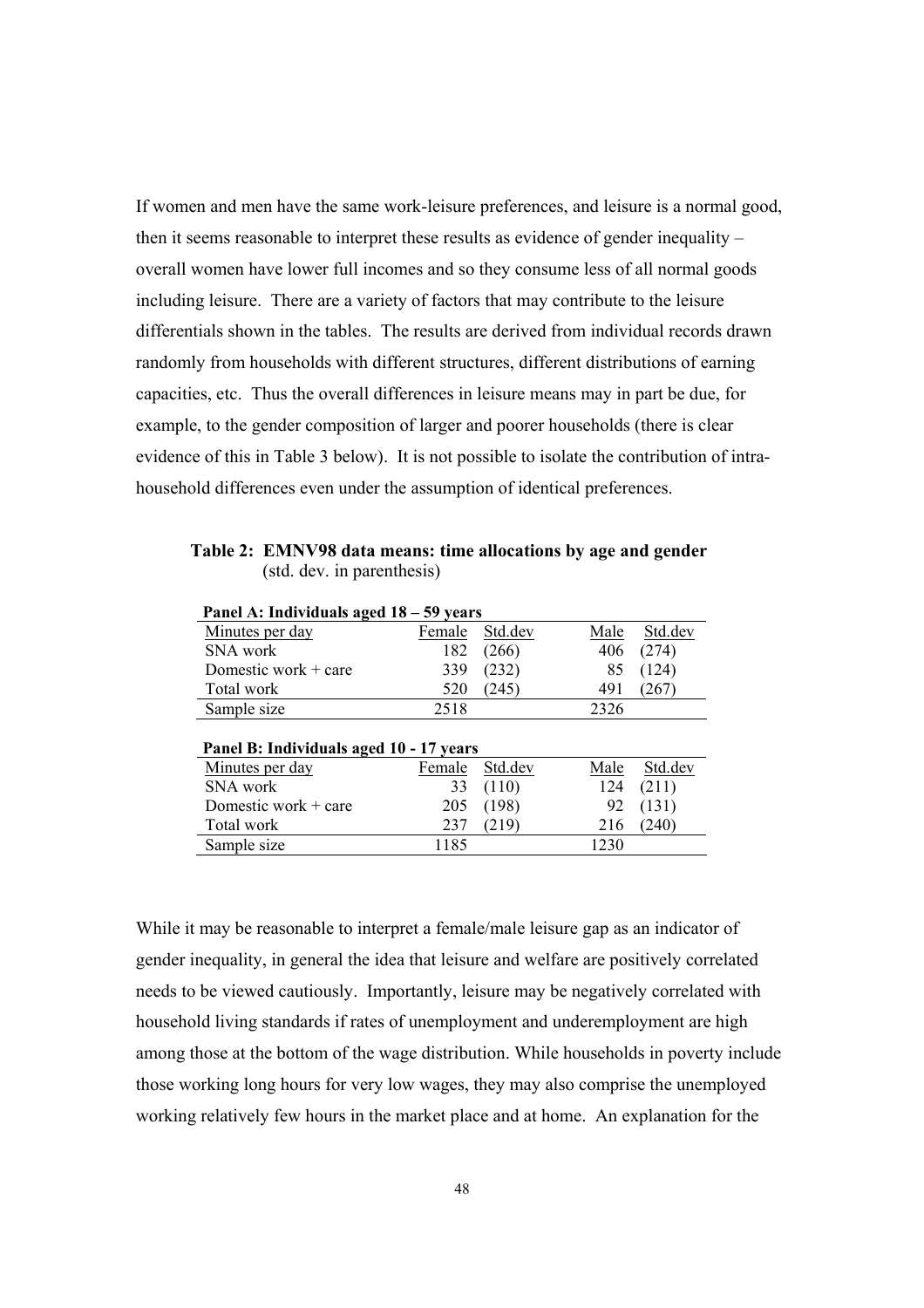latter is that, as unemployment rates rises, the productivity of domestic labor may fall due to scarcity of domestic capital in the form of market goods, health, education and housing. If domestic work is unproductive, then family members effectively face high domestic prices and, in response, may switch to leisure.<sup>52</sup> In some circumstances, they may have no choice – they are, in effect unemployed or underemployed at home as well as in the market place.

Table 3 presents weighted means that indicate this type of inverse relationship between work and leisure for two racial groups selected from the SSA TUS2000. Panel A reports weighted means for Africans and the Panel B, for whites, aged 18 to 59 years. These two

| <b>Table 3</b> | SSA TUS2000 data means: time allocations of individuals aged      |
|----------------|-------------------------------------------------------------------|
|                | 18 years and older, by gender and race (std. dev. in parenthesis) |

| <u>Minutes per day</u>      | Female        | Std.dev        | Male        | Std.dev                            |
|-----------------------------|---------------|----------------|-------------|------------------------------------|
| SNA work                    | 154           | (238)          | 255         | (287)                              |
| Domestic work $+$ care      | 300           | (197)          | 101         | (124)                              |
| Total work                  | 454           | (231)          | 356         | (277)                              |
| % Unemployed                | 31.3          |                | 18.9        |                                    |
| Household income            | 1140          | (1370)         | 1201        | (1411)                             |
| Household size              | 4.4           | (2.6)          | 3.7         | (2.5)                              |
|                             |               |                |             |                                    |
| Sample size                 | 4029          |                | 3589        |                                    |
| <b>Panel B: White</b>       |               |                |             |                                    |
| Minutes per day<br>SNA work | <u>Female</u> | Std.dev        | <b>Male</b> |                                    |
| Domestic work + care        | 246<br>258    | (262)<br>(209) | 380<br>94   |                                    |
| Total work                  | 504           | (232)          | 474         | Std.dev<br>(298)<br>(141)<br>(270) |
| % Unemployed                | 10.2          |                | 4.0         |                                    |
| Household income            | 5293          | (3716)         | 5940        | (3923)                             |
| Household size              | 3.1           | (1.4)          | 3.2         | (1.4)                              |

 $52$  In general, household income can be expected to increase, and female leisure hours to decline, as female hours of market work rise. Ilahi (1999b) reports that women in the bottom two deciles of per capita consumption work longer than those in higher deciles, and therefore have less leisure. However, the analysis does not control for household size. We would not expect to find a negative relationship between female hours of work and household income, and therefore a positive relationship between leisure and household income, other than at high male wage rates.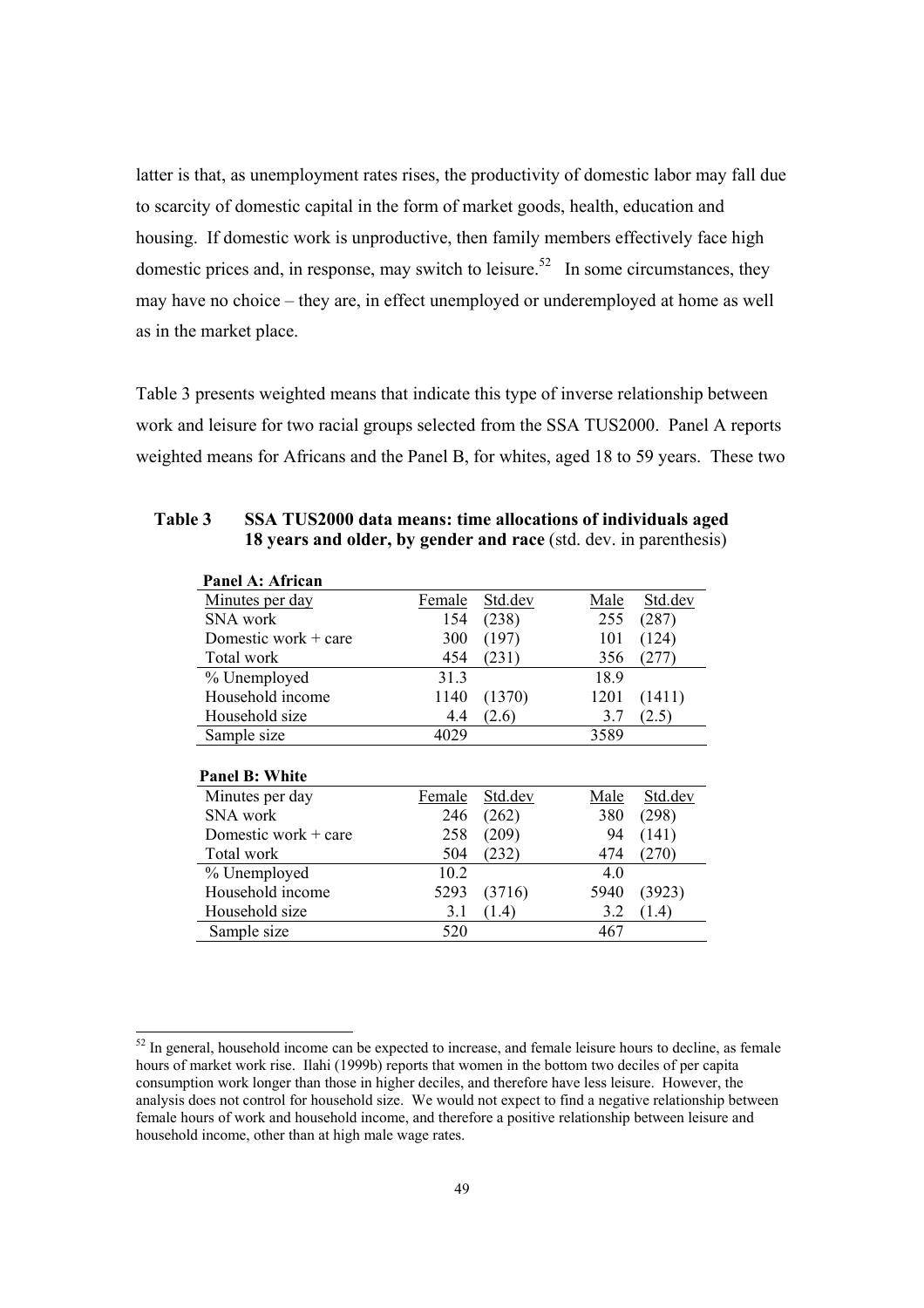groups have very unequal household incomes. The mean household income of whites is in the order of four to five times larger than that of African households, and the differential on a per capita basis is even greater. Rates of unemployment among Africans are 31.3% for women and 18.9% for men. These compare with rates among whites of 10.2% for women and 3.2% for men. Not surprisingly, the latter work longer hours than the former. The difference is particularly large for men, and reflects the gap between their market hours of work.

These comparisons highlight the importance of taking account of time inputs and the productivity of domestic work in measuring living standards. If households on low incomes cannot use non-market time productively while those on high incomes can produce close substitutes for market output at reasonable implicit prices, aggregate household income or consumption measures that exclude domestic output will yield results that understate the degree of inequality across households. There may also be serious errors in the ranking of households towards the middle and upper end of the distribution if domestic output is omitted in the measure of living standards.

#### **5.3 SSA TUS2000 and EMNV98 as inputs to policy analysis**

In presenting a case for collecting information on time use, the World Bank (2000) argues:

"... failing to recognize gender divisions of time and task allocations within households can result in policies that don't achieve their objectives or that produce unintended outcomes. For example, policies that increase demand for female labor may not elicit the expected supply response if women cannot reduce their time on household maintenance or care activities. Or girls may be taken out of school to cover for mothers who enter the labor force (Grootaert and Patrinos 1999; Ilahi 1999b; Lokshin, Glinskaya, and Garcia 2000). Understanding how households allocate time and other resources by gender can thus provide the basis for more effective policies – and policies that generate fewer unintended and undesirable consequences." (p.153-4)

As already emphasized, estimation of these types of behavioral effects of policy changes requires a model formulated within the framework outlined. They cannot be inferred from a comparison of data means for individuals, as in the preceding tables, or derived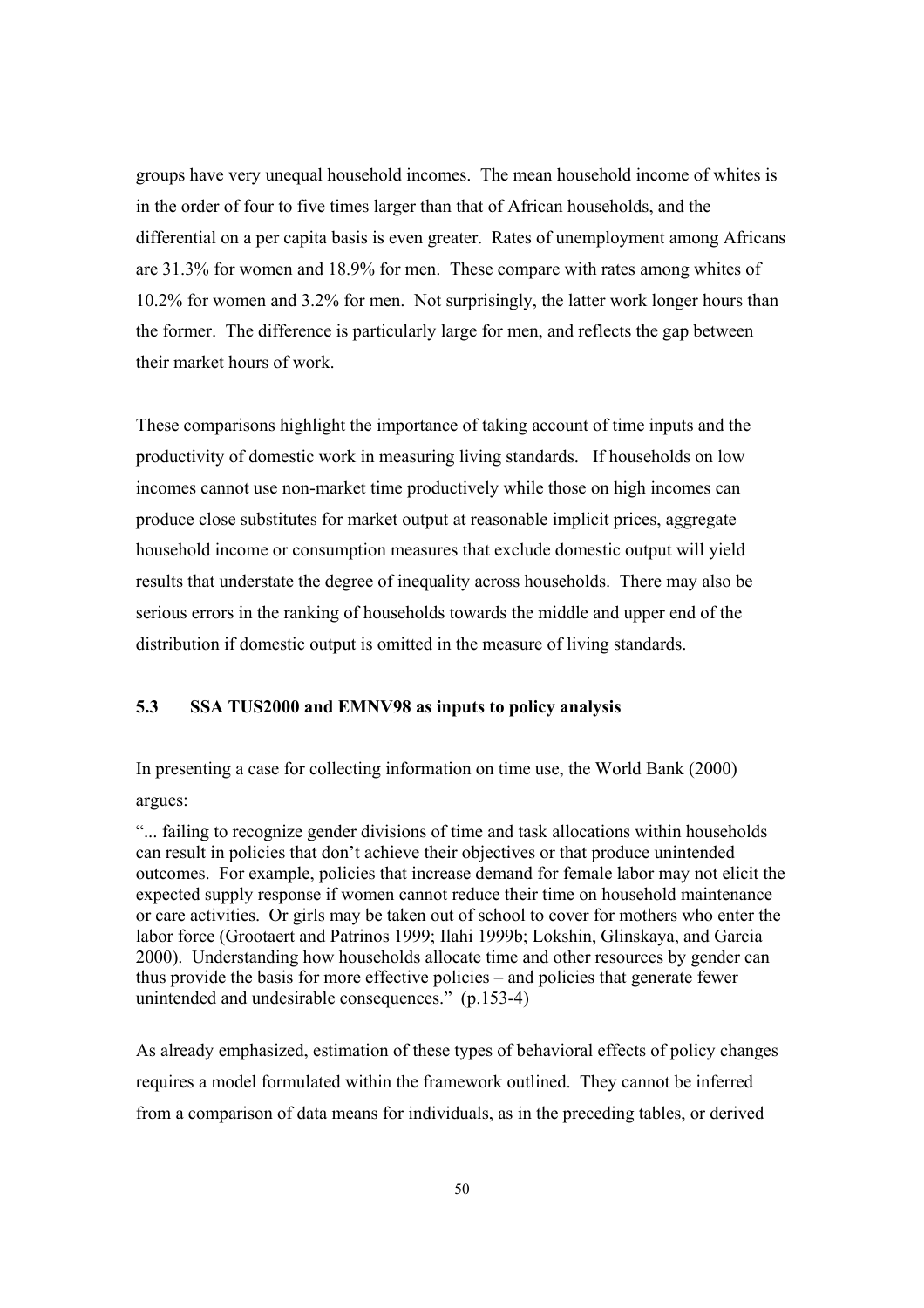from the parameters of hoc regression models based on individual data for some but not all economically active members of each household. One reason for this, among others, is that behavioral effects will depend indirectly, through domestic prices and income shares, on the wage rates of other family members, and these will be missing.

Modeling household behavioral effects on the SSA TUS2000 presents major difficulties. If we attempt to select a sample for which there is information on all economically active members, we are limited to households comprising either a single non-dependent person or two non-dependent persons who were both interviewed. To illustrate some of the problems that arise, a sample of households comprising two non-dependent adults, both interviewed, is drawn from the file. The sample is limited to families selected on the criteria that the two respondents are parents, at least one parent has a child under 18 years present, and there are no other non-dependent persons present. The sample contains 667 household records.

The weighted sample means for female and male time allocation to SNA work activities, domestic work and care activities are reported in Table 4, Panel A. The first problem is that these means are no longer for a random sample of two-parent families with dependent children. This is because families with children aged from 10 to 17 years will be under represented - records in which they are the respondent(s) instead of the parents will be omitted. A consequence of this is that families with younger children will tend to be over represented, and so if more time is allocated to younger children there will be an upward bias in the means for domestic work and care. Had the overall size of the survey been reduced and the saving in cost used to finance interviewing of all non-dependent household members, the end result could well have been a larger (as well as a more representative) sample of families selected on the same criteria. These problems are not encountered in the EMNV98 file. For comparison, Table 4, Panel B, reports data means for a sample selected on matching criteria. The sample contains 554 household records, representing families with two parents present, at least one child under 18 years and with no other adults.

51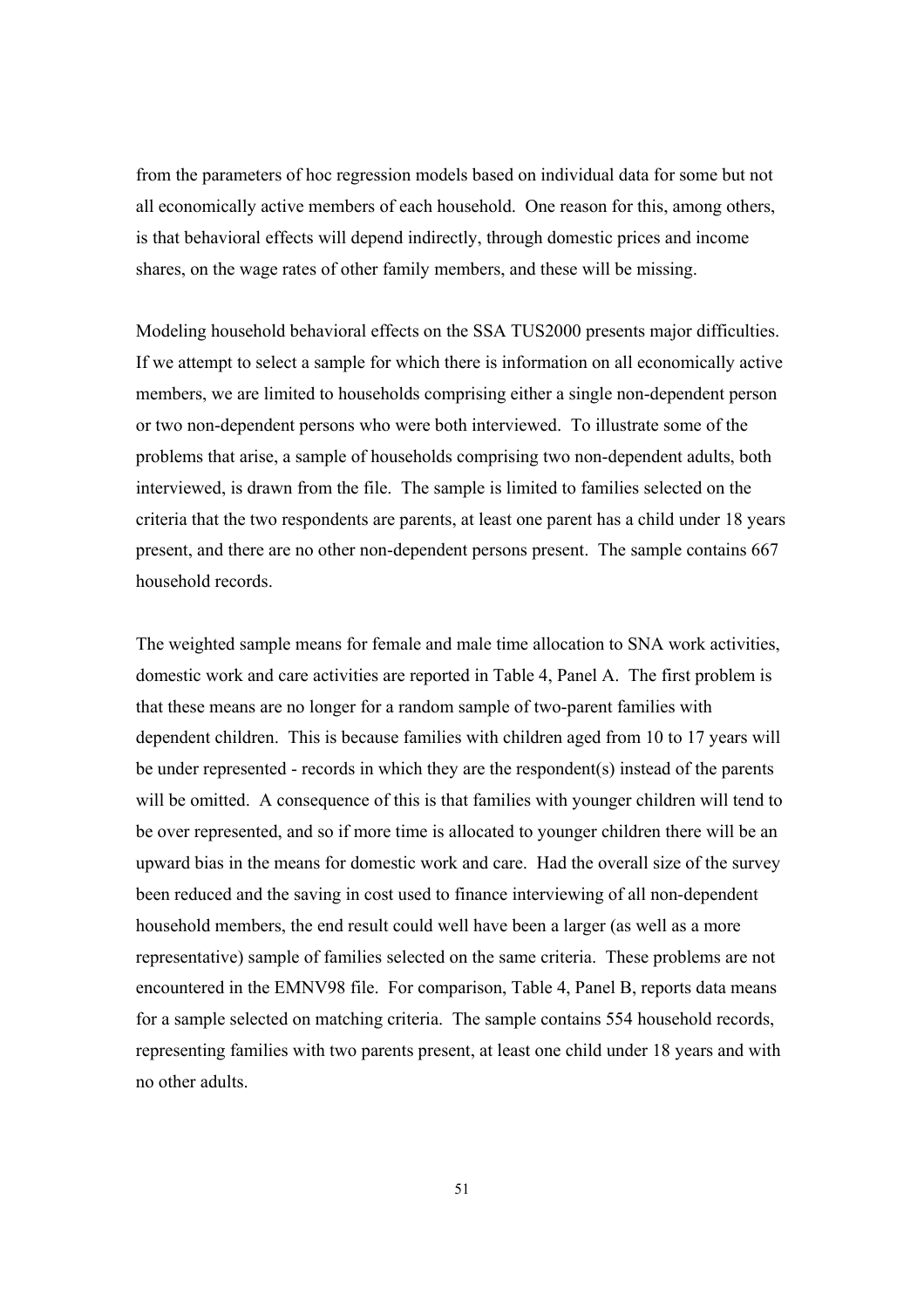| Minutes per day           | Female     | Std.dev        | Male      |
|---------------------------|------------|----------------|-----------|
| SNA work                  | 170        | (241)          | 373       |
| Domestic work             | 227        | (161)          | 77        |
| Care                      | 112        | (123)          | 12        |
| Total work                | 549        | (211)          | 462       |
| No of records             | 667        |                |           |
|                           |            |                |           |
| <b>Panel B EMNV98</b>     |            |                |           |
| Minutes per day           | Female     | Std.dev        | Male      |
| SNA work<br>Domestic work | 170<br>329 | (254)<br>(194) | 465<br>72 |
| Care                      | 99         | (135)          | 19        |
| Total work                | 599        | (215)          | 556       |

#### **Table 4 Data means: male and female time allocations**  (std. dev. in parenthesis)

The data means for both samples again indicate that women work longer than men do and that there is a high degree of specialization in domestic work and care activities by females and in SNA work by males. The female and male means for total hours of work are higher than in Tables 1 and 2 because the samples comprise families in the most intensive child rearing phases of the life cycle. In this respect the results are consistent with those of time use studies for developed countries.<sup>53</sup> However the means for care activities for both samples are much lower than those obtained for developed countries. Time use data for developed countries typically indicate the allocation of far more time to child care, even when there is a substantial input of market or bought-in child care.

Because the data means are for parents from the same household, the gender differences in leisures in Table 4 can be seen as an outcome of the intra-household allocation of resources. They therefore illustrate the extent to which a model that assumes time outside SNA activity is leisure can give entirely misleading results on the intra-family sharing rule. Instead of working longer than men, women would be seen to working less

 $53$  Parents are found to work much longer in the child rearing phases in developed countries, and particularly mothers (see Apps and Rees, 2001). We attribute this, together with the strong gender division of labor over these phases, to high borrowing rates in an imperfect capital market and to government policies that preclude the development of an efficient, high quality child care sector.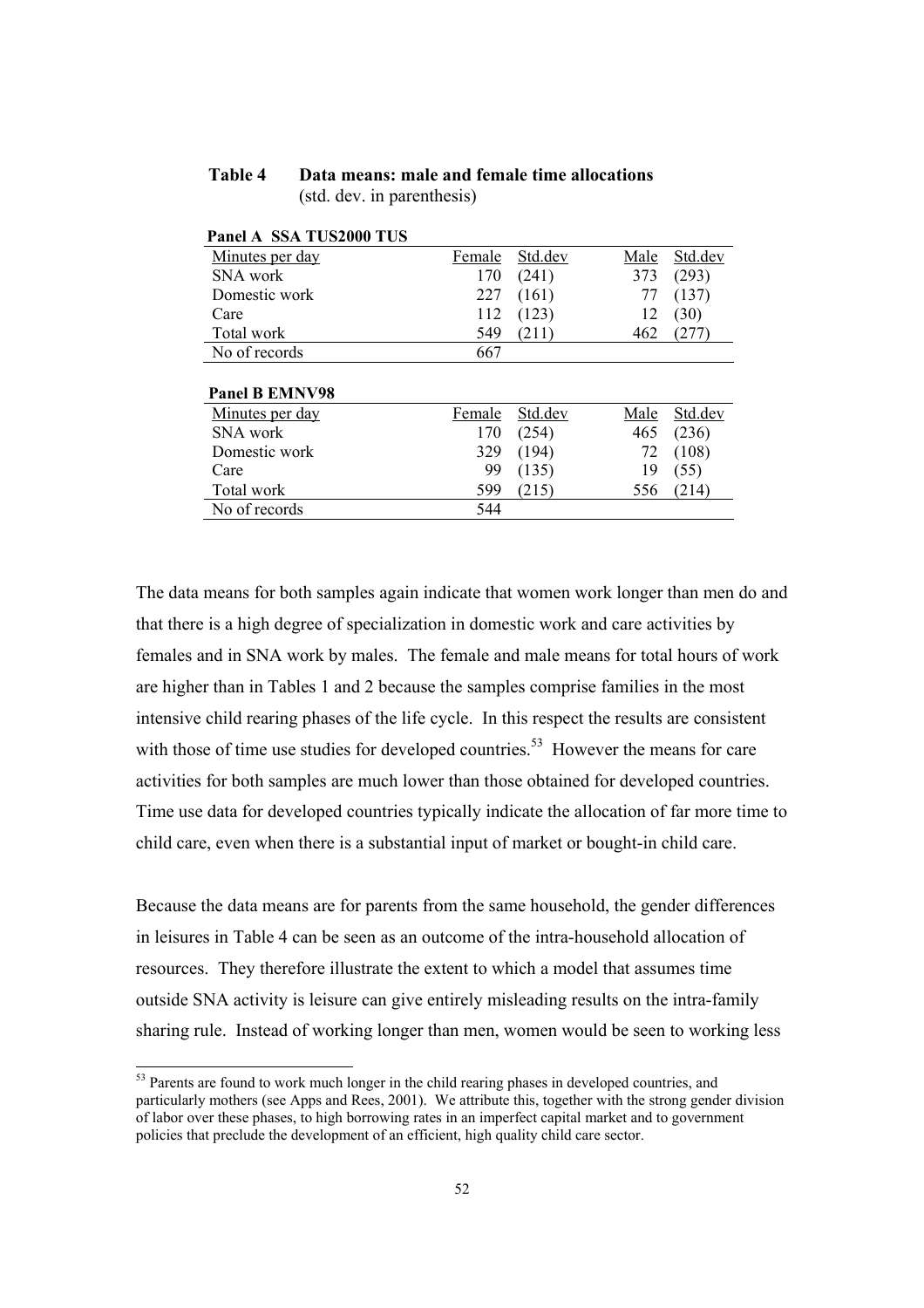that half the time that men work on the basis of the data means for SNA activity. If market consumption is assumed to be shared equally, they would be seen as recipients of a substantial transfer within the household while enjoying long hours of leisure. In reality, they may be the source of transfers to other family members due to their longer total hours of work.

To estimate a labor supply/domestic work model on these data, information on individual wage rates and non-labor incomes is required. Here, again, we run into problems with the SAA TUS2000. The survey failed to collect separate information on individual earnings and non-labor incomes. The income variables reported are the "usual total monthly income" of the household and of each respondent in the household. There is also a question on source of income in each case. However, the latter required only a "Yes/No" answer. Thus it is not possible to work out how much income is earned and how much is from non-labor sources. Experience suggests that the latter information is rarely of any use in modeling the effects of policy. It could argued that this deficiency can be overcome by instrumenting for the wage, since the survey was designed to contain questions found in other SSA surveys questionnaires to allow matching. However, cross section data typically yield very poor instruments for wage rates and also for non-labor incomes. There is a further problem with the SAA TUS2000 income data. Quite extraordinarily, the categories of income that were summed to obtain individual incomes included transfers from other family members. This makes the information on individual incomes essentially unusable, since the inclusion of transfers from other family members leads to "double counting" at the household level.

In contrast, the EMNV98 contains detailed data on labor incomes for each individual and it reports separately non-labor incomes at the level of the household. The file also contains detailed data on outside child care which, together with the information on domestic time use, allows the estimation of a combined labor supply and market/domestic child care demand model as outlined in Section 4.5. The results of such a model could, for example, be used to analyze issues raised in the World Bank (2000)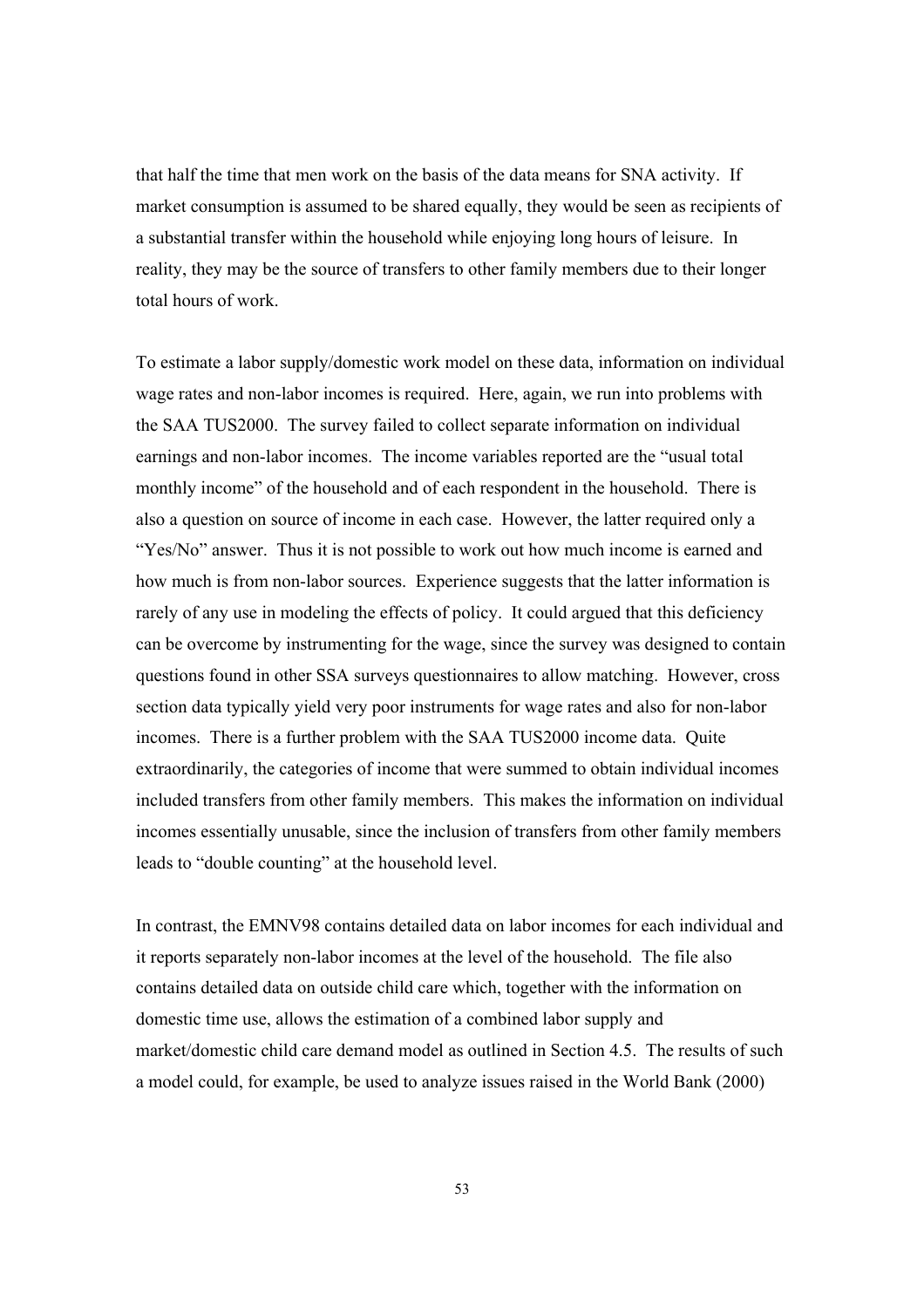Report concerning the effects of labor market reforms on female labor supply and the time siblings spend on domestic work, market work and schooling.

The EMNV98, by including a time use survey as a module of an LSMS, has a further advantage over the stand alone SAA TUS2000. Time use data collected for one day (or even two) have a high "noise to signal ratio" and can include a high proportion of zero observations because the respondent did not undertake the activity on the designated day.54 By running a survey as a module of an LSMS or Household Income/Expenditure survey, time use data for one or two days can be supplemented with information on several key variables that are reported in the latter surveys for a longer time period. For example, the Nicaraguan LSMS collected information on hours worked in the last week, month and year, and also for previous years of employment, for each respondent. These data, together with information on earnings over a corresponding period, allow hourly earnings to be computed as a "less noisy" measure of the gross wage for each respondent. This can be important for computing measures of household living standards that attempt to incorporate domestic output when there is strong heterogeneity in female labor supply and data on output are missing.

With noisy time use data and missing information on wages, the SAA TUS2000 does not permit the construction of a welfare ranking other than on household income based measures. In contrast, the EMNV98 provides a rich data source for deriving a range of measures that adjust for market consumption and the market/domestic time allocations of household members. In addition to detailed consumption data, the file contains a derived *annual consumption aggregate* that incorporates the value of food consumed within and outside the home, housing and the use of durable goods, consumer durables and services. The aggregate is adjusted by indexes that take account of sampling design and geographical price differences. *Per capita consumption* (pcc) is obtained by dividing the aggregate by household size, and is included in the file as a measure that can be used to make living standard comparisons.

 $54$  These issues, and alternative procedures for handling them, are examined by Klevmarken (2002).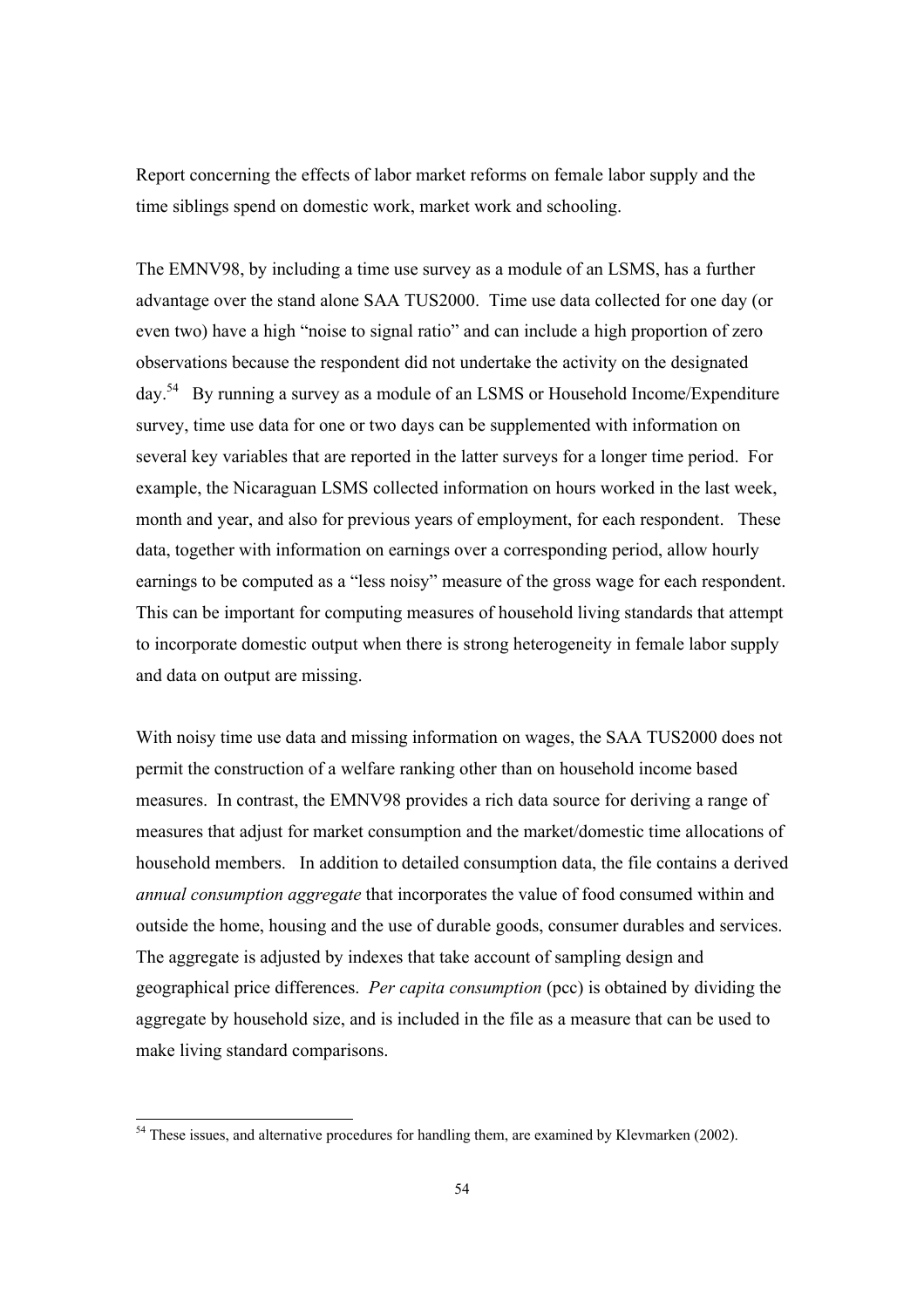The aggregate consumption variable in the EMNV98 is described by Sobrado (2001) as a measure of wellbeing with a "unique set of desirable characteristics". One advantage cited is that consumption information has proven to be more reliable than income data which are subject to error due to concerns about privacy and difficulties in measuring informal earnings. However, the problem is that neither of these variables takes account of heterogeneity in hours of market and domestic work that, as the following rankings by pcc indicate, is strongly evident in the data. Pcc may therefore fail to provide a reliable measure on which to base living standard comparisons, if domestic work is productive.

Table 5 presents a quintile ranking of individual records for which time use data are available. Column 1 lists the mean pcc in cordobas per annum (pa) in each quintile. Column 2 presents the data means for market hours of work pa for the full sample and

|          | All        | All        | Female     | Child 6-14     |
|----------|------------|------------|------------|----------------|
| Quintile | Pcc C\$ pa | Market hrs | Market hrs | Market hrs     |
|          |            | 2          |            |                |
|          | 1465       | 637        | 275        | 250            |
| 2        | 2664       | 710        | 386        | 215            |
| 3        | 4100       | 758        | 433        | 210            |
|          | 6038       | 839        | 595        | 178            |
|          | 16306      | 976        | 770        | 135            |
| Overall  | 6976       | 806        | 531        | $\overline{1}$ |

**Table 5 Quintile ranking of individual records by pcc pa** 

column 3, for female hours only.<sup>55</sup> The final column shows the average hours worked by children aged 6-14 years. From the quintile means in columns 2 and 3 it is clear that the rise in average hours with pcc is largely a result of an increase in female hours across the ranking. Children work longer on average in the lower quintiles but this does not offset the effect of longer hours by women in the upper quintiles. If these profiles of hours could be reliably interpreted to reflect choices in response to rising earning opportunities, with households in each quintile making similar choices, pcc could then be expected to be strongly correlated with living standards. The increase in female hours with pcc

<sup>&</sup>lt;sup>55</sup> Hours of work per annum are calculated from the information available on hours worked in the last week, month and year, and hours work per day, in the LSMS.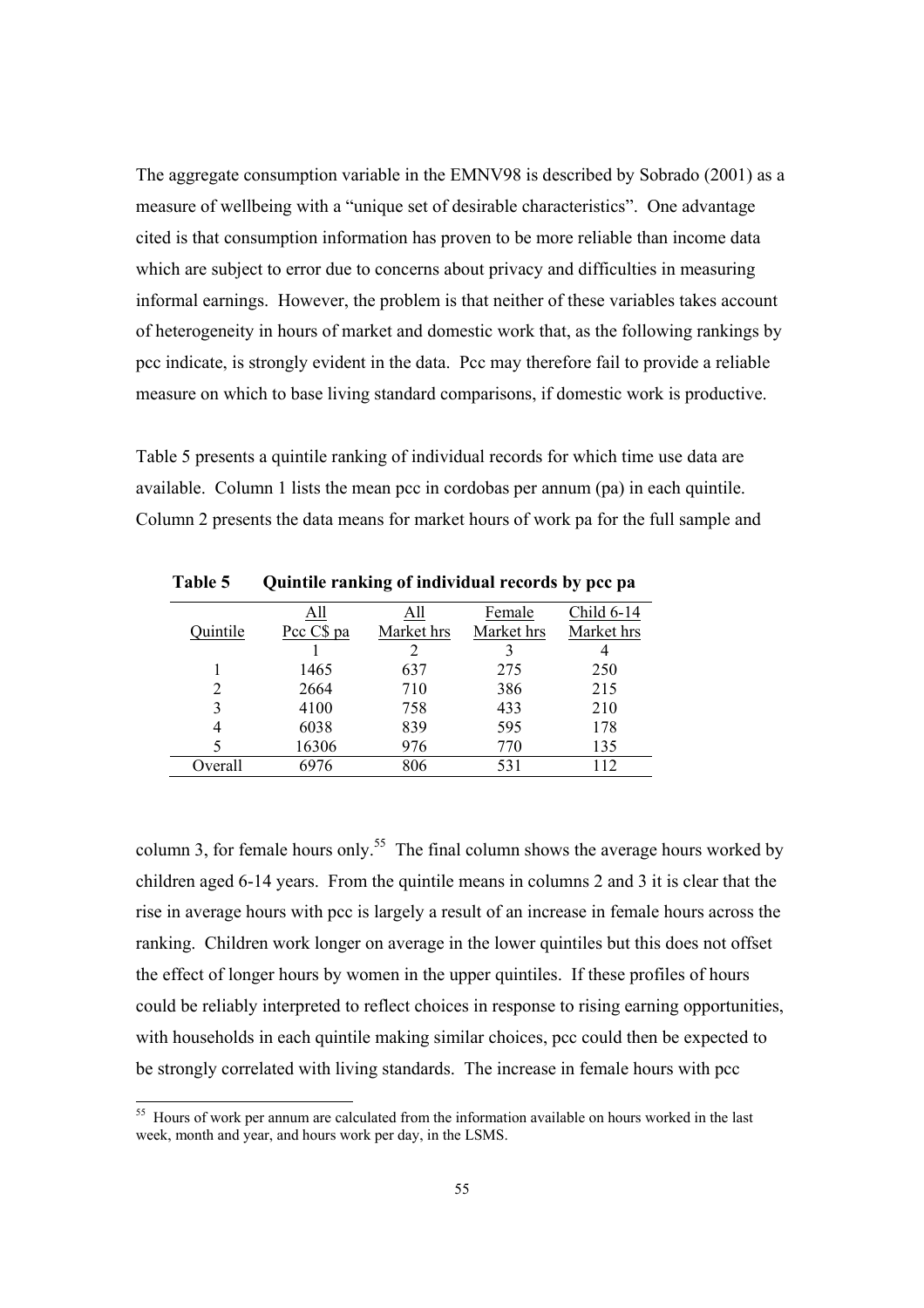would simply mean that higher levels of pcc (together with fewer hours of work by children) are "bought" with longer hours of work by adults.

However there is considerable heterogeneity in female labor supply, as well as in the labor supply of children, as indicated in Table 6. Columns 1 and 3 of the table list average market hours of work by employed males and females aged 18-59 years in each quintile. Columns 2 and 4 give the percentage that each represents of the total number of males and females, respectively, in the same age group. Columns 5 and 6 report average domestic hours of work for women who are employed and those who are not. Columns 7 and 8 show, respectively, average hours worked by employed children who are aged 6-14 years, and the percentage they represent of all children in that age group.

|          |        | Males 18-59   |        |               | Females 18-59 |           | Children 6-14 |               |
|----------|--------|---------------|--------|---------------|---------------|-----------|---------------|---------------|
|          |        | Employed      |        | Employed      |               | $Not$ emp | Employed      |               |
| Quintile | Market | $\frac{0}{0}$ | Market | $\frac{0}{0}$ | Dom           | Dom       | Market        | $\frac{0}{0}$ |
|          |        | C             |        | 4             | 5             | 6         |               | 8             |
|          | 1800   | 91.6          | 1634   | 31.2          | 1289          | 2481      | 1119          | 13.1          |
| 2        | 1923   | 88.2          | 1806   | 33.3          | 1213          | 2465      | 1013          | 13.8          |
| 3        | 2062   | 88.0          | 1802   | 40.5          | 1244          | 2144      | 1222          | 11.6          |
| 4        | 2011   | 81.9          | 2051   | 45.3          | 1225          | 2209      | 809           | 12.0          |
| 5        | 2040   | 82.0          | 2170   | 54.5          | 1079          | 1989      | 918           | 5.9           |
| All      | 2031   | 86.0          | 1980   | 41.9          | 1180          | 2226      | 1043          | 11.7          |

**Table 6 Quintile ranking by pcc: adults 18-59 and children 6-14** 

From columns 1 and 2 it can be seen that most males of working age are employed and, on average, they work close to full time.<sup>56</sup> In contrast, only 41.9% of females are employed. The percentage rises from 31.2% in quintile 1 to 54.5% in quintile 5. The data means in columns 5 and 6 indicate that women who do not work in the market tend to spend twice as many hours in domestic work as those that do. Thus, in each quintile, achieving a given pcc can be the result of full time work by all household members, including the children. In others, only adult males may need to work to achieve the same pcc, while the women allocate more time to domestic production.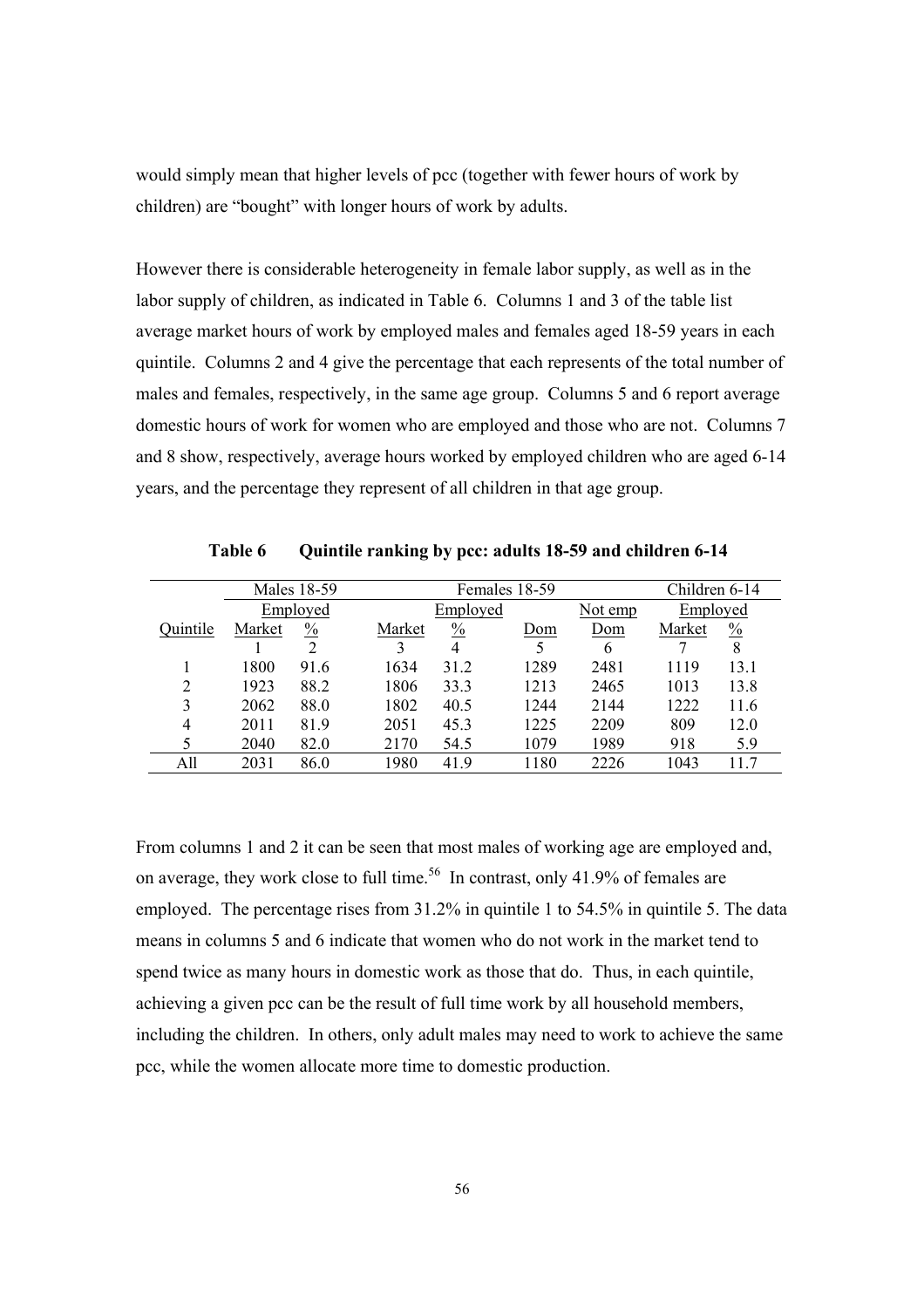Unless domestic work is unproductive, these results suggest that the potential for ranking errors using pcc as a measure of living standards is significant. Part of the problem is the overall distribution of pcc. In common with the ranking by full time earnings discussed in Section 4.3, individual records are concentrated towards the median and the distribution is strongly positively skewed. As a result, a small change in pcc can lead to a large change in ranking over some ranges of pcc. For example, a two-parent low wage family in which the mother switches from domestic to market work could move up two quintiles in the ranking in Table 5, yet experience only a minimal improvement in the family's standard of living. The family may, for example, appear in quintile 2 with a mean pcc of C\$2664 pa with just one parent working full time. If their pcc doubles because the second parent or a child, or possibly both, go out to work, the family may then appear in quintile 4 (the lower limit of quintile 4 is only C\$4869). Equally problematic is the case cited in the World Bank (2000) Report, where children are taken out of school to cover for mothers in the labor force.

A policy implication of these results is that low wage households working long hours may be treated unfairly by programs targeted on pcc. Moreover, if market and domestic work become closer substitutes as pcc increases, the disincentive effects of such programs on female labor supply will tend to reinforce traditional gender roles.

#### **6. Conclusions**

This paper has surveyed the main approaches to modeling the household to be found in the literature on developed and developing countries. Beginning with the standard model of the one-person household dividing its time between work and leisure, supplemented, in the developing economy literature, with a farm production activity, I considered two major generalizations of this model. The first was to the multi-person household, the second was by the inclusion of household production. It was argued that for theoretical and empirical analysis of issues concerning the intra-household allocation of resources and distribution of real income, the across-household welfare distribution, and the

 <sup>56</sup> Defined as 40 hours per week, 50 weeks per year.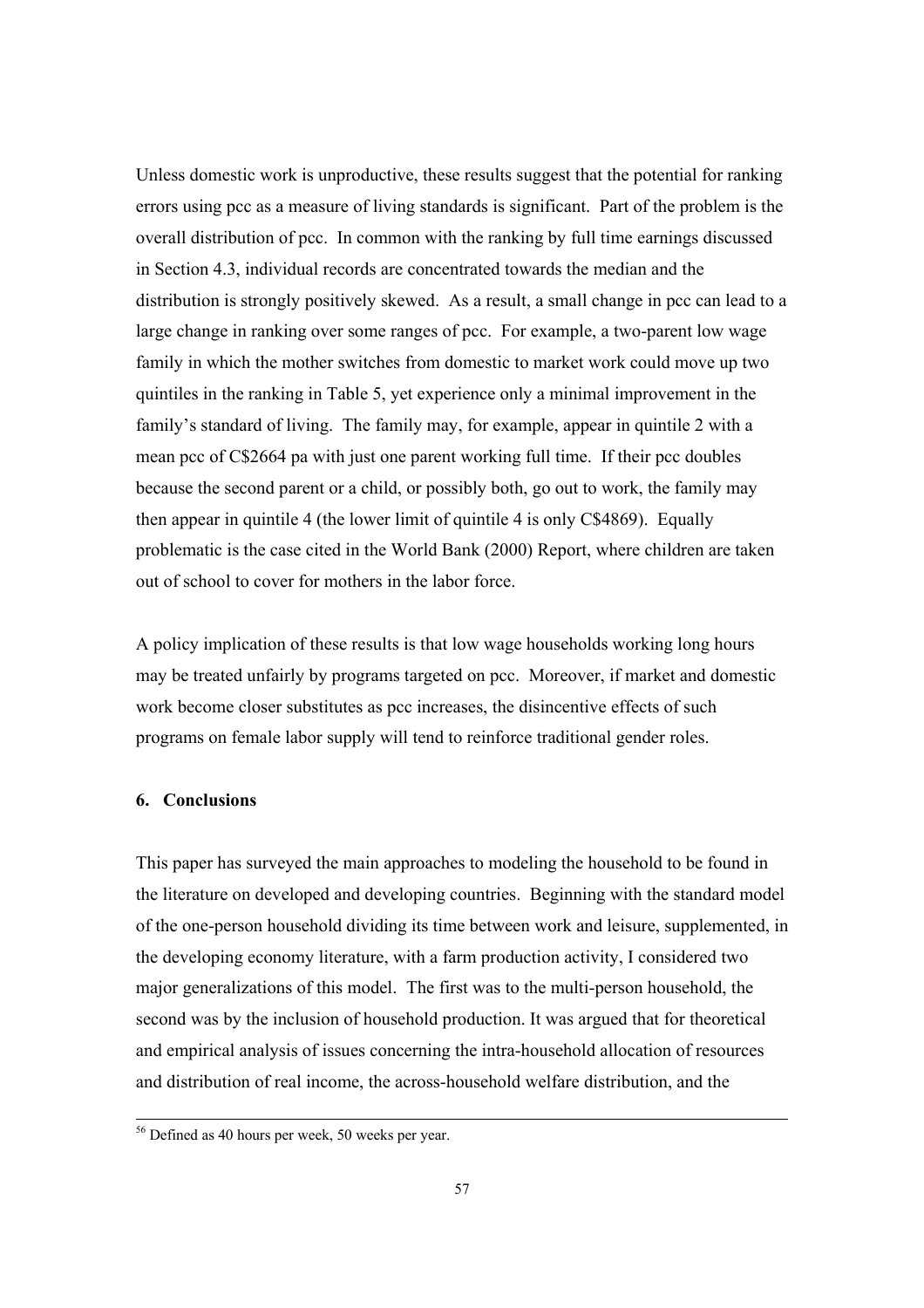impacts of policy changes on these, *via* their effects on household decisions, both steps are essential. In particular, the logical inconsistency of the approach that defines nonworking time as pure leisure, and then estimates household labor supplies and consumption demands on datasets that give only hours worked and income and expenditure data, was emphasized. This critique holds true regardless of whether a "unitary" or "collective" approach is taken to modeling the multi-person household. From this it follows that time use data are indispensable in allowing estimation of empirical models that correspond to the theoretically appropriate modeling approach.

However, time use datasets often fail to provide the data required for economic analysis, probably because of the lack of interest economists have until now shown in them. The paper has accordingly discussed at some length two time use surveys carried out in developing countries, to illustrate some of the main limitations of the available datasets and to show how the problems could have been avoided without, on the whole, significant increases in cost. In particular, the paper demonstrates the deficiencies of consumption based measures of living standards when there is a high degree of heterogeneity in the allocation of time to market and domestic work across households. The aim of this discussion is both to emphasize the importance of time use data for policy analysis and to point the way to better data collection in the future.

#### **References**

- Apps, PF (1982), "Institutional Inequality and Tax Incidence", *Journal of Public Economics*, 18, 217-42.
- Apps, P F and R Rees (2002), "Household Production, Full Consumption and the Costs Of Children", *Labour Economics*, 8, 621-648.
- Apps PF and R Rees, (2001), "*Household Saving and Full Consumption over the Life Cycle*", Discussion Paper 280, IZA, Bonn.
- Apps, PF and R Rees (1999a), "On the Taxation of Trade within and between Households", *Journal of Public Economics*, 35, 355-369.
- Apps, PF and R Rees (1999b), "Individual vs. Joint Taxation in Models with Household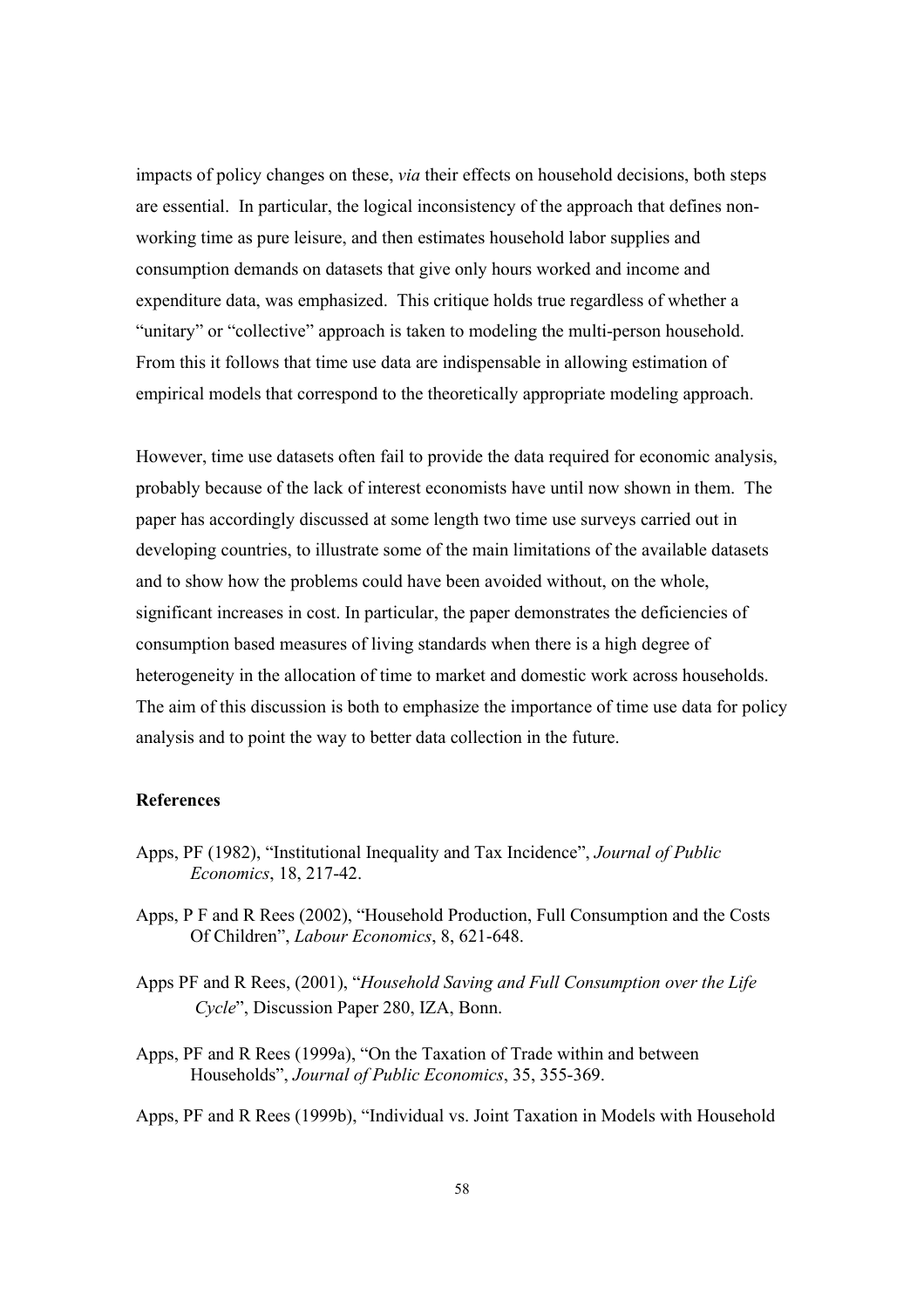Production", *Journal of Political Economy*, 107, 393-403.

- Apps, PF and R Rees (1997), "Collective Labor Supply and Household Production", *Journal of Political Economy*, 105, 178-190.
- Apps, PF and R Rees, (1996), "Labour Supply, Household Production and Intra-Family Welfare Distribution", *Journal of Public Economics*, 60, 199-219.
- Apps, PF and R Rees, (1988), "Taxation and the Household", *Journal of Public Economics*, 35, 155-169.
- Attanasio OP and J Banks (1998), "Trends in Household Saving: A Tale of Two Countries", Working Paper Series No W98/15, Institute of Fiscal Studies, London.
- Becker, GS (1965), "A Theory of the Allocation of Time", *Economic Journal*, 75, 493-517.
- Becker, GS (1981), "Division of Labor in Households and Families", in *A Treatise of the Family*, Ch 2, 14-37, Harvard University Press.
- Behrman, JR (1997), "Intrahousehold Distribution and the Family", in MR Rosenzweig and O Stark, eds., *Handbook of Population and Family Economics*, Ch 4, 125- 187, Elsevier Science.
- Bergstrom TC (1997), A Survey of Theories of the Family", in MR Rosenzweig and O Stark, eds., *Handbook of Population and Family Economics*, Ch 2, 21-79, Elsevier Science.
- Blundell, RW, M Browning and C Meghir (1994), Consumer Demand and the Life-Cycle Allocation of Household Expenditures, *Review of Economic Studies*, 61, 57-80.
- Blundell, RW, P-A Chiappori, T Magnac and C Meghir (1999), "Collective Labor Supply and Participation", *Econometrica*.
- Blundell, RW and MaCurdy (1999), "Labor Supply: A Review of Alternative Approaches", O Ashenfelter and R Layard, eds., *Handbook of Labor Economics*, Vol 111, Elsevier Science, 1559-1695.
- Blundell, RW, I Preston and I Walker, eds., (1994), *Measurement of Household Welfare*, Cambridge University Press, Ch 6, 140-163.
- Boskin, MJ and E Sheshinski (1983), Optimal Tax Treatment of the Family", *Journal of Public Economics*, 20, 281-297.
- Bourgiugnon, F (1999), "The Costs of Children: May the Collective Approach to Household Behaviour Help?", *Journal of Population Economics*, 12, 503-521.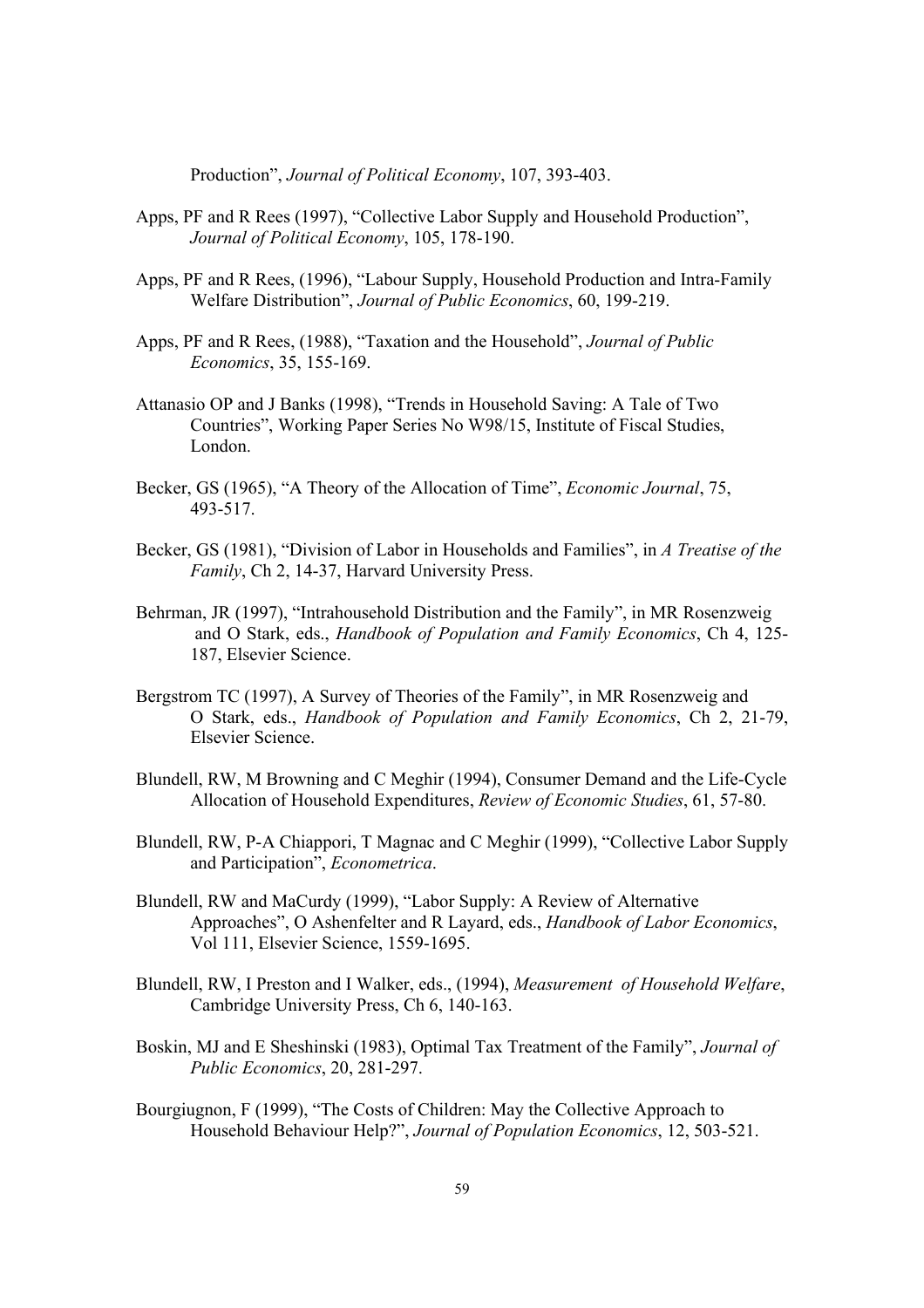- Bourgiugnon, F and M Browning, P-A Chiappori and V Lechene (1994), "Intrahousehold Allocation of Consumption: A Model and Some Evidence from French Data", *Journal of Political Economy*, 102, 1067-1096.
- Brown, LR and L Haddad (1995), "Time Allocation Patterns and Time Burdens: A Gendered Analysis of Seven Countries", International Food Policy Research Institute, Washington, DC.
- Browning, M, F Bourgiugnon, P-A Chiappori and V Lechene (1994), "Incomes and Outcomes: A Structural Model of Intrahousehold Allocation", *Journal of Political Economy*, 102, 1067-1096.
- Browning, M (1992), "Children and Household Economic Behavior", *Journal of Economic Literature*, 30, 1434-1475.
- Browning, M and A Lusardi (1996), "Household Saving: Micro Theories and Micro Facts", *Journal of Economic Literature*, 34, 1797-1855.
- Chiappori, P-A (1997), Introducing Household Production in Models of Family Labor Supply", *Journal of Political Economy* 105, 191-209.
- Chiappori, P-A (1992), "Collective Labor Supply and Welfare", *Journal of Political Economy*, 100, 437-467.
- Chiappori, P-A (1988), "Rational Household Labor Supply", *Econometrica*, 56, 63-90.
- Deaton, A (1997), *The Analysis of Household Surveys,* John Hopkins University Press, Baltimore and London.
- Deaton, A (1992), *Understanding Consumption*, Clarendon Press, Oxford.
- Deaton, A and Muellbauer (1980), *Economics of Consumer Behaviour*, Cambridge University Press, Cambridge and New York.
- Duncan, A and J MacCrae (1999), "Household Labour supply, Childcare Costs and In-Work Benefits: Modelling the Impact of the Working Families Tax Credit in the UK", paper presented at the Econometrics Society European Meetings.
- Folbre, N (1997), "Gender Coalitions: Extrafamily Influences and Intrafamily Inequality in Haddad, L, J Haddinott and H Alderman, eds, *Intrahousehold Resource Allocation in Developing Countries: Methods, Models and Policy*, Ch 16, 263- 274, Baltimore, The Johns Hopkins University Press.
- Fong Y-f and J Zhang (2001), "The Identification of Unobservable Independent and Spousal Leisure", *Journal of Political Economy*, 109, 191-202.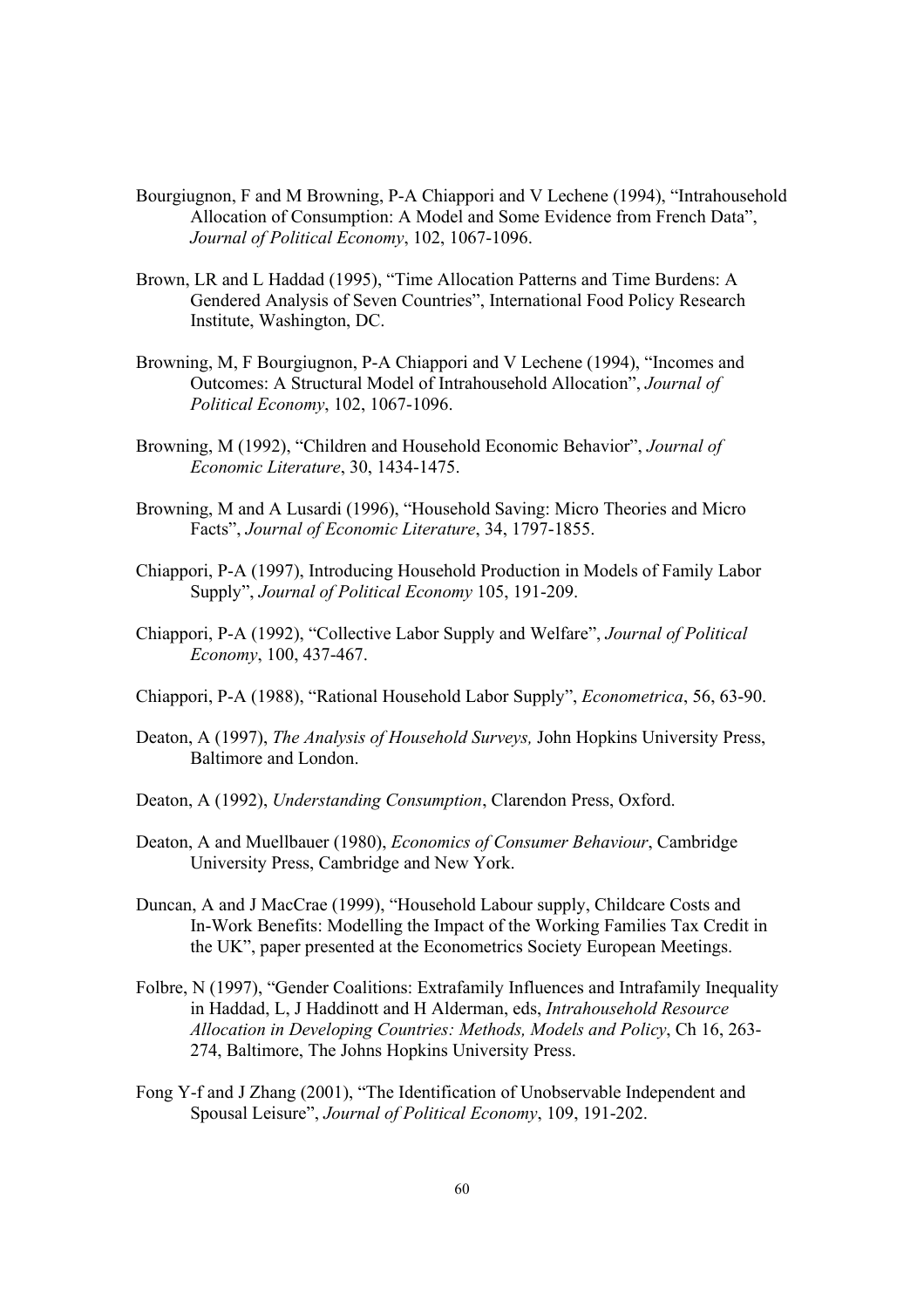- Fortin, B and G Lacroix (1997), "A Test of the Collective and Unitary Model of Labour Supply", *Economic Journal*, 107, 933-955.
- Gronau, R (1986), "Home Production A Survey", in O Ashenfelter and R Layard, eds, *Handbook of Labor Economics*, Vol 1 North-Holland, Amsterdam.
- Gronau, R (1991), "The Intrafamily Allocation of Goods How to Separate the Adult from the Child", *Journal of Labor Economics*, 9, 207-235.
- Gronau, R (1977), "Leisure, Home Production, and Work the Theory of the Allocation of Time Revisited", *Journal of Political Economy*, 85, 1099-1124.
- Grootaert C and H Patrinos (1999), *Policy Analysis of Child Labor: A Comparative Study*, St Martin's Press, New York.
- Haddad, L, J Haddinott and H Alderman, eds, (1997a), *Intrahousehold Resource Allocation in Developing Countries: Methods, Models and Policy*, Baltimore, The Johns Hopkins University Press.
- Haddad, L, J Haddinott and H Alderman (1997b), "Introduction: The Scope of Intrahousehold Resource Allocation Issues", in Haddad, L, J Haddinott and H Alderman, eds, *Intrahousehold Resource Allocation in Developing Countries: Methods, Models and Policy*, Ch 1, 1-16, Baltimore, The Johns Hopkins University Press.
- Haddad, L, J Haddinott and H Alderman (1997c), "Policy Issues and Intrahousehold Resource Allocations: Conclusions", in Haddad, L, J Haddinott and H Alderman, eds, *Intrahousehold Resource Allocation in Developing Countries: Methods, Models and Policy*, Ch 17, 275-291, Baltimore, The Johns Hopkins University Press.
- Hamermesh, DS (2002), "Timing, Togetherness and Time Windfalls", *Journal of Population Economics*, 15, 601-623.
- Hamermesh, DS (1999), "The Timing of Work Over Time", *Economics Journal*, 109, 37-66.
- Hamermesh, DS (1996), "*When We Work*", paper presented at the American Economic Association Meetings, Session on Leisure Time, Chicago, January.
- Hausman J (1979), "The Effects of Wages, Taxes and Fixed Costs of Women's Labor Force Participation", *Journal of Political Economy*, 14, 161-194.

Harvey, AS and ME Taylor (2000), "Time Use", in M Grosh and P Glewwe, eds,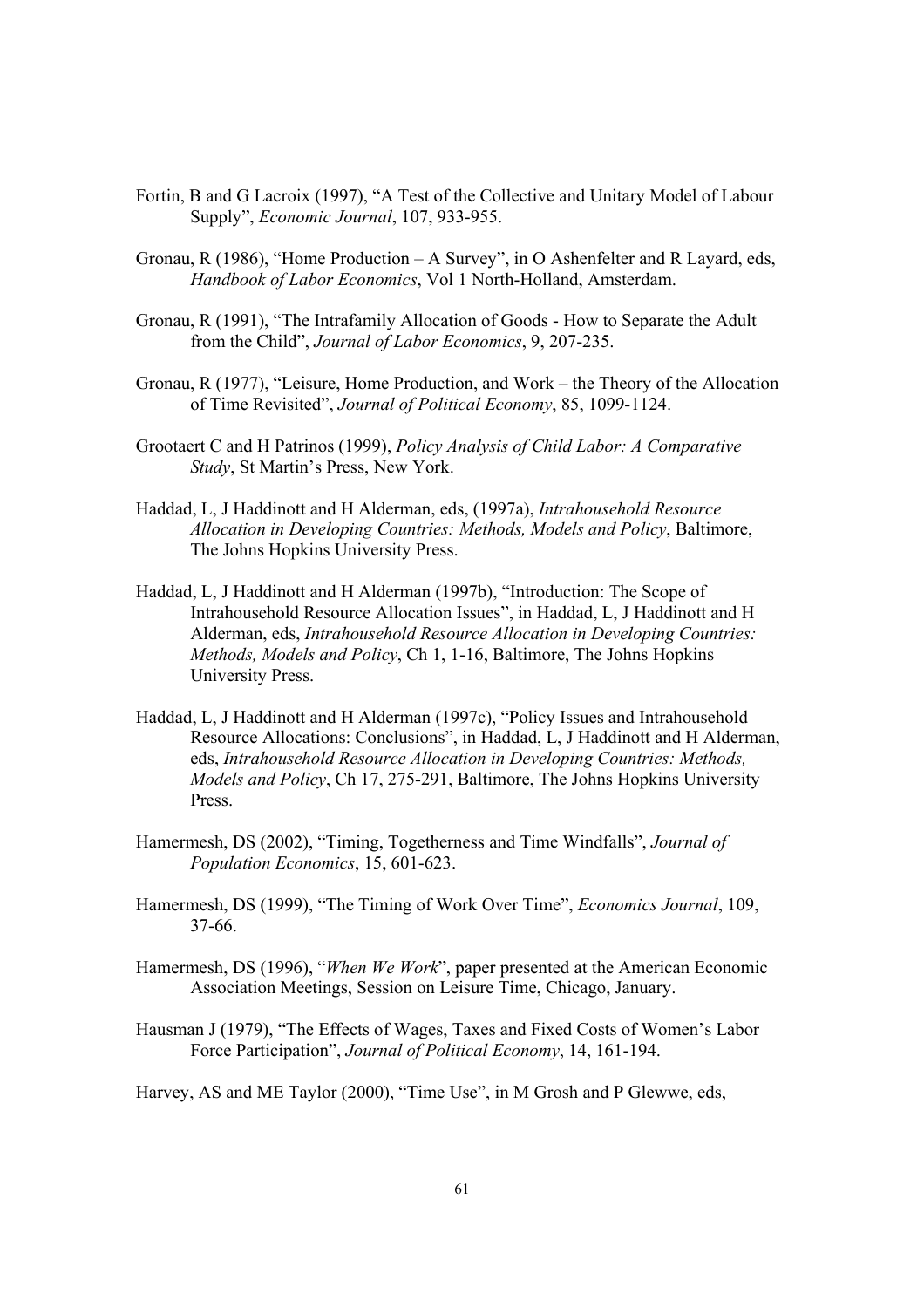*Designing Household Survey Questionnaires for Developing Countries: Lessons from 15 years of Living Standards Measurement Study*, Ch 22, 249-272, Washington, DC: World Bank.

- Hirshleifer, J (1970), *Investment, Interest and Capital*, Prentice-Hall Inc., Englewood Cliffs NJ.
- Ilahi, N (2000), "The Intra-household Allocation of Time and Tasks: What Have We Learnt from the Empirical Literature", Policy Research Report on Gender and Development, Working Paper Series No 13, World Bank, Washington, DC.
- Ilahi, N (1999a), "Children's Work and Schooling: Does Gender matter? Evidence from the Peru LSMS Panel Data", World Bank, Latin American and Caribbean Region, Poverty Reduction and Economic Management Unit, Washington, DC.
- Ilahi, N (1999b), "Gender and the Allocation of Adult Time: Evidence from the Peru LSMS Panel Data", Background paper for Engendering Development, World Bank, DC.
- Ilahi, N and F Grimard (2000), Public Infrastructure and Private Costs: Water Supply and Time Allocation of Women in Rural Pakistan", *Economic Development and Cultural Change*, 45-75.
- Jones, C (1986), "Intrahousehold Bargaining in Response to the Introduction of New Crops: A Case Study from North Cameroon. In JL Moock, ed, *Understanding Africa's Rural Households and Farming Systems*,
- Juster, FT and FP Stafford (1991), "The Allocation of Time: Empirical Findings, Behavioral Models, and Problems of Measurement", *Journal of Economic Literature*, 29, 471-522.
- Killingsworth, M and J Heckman (1986), "Female Labor Supply: A Survey, in O Ashenfelter and R Layard, eds., *Handbook of Labor Economics*, Vol 1, North-Holland, Amsterdam, 103-204.
- Klevmarken, NA (2002), "Microeconomic Analysis of Time Use Data: Did We Reach the Promised land", in J Merz and M Ehling, eds, *Time Use – Research, Data and Policy*, NOMOS Verlagegesellschaft, Baden-Baden, 423-456.
- Lokshin, MM (2000), "Effects of Child Care Prices on Women's Labor Force Participation in Russia", Policy Research Report on Gender and Development, Working Paper Series No 10, The World Bank.

Lokshin, MM, E Glinskaya and M Garcia (2000), "The Effect of Early Childhood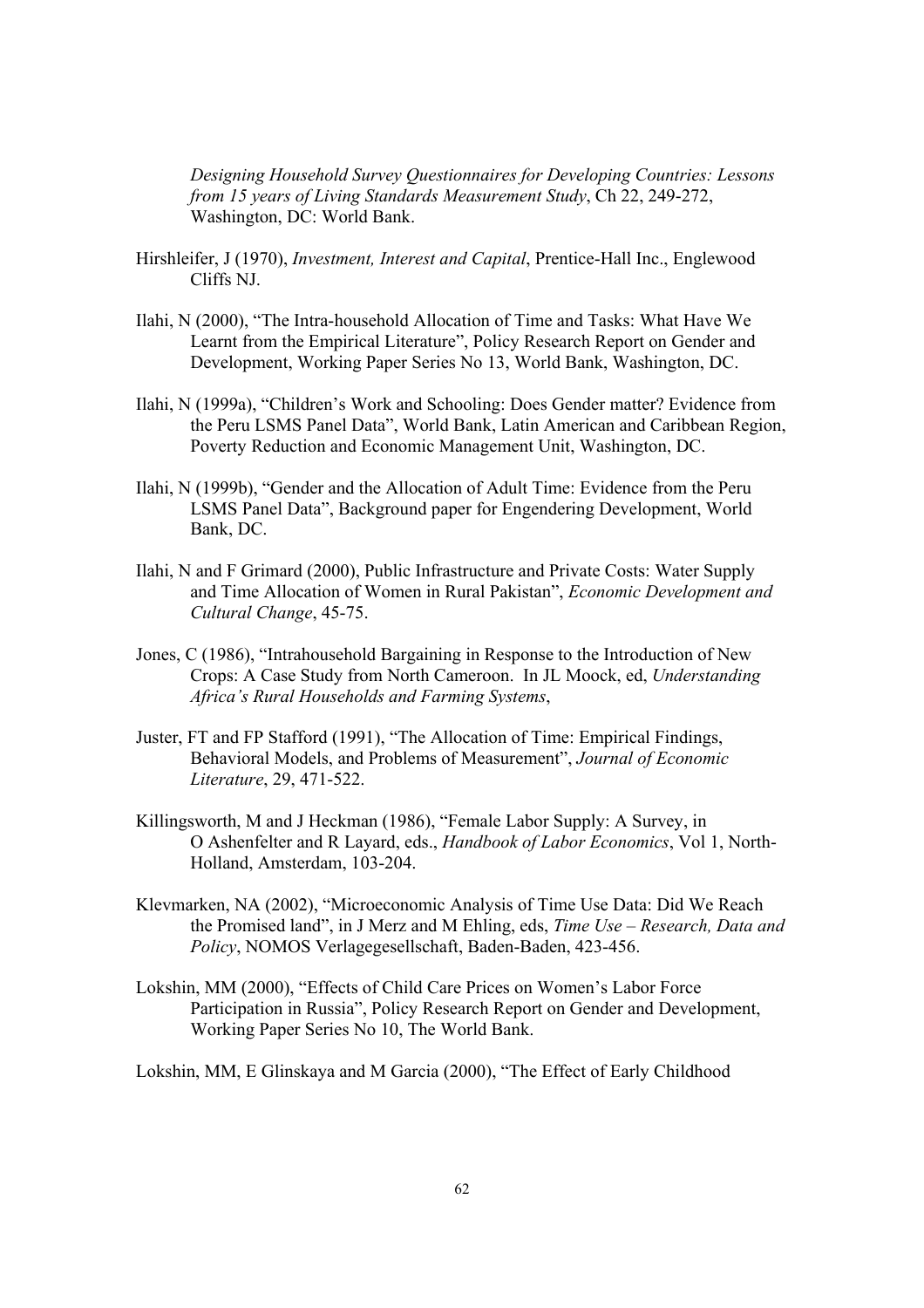Development Programs on Women's Labor force participation and Older Children's Schooling in Kenya", Policy Research Report on Gender and Development, Working Paper Series No 10, World Bank, Washington, DC.

- Lundberg, S, RA Pollak and TJ Wales (1997) "Do Husbands and Wives Pool their Resources? Evidence from the United Kingdom Child Benefit", *Journal of Human Resources*, 32, 463-480.
- McElroy, M and MJ Horney (1981), "Nash-Bargained Household Decisions: Toward a Generalization of the Theory of Demand", *International Economic Review*, 22, 333-349.
- Manser, M and M Brown (1980), "Marriage and Household Decision Making", *International Economics Review*, 21, 31-44.
- Pitt, MM and MR Rosenzweig (1990), "Estimating the Intrahousehold Incidence of Illness: Child Health and Gender-Inequality in the Allocation of Time", *International Economic Review*, 31, 969-980.
- Pitt, MM and MR Rosenzweig (1986), "Agricultural Prices, Food Consumption, and the Health and Productivity of Indonesian Farmers", in I Singh, L Squire and J Strauss, eds, *Agricultural Household Models*, A World Bank Publication, Johns Hopinks University Press.
- Pollak, R and M Wachter (1975), "The Relevance of the Household Production Function and Its Implications for the Allocation of Time", *Journal of Political Economy*, 68, 349-359.
- Pollak, RA and TJ Wales (1979), Welfare Comparisons and Equivalence Scales", *American Economic Review*, 69, 216-221.
- Samuelson, P (1956), "Social Indifference Curves", *Quarterly Journal of Economics*, 70, 1-22.
- Sobrado, Carlos (2001), "The Consumption Aggregate", in World Bank, "*Nicaraguan Poverty Assessment: Challenges and Opportunities for Poverty Reduction*". Report 20488. World Bank, Poverty Reduction and Economic Management Sector Unit, Latin America and the Caribbean Region, Washington, DC.
- Schultz, TP (1990), "Testing the Neoclassical Model of Family Labor Supply and Fertility", *Journal of Human Resources*, 15 (4), 599-643.
- Skoufias, E (1993), "Labor Market Opportunities and Intrafamily Time Allocation in Rural Household in South Asia", *Journal of Development Economics*, 40, 277- 310.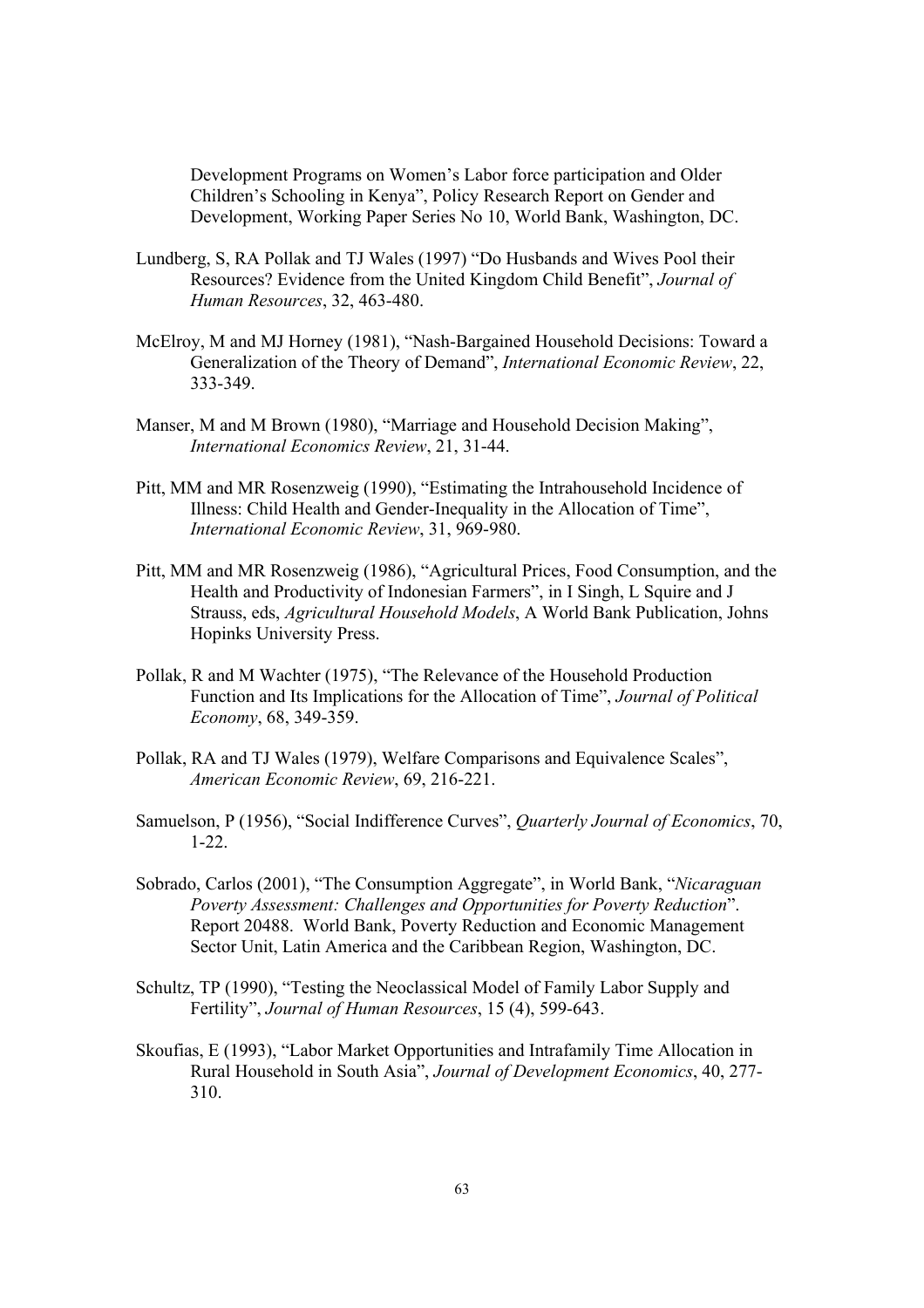- Singh, I, L Squire and J Strauss, eds (1986), *Agricultural Household Models*, A World Bank Publication, Johns Hopinks University Press.
- Statistics South Africa (2001), "A Survey of Time Use: How South African Women and Men Spend Their Time", Mimeo, Statistics South Africa, Pretoria, South Africa.
- Strauss, J and K Beegle (1996), *Intrahousehold Allocations: A Review of Theories, Empirical Evidence and Policy*, Department of Agricultural Economics and Department of Economics, Michigan State University, Michigan.
- Strauss, J and D Thomas (1995), "Human Resources: Empirical Modeling of Household and Family Decisions", in J Behrman and TN Srinivasan, eds., *Handbook of Development Economics*, Vol III, Ch 24, 1881-2023.
- Udry, C (1996), "Gender, Agricultural Production, and the Theory of the Household", *Journal of Political Economy*, 104, 1010-1046.
- World Bank (2001), *Engendering Development*, A World Bank Policy Research Report, World Bank and Oxford University Press.

World Bank (1983), *World Development Report*, OUP, New York.